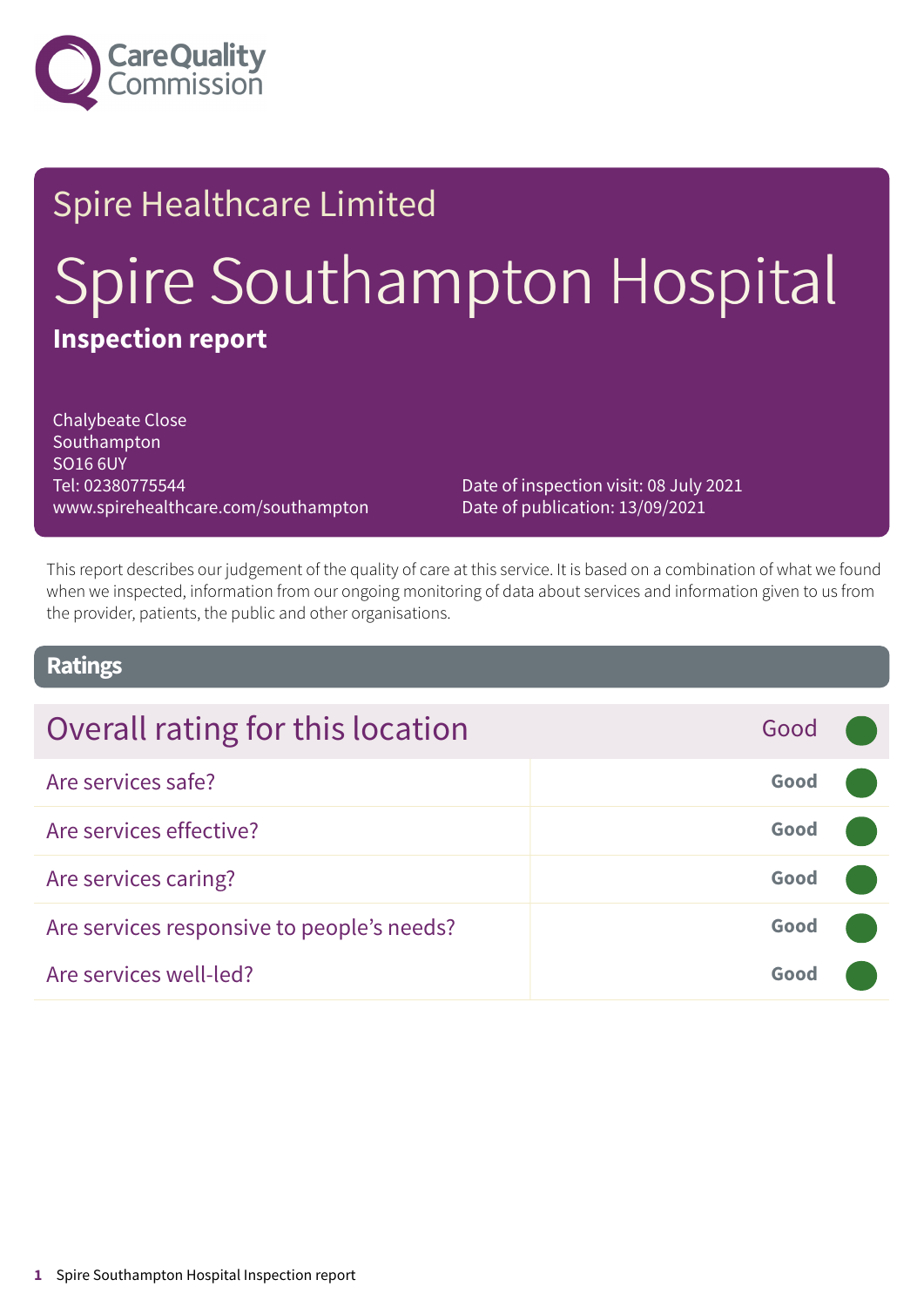### **Overall summary**

Our rating of this location stayed the same. We rated it as good because:

- The service had enough staff to care for patients and keep them safe. Staff had training in key skills, understood how to protect patients from abuse, and managed safety well. The service controlled infection risk well. Staff assessed risks to patients, acted on them and kept good care records. They managed medicines well. The service managed safety incidents well and learned lessons from them. Staff collected safety information and used it to improve the service.
- Staff provided good care to patients. Managers monitored the effectiveness of the service and made sure staff were competent. Staff worked well together for the benefit of patients, advised them on how to lead healthier lives, supported them to make decisions about their care, and had access to good information.
- Staff treated patients with compassion and kindness, respected their privacy and dignity, took account of their individual needs, and helped them understand their conditions. They provided emotional support to patients, families and carers.
- The service planned care to meet the needs of the communities it served, took account of patients' individual needs, and made it easy for people to give feedback. People accessed the service when they needed it and did not have to wait too long.
- Leaders ran services well using reliable information systems and supported staff to develop their skills. Staff understood the service's vision and values, and how to apply them in their work. Staff felt respected, supported and valued. They were focused on the needs of patients receiving care. Staff were clear about their roles and accountabilities. The service engaged well with patients and the community to plan and manage services and all staff were committed to improving services continually.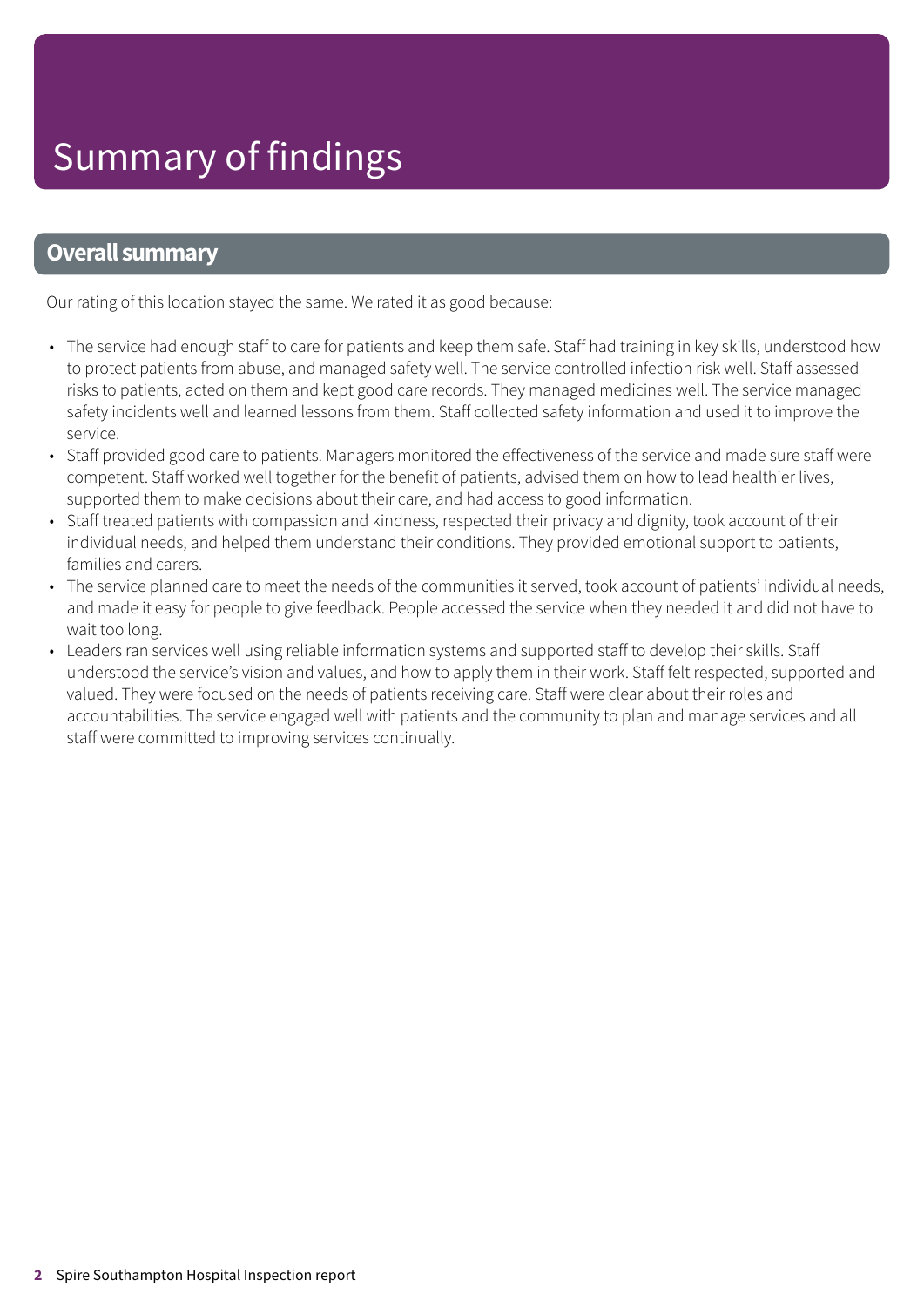### **Our judgements about each of the main services**

**Critical care 6000** 

### **Service Rating Summary of each main service**

Our rating of this service improved. We rated it as good because:

- The service had enough staff to care for patients and keep them safe. Staff had training in key skills, understood how to protect patients from abuse, and managed safety well. The service controlled infection risk well. Staff assessed risks to patients, acted on them and kept good care records. They managed medicines well. The service managed safety incidents well and learned lessons from them. Staff collected safety information and used it to improve the service.
- Staff provided good care and treatment, gave patients enough to eat and drink, and gave them pain relief when they needed it. The care and treatment provided by the critical service supported very effective outcomes for cardiac surgery. Managers monitored the effectiveness of the service and made sure staff were competent. Staff worked well together for the benefit of patients and had access to good information. Key services were available seven days a week.
- Staff treated patients with compassion and kindness, respected their privacy and dignity, took account of their individual needs, and helped them understand their conditions. They provided emotional support to patients, families and carers.
- The service planned care to meet the needs of the community they served, took account of patients' individual needs, and made it easy for people to give feedback. People could access the service when they needed it.
- Leaders ran services well using reliable information systems and supported staff to develop their skills. Staff understood the service's vision and values and how to apply them in their work. Staff felt respected, supported and valued. They were focused on the needs of patients receiving care.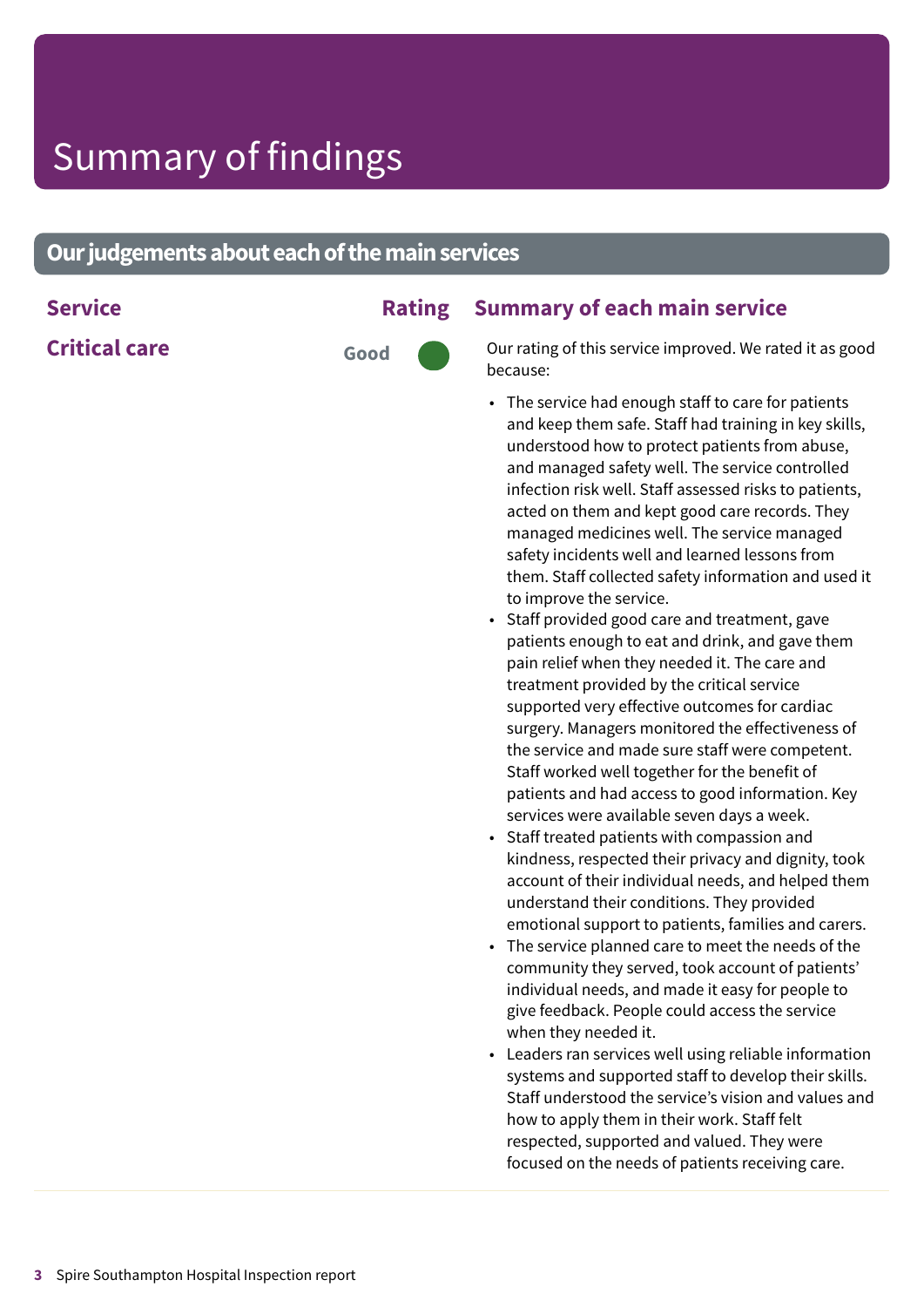### Summary of findings

Staff were clear about their roles and accountabilities. The service engaged well with and all staff were committed to improving services continually.

However:

- Some staff were not clear about the application of the Mental Capacity Act in the critical care setting.
- Although patient records were complete, signed and dated, the name of the staff member completing the entry was not always legible.
- There were shortfalls in the environment of the unit, which had an impact on equipment storage, relatives' facilities, and meant sharing a sluice with the recovery area.

**Diagnostic imaging**

**Good –––**

Our rating of this service stayed the same. We rated it as good because:

- The service had enough staff to care for patients and keep them safe. Staff had training in key skills, understood how to protect patients from abuse, and managed safety well. The service controlled infection risk well. Staff assessed risks to patients, acted on them and kept good care records. They managed medicines well.
- Staff provided good care to patients. Managers monitored the effectiveness of the service and made sure staff were competent. Staff worked well together for the benefit of patients, supported them to make decisions about their care, and had access to good information.
- Staff treated patients with compassion and kindness, respected their privacy and dignity, took account of their individual needs, and helped them understand their conditions. They provided emotional support to patients, families and carers.
- The service planned care to meet the needs of the communities it served, took account of patients' individual needs, and made it easy for people to give feedback. People accessed the service when they needed it and did not have to wait too long for a diagnostic procedure.
- Leaders ran services well using reliable information systems and supported staff to develop their skills. Staff understood the service's vision and values, and how to apply them in their work. Staff felt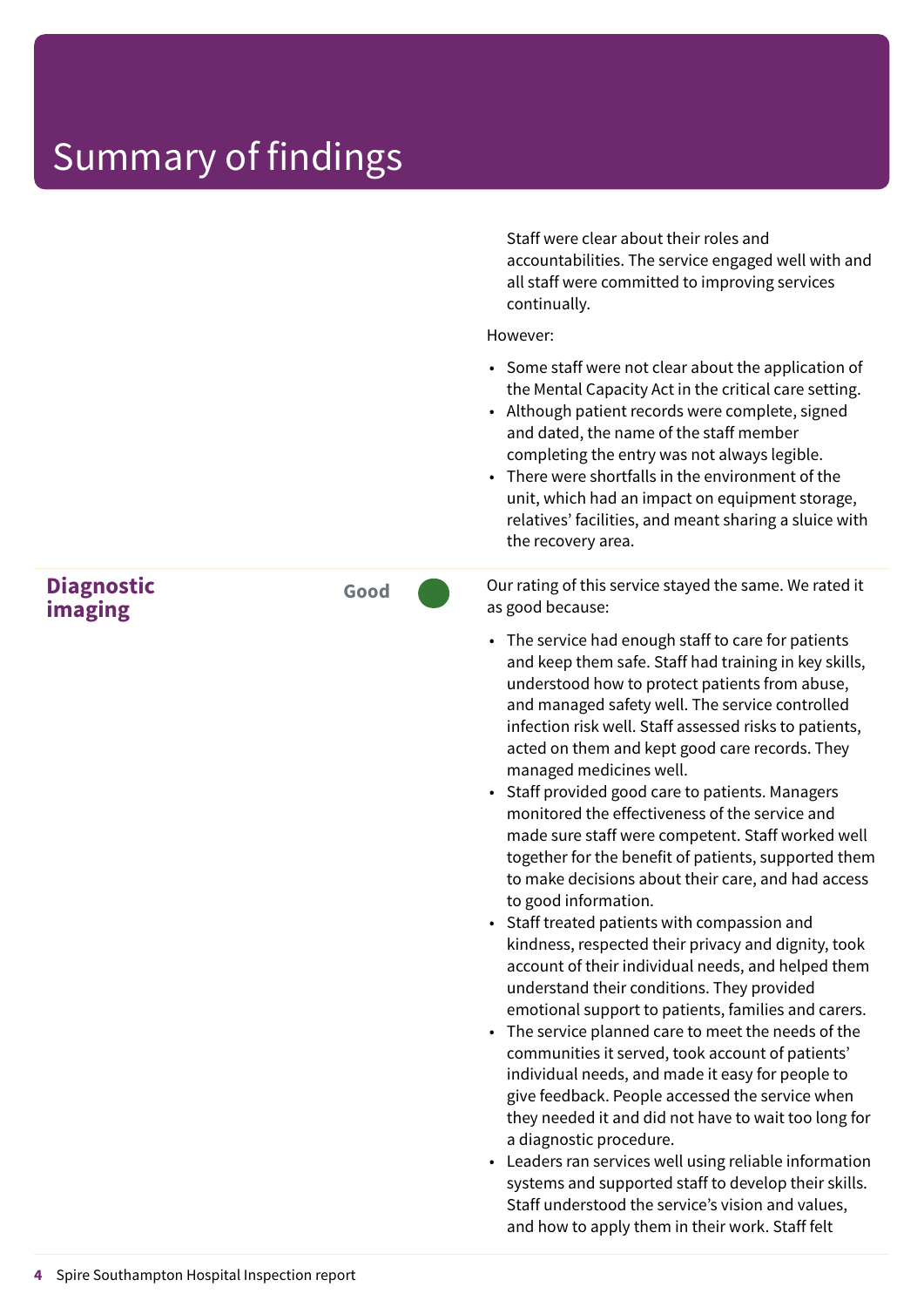### Summary of findings

respected, supported and valued. They were focused on the needs of patients receiving care. Staff were clear about their roles and accountabilities. The service engaged well with patients to plan and manage services and all staff were committed to improving services continually.

However

• The service managed incidents, but did not always share lessons from them in a way that gave assurance staff had reviewed it.

We rated this service as good because it was safe, effective, caring and responsive, and well led.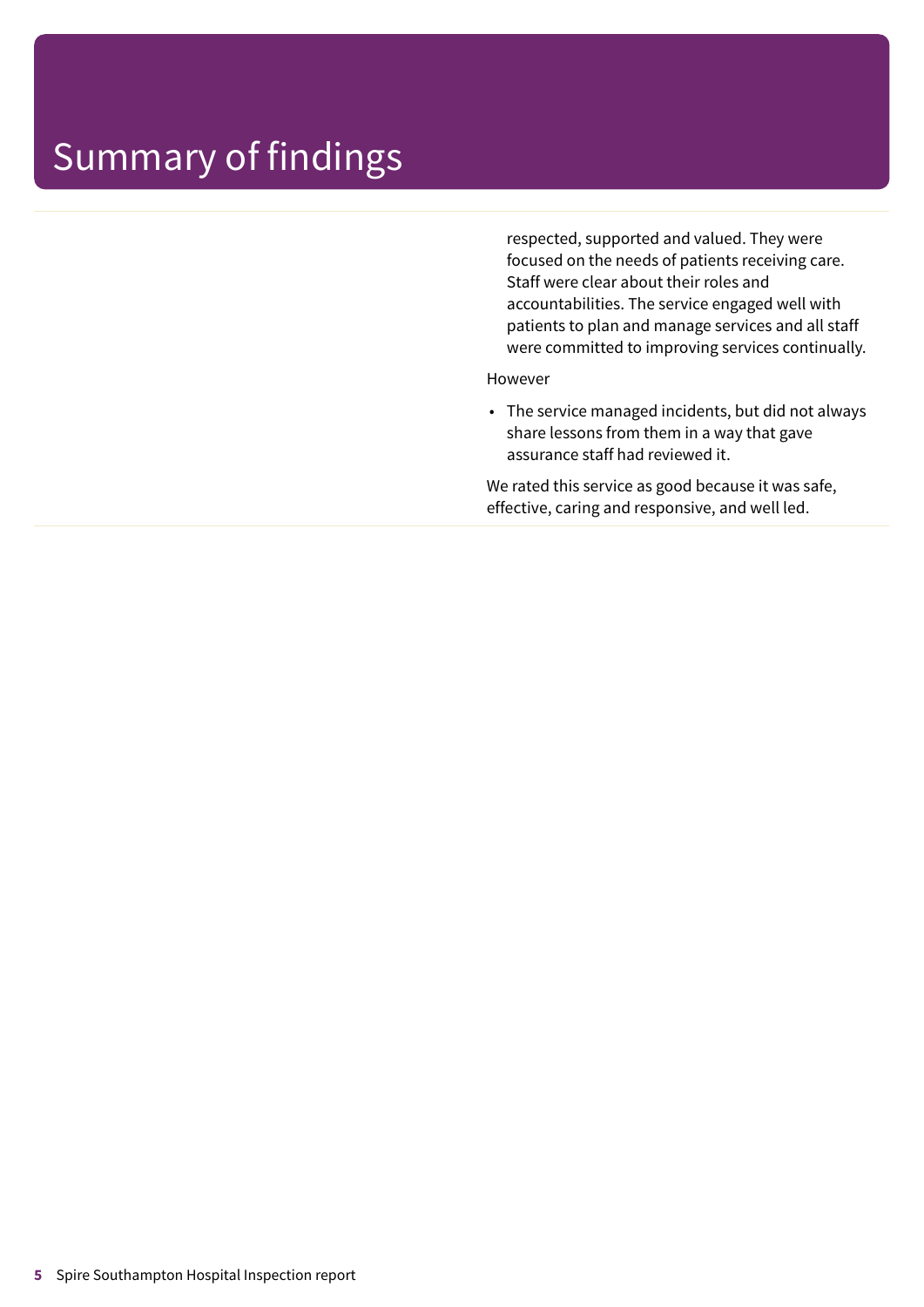# Summary of findings

### **Contents**

| Summary of this inspection                   | Page           |
|----------------------------------------------|----------------|
| Background to Spire Southampton Hospital     | $\overline{7}$ |
| Information about Spire Southampton Hospital | 7              |
| Our findings from this inspection            |                |
| Overview of ratings                          | -9             |
| Our findings by main service                 | 10             |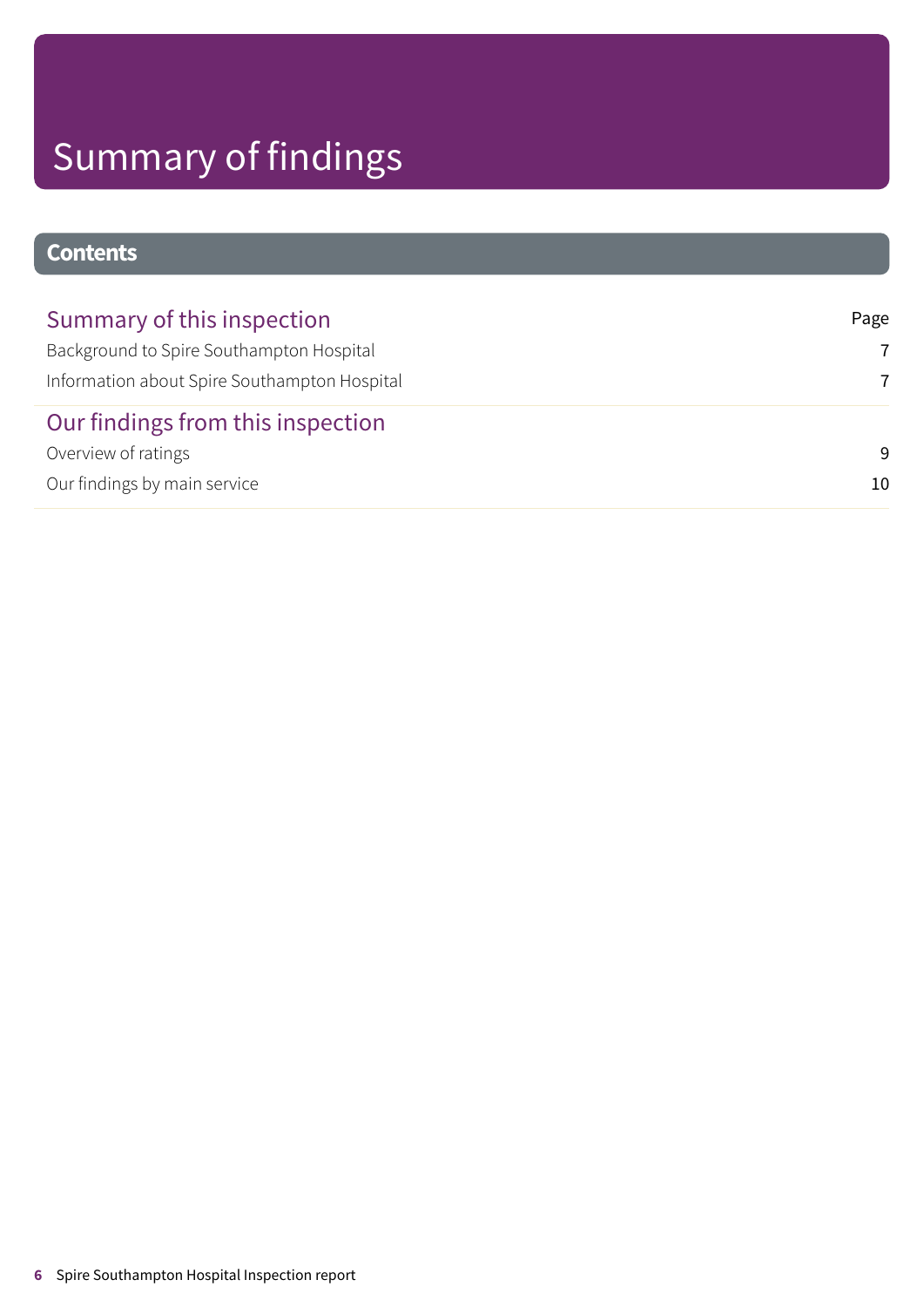### <span id="page-6-0"></span>**Background to Spire Southampton Hospital**

Spire Southampton Hospital is operated by Spire Healthcare Limited. The hospital opened in 2007 and was registered with CQC in 2010. It is a private hospital in Southampton, Hampshire. The hospital primarily serves the communities of South Hampshire. It also accepts patient referrals from outside this area and has some national contracts in place. The service also accepts international referrals for some complex surgeries. Patients were either self-funded, insurance funded or funded by the NHS through contractual agreements to carry out NHS work. The hospital has 67 inpatient beds provided across four inpatient wards, a critical care unit and day care unit. The hospital also provides an oncology suite. There are six operating theatres, an endoscopy suite and a cardiac catheter lab. The outpatient department includes 16 consulting rooms, three treatment rooms and a minor operations suite.

Diagnostic imaging includes x-ray, ultrasound, digital mammography screening, computerised tomography (CT) and magnetic resonance imaging (MRI) scans. The critical care service at Spire Southampton was a seven bedded unit and provided care and treatment for patients following elective surgery, which was a mix of cardiac and general surgery. Children were no longer admitted to the critical care unit, and the hospital had stopped carrying out surgery that would require a child to need critical care postoperatively. The registered manager has been in post since 2019.

The hospital is registered to provide the following regulated activities:

- Surgical Procedures
- Treatment of Disease, Disorder or Injury
- Diagnostic and screening services
- Management of supply of blood and blood derived products
- Family Planning

The hospital had a comprehensive inspection carried out in July 2019, following this the service was given a requirement notice in Critical Care.

### <span id="page-6-1"></span>**Howwecarriedoutthis inspection**

During the inspection, we inspected the following core services: Critical Care and Diagnostic Imaging. We spoke with 25 staff including registered nurses, health care assistants, administrative staff, radiographers and departmental managers. Due to the Covid-19 pandemic we only spoke with 2 patients, and also reviewed patient feedback. During our inspection, we reviewed 6 sets of patient records. There were no special reviews of the hospital ongoing by the CQC at any time during the 12 months before this inspection. This was a focused unannounced inspection.

You can find information about how we carry out our inspections on our website: https://www.cqc.org.uk/what-we-do/ how-we-do-our-job/what-we-do-inspection.

### **Outstanding practice**

We found the following outstanding practice: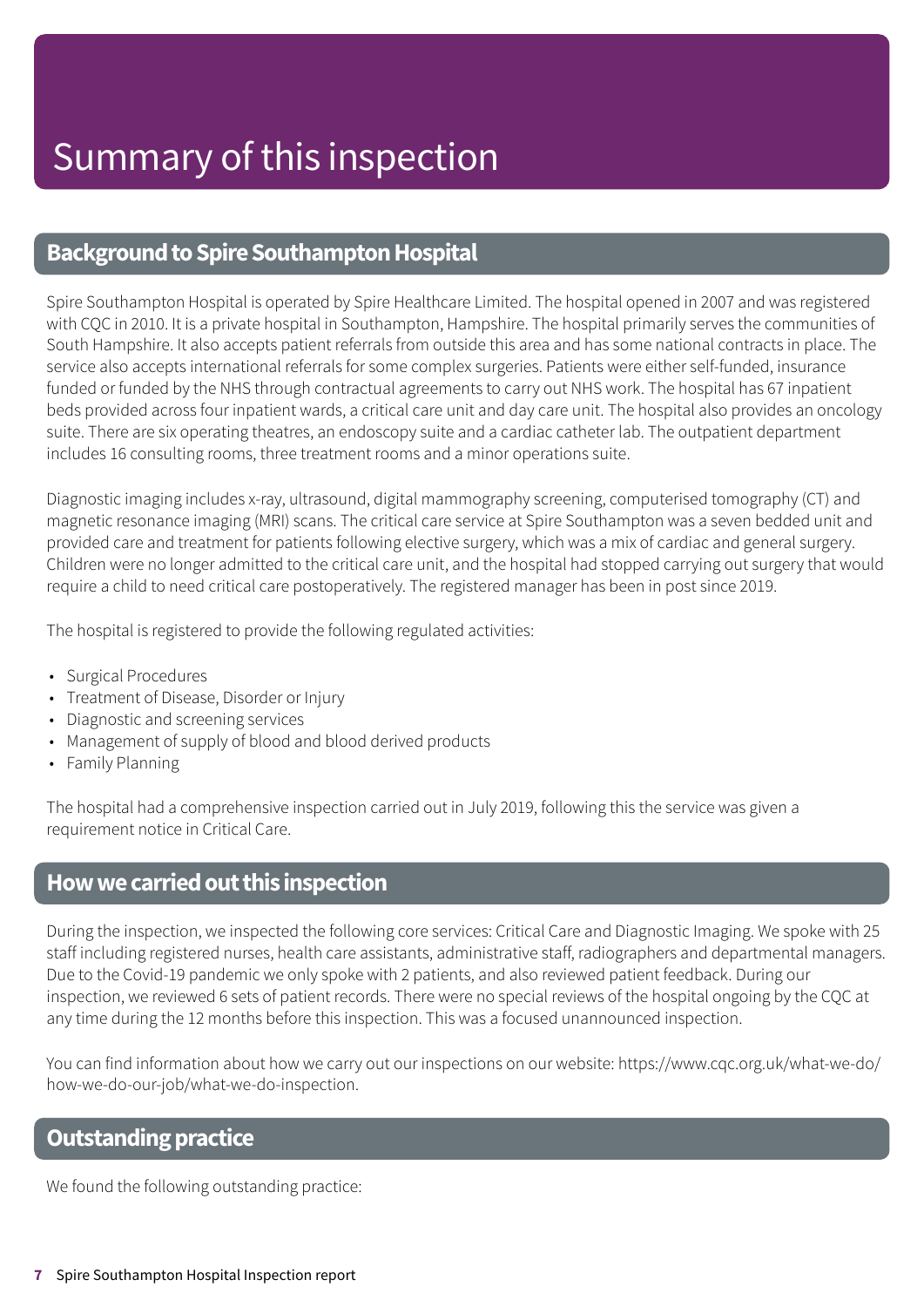## Summary of this inspection

- The care and treatment provided by the critical care service supported very effective outcomes for cardiac surgery. Adult cardiac surgical outcomes had a survival rate higher than expected, first time, they had the shortest length of stay for first time coronary artery bypass graft surgery in the UK, they had lower surgical site infections for coronary artery bypass grafts with none reported in 174 operations over 12 months and had short waiting times between angiogram and operation date for coronary artery bypass graft surgery.
- Patients thought staff went the extra mile and their care and support exceeded their expectations. The critical care unit's patient feedback between January to June 2021 was overwhelmingly positive about how all staff responded to their needs. Patients described that staff were attentive and that nothing was too much trouble for them. In the feedback patients described that staff went the 'extra' mile to provide their care.

### **Areas forimprovement**

We told the service that it should take action because it was not doing something required by a regulation, but it would be disproportionate to find a breach of the regulation overall.

#### **Critical Care**

#### **Action the service SHOULD take to improve:**

- The service should ensure that all patient records are legible, including the name of the member of staff completing the record. (Regulation 17(2)(c))
- The service should ensure that all staff have a good understanding about the application of the Mental Capacity Act in the critical care setting. (Regulation 11(1))
- The service should consider continuing with their plans to redevelop the critical care unit to meet the needs of patients and staff and to meet current guidance.

#### **Diagnostic Imaging**

#### **Action the service SHOULD take to improve:**

- The service should ensure the completion of the diagnostic imaging equipment replacement project. (Regulation 12, 2 (b))
- The service should consider how it is assured staff have reviewed information from incidents.
- The service should consider how they assure themselves staff are accessing up to date policies and guidelines.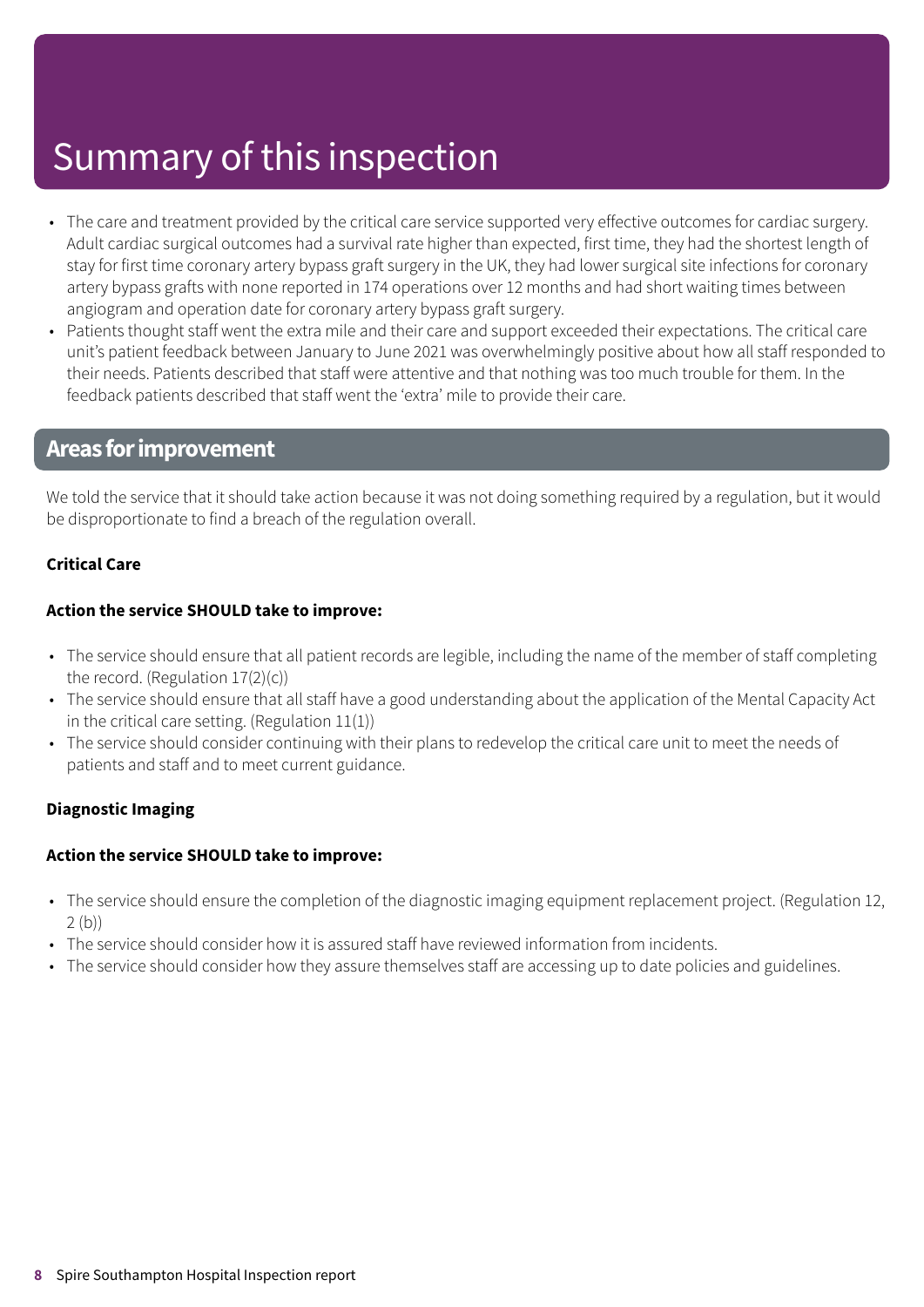# Our findings

### <span id="page-8-0"></span>**Overview of ratings**

Our ratings for this location are:

|                      | Safe | <b>Effective</b>           | Caring | Responsive | Well-led | Overall |
|----------------------|------|----------------------------|--------|------------|----------|---------|
| <b>Critical care</b> | Good | Good                       | Good   | Good       | Good     | Good    |
| Diagnostic imaging   | Good | Inspected but<br>not rated | Good   | Good       | Good     | Good    |
| <b>Overall</b>       | Good | Good                       | Good   | Good       | Good     | Good    |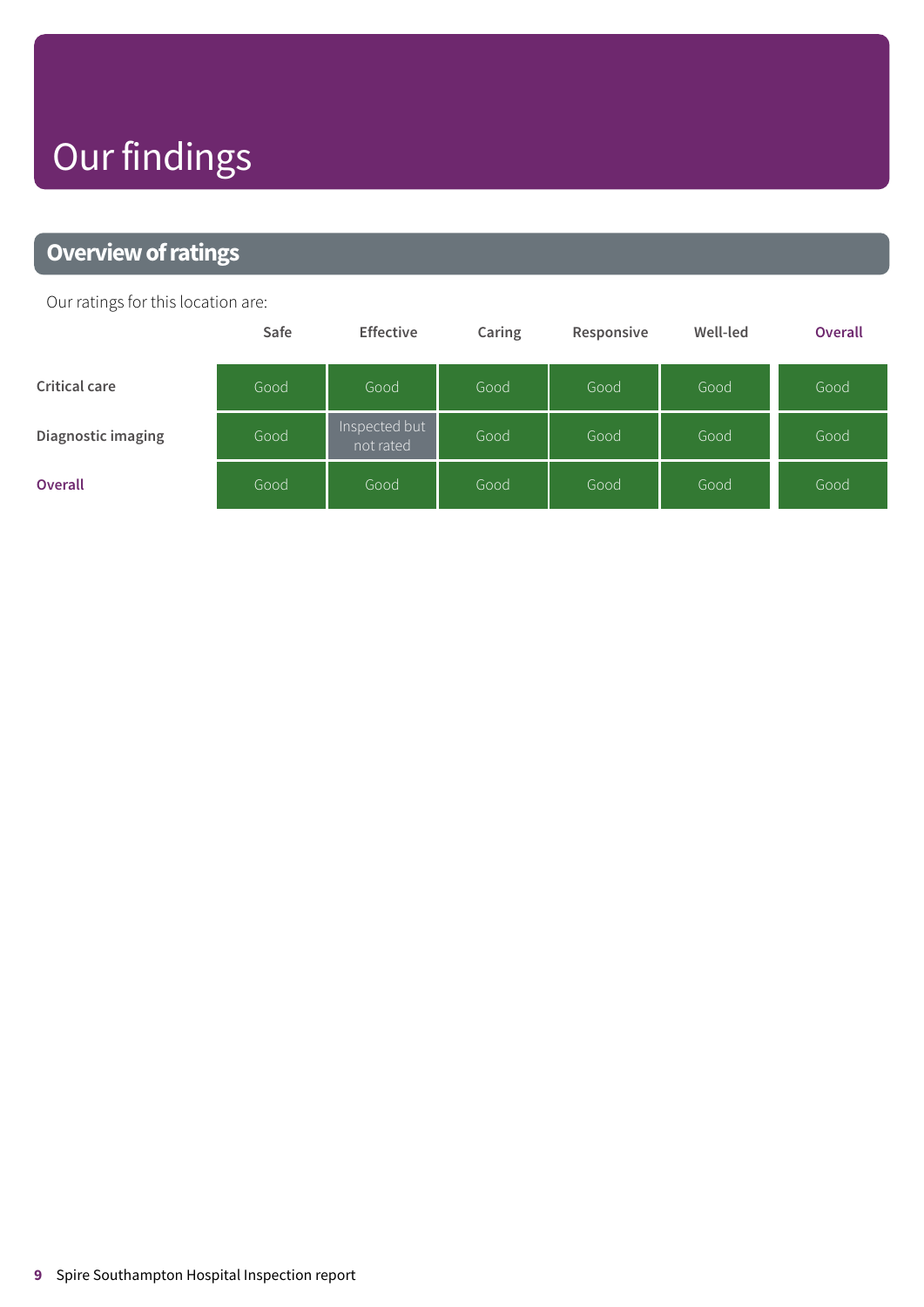**Good –––**

### <span id="page-9-0"></span>Critical care

| Safe             | Good |  |
|------------------|------|--|
| <b>Effective</b> | Good |  |
| <b>Caring</b>    | Good |  |
| Responsive       | Good |  |
| <b>Well-led</b>  | Good |  |

### **Are Critical care safe?**

Our rating of safe improved. We rated it as good.

#### **Mandatory training**

#### **The service provided mandatory training in key skills to all staff and made sure everyone completed it.**

Nursing staff received and kept up-to-date with their mandatory training. Records showed 95% completion of all required courses. Staff said it was easy to access mandatory training, which was provided both electronically and by face-to-face training for practical skills.

Medical staff received and kept up-to-date with their mandatory training. Most medical staff completed mandatory training at their main place of employment. The service checked medical staff mandatory training, through the review of practicing privileges process. The resident medical officer completed mandatory training through the agency they were employed from.

The mandatory training was comprehensive and met the needs of patients and staff. Records showed mandatory training covered essential subjects such as moving and handing, compassion in practice, equality and diversity and health and safety awareness.

Managers monitored mandatory training and alerted staff when they needed to update their training. Completion of mandatory training was monitored electronically. The unit manager accessed these records to monitor staff completion and alert staff when refresher training was due.

#### **Safeguarding**

Staff understood how to protect patients from abuse. Staff had training on how to recognise and report abuse **and they knew how to apply it.**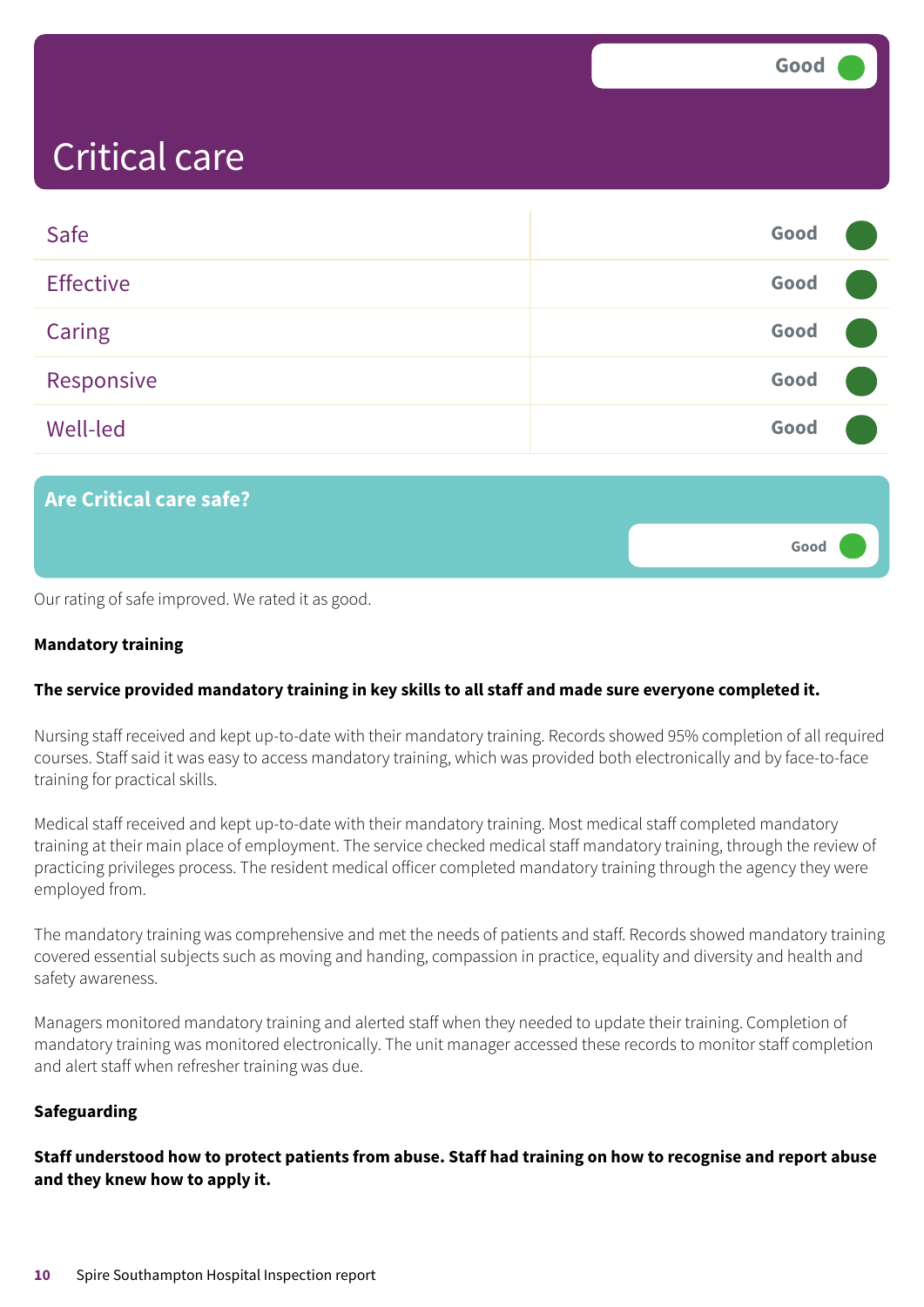Nursing staff received training specific for their role on how to recognise and report abuse. Records showed nursing staff completed training about safeguarding adults and children. The level of training staff completed met national guidance.

Medical staff received training specific for their role on how to recognise and report abuse. Most medical staff completed safeguarding training at their main place of employment. The service checked medical staff safeguarding training, through the review of practicing privileges process. The resident medical officer completed safeguarding training through the agency they were employed from.

Staff knew how to identify adults and children at risk of, or suffering, significant harm and worked with other agencies to protect them. Discussion with staff demonstrated a good understanding about safeguarding adults and children. This included how to identify adults and children at risk of, or suffering harm from abuse or neglect.

Staff knew how to make a safeguarding referral and who to inform if they had concerns. The service displayed flow charts in the unit to guide staff about who to inform and how to make a referral if they had a safeguarding concern about an adult or child. Discussion with staff showed they knew where to access the flow charts and knew who they needed to report any concerns to.

#### **Cleanliness, infection control and hygiene**

#### **The service controlled infection risk well. Staff used equipment and control measures to protect patients, themselves and others from infection. They kept the premises visibly clean and now kept equipment visibly clean.**

The critical care unit was clean and had suitable furnishings which were clean and well-maintained. The environment and equipment were visibly clean on the day of the inspection. Infection prevention and control environment audits showed the unit was cleaned to the set standards all the time.

Cleaning records were up-to-date and demonstrated that all areas were cleaned regularly. Staff followed a schedule for cleaning bed spaces, equipment and the general environment. Audits demonstrated staff adhered to the schedule.

Staff followed infection control principles including the use of personal protective equipment (PPE). There was guidance and training for staff about the use of appropriate personal perspective equipment. Hand gel was available throughout the unit. This included at all bed spaces, administration areas, equipment storage areas and at the entrance to the unit. The service displayed signs at the entrance to the unit that requested all people entering the unit to sanitise their hands with gel. Observation demonstrated staff followed infection control guidance.

National guidance was followed, including routine testing of patients prior to admission, routine testing of staff and provision of PPE to reduce the risk of transmission of COVID-19. Patients were not allocated to the one side room: this was kept available to accommodate any patient who started to exhibit signs and symptoms of COVID-19 or any other transmissible infection.

Staff cleaned equipment after patient contact and labelled equipment to show when it was last cleaned. All equipment had 'I am clean' stickers on them detailing the date staff cleaned them. This showed that staff now left equipment no longer than a week between each clean.

#### **Environment and equipment**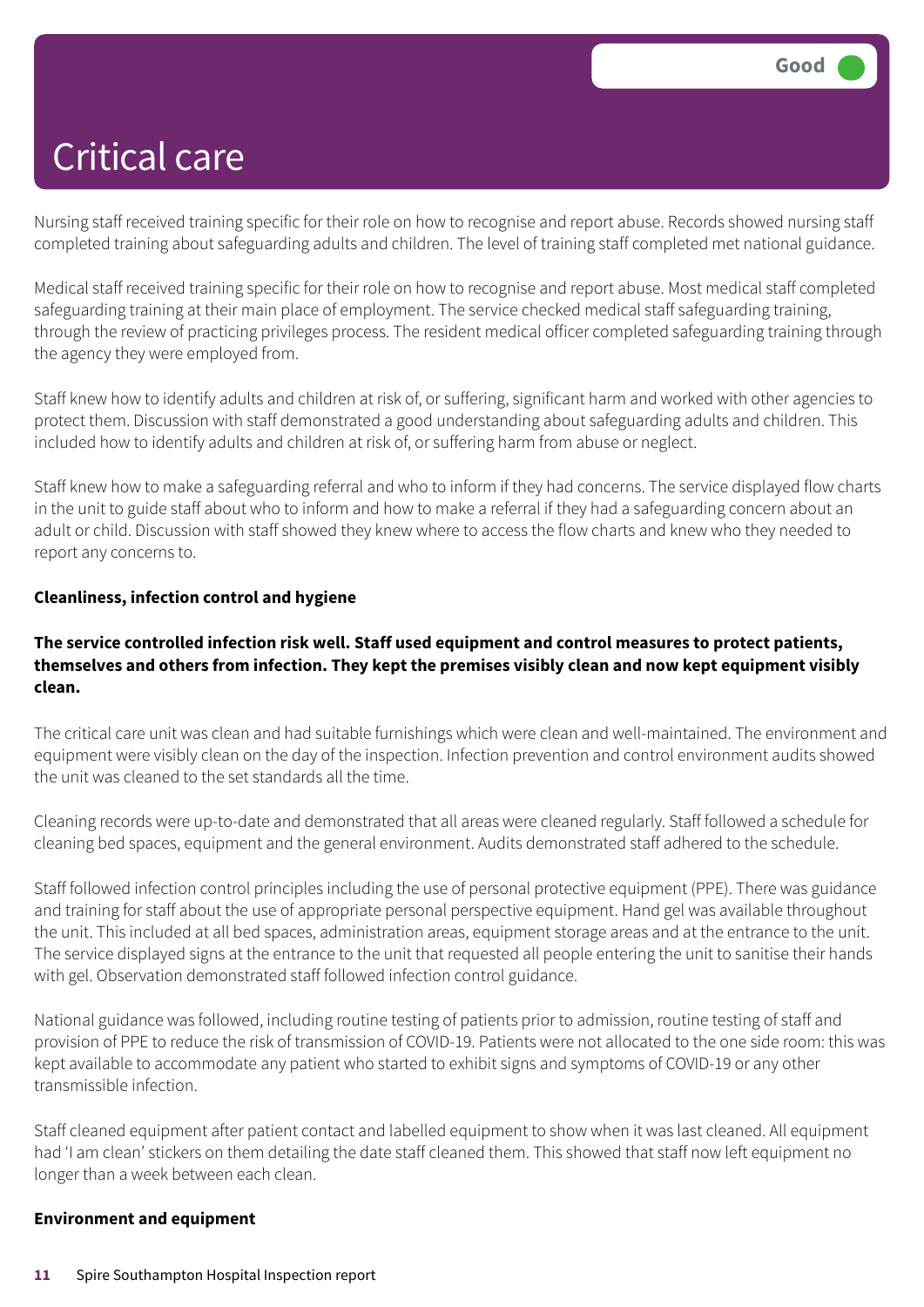### The design, maintenance and use of facilities, premises and equipment kept people safe. Staff were trained to **use them. Staff managed clinical waste well.**

Patients could reach call bells, however they rarely needed to use call bells. Staffing levels meant staff continually observed patients and responded promptly to verbal and non-verbal requests for assistance.

The design of the environment did not follow the current national guidance and the age of the unit meant there was no requirement for the service to meet the current national guidance. Managers and staff were aware of environmental shortfalls and acted to reduce risks this might pose to patients. This had an impact on the storage of equipment, having to share sluicing facilities with the recovery area and relatives' facilities. They now had a formal plan to redevelop the critical care unit, so the current national guidelines would be met. The environment of the unit now did not have to meet the needs of children because a childrens critical care service was no longer provided by the hospital.

Staff carried out daily safety checks of specialist equipment. Records showed staff consistently carried out daily safety checks of emergency equipment and bedside equipment. Staff also checked bedside equipment before the admission of a patient.

The service had some facilities to meet the needs of patients' families. Families and relatives could use a relative's room and a spiritual room. However, this was in the adjoining day case unit and not within the critical care unit. Staff had identified this was not ideal and had included improved relatives' facilities in the proposed plans for redevelopment of the critical care unit.

The service had enough suitable equipment to help them to safely care for patients. Equipment, including specialist equipment such as emergency sternotomy equipment, was available. Processes were in place and followed by staff to ensure equipment was safe to use. Staff disposed of clinical waste safely, in line with guidance.

#### **Assessing and responding to patient risk**

### **Staff completed and updated risk assessments for each patient and removed or minimised risks. Staff identified and quickly acted upon patients at risk of deterioration.**

On the critical care unit, staff identified deteriorating patients and escalated them appropriately. Staff continuously observed patients and identified changes in their conditions. Staff escalated deteriorating patients to the resident medical officer for critical care and to the on-call intensivist. Staff had immediate access to specialist equipment, such as sternotomy and resuscitation equipment, to respond to patient deterioration promptly. A service level agreement and NHS contractual agreements supported prompt transfer of patients to the acute NHS critical care services if needed.

The critical care unit had a follow up service that staff on the general wards escalated deteriorating patients to. The follow up service, which was an identified critical care nurse on each shift, gave clinical advice and support in collaboration with the resident medical officer for the hospital.

Staff completed risk assessments for each patient on admission and reviewed these regularly. Patient records included assessments of patient risks, which included risk of pressure ulcers malnutrition, venous thromboembolism, and infections. Patient records prompted staff to complete risk assessments and to review them at least three times in a 24-hour period.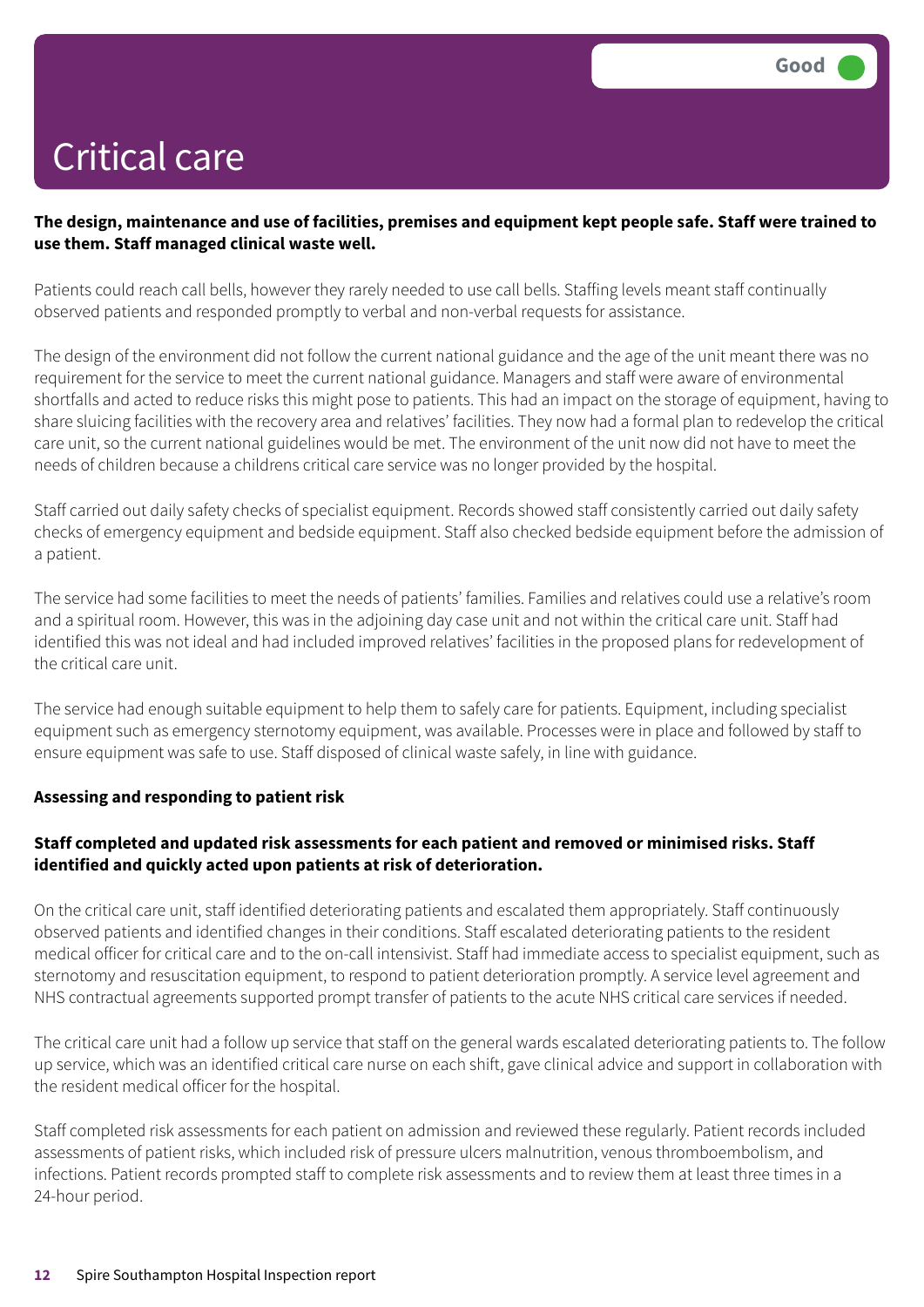Staff knew about and dealt with any specific risk issues. For example, staff followed a sepsis care pathway way based on the national sepsis six care bundle for patients assessed at risk of potentially having sepsis.

The service did not have formal 24-hour access to mental health liaison and specialist mental health support. If staff were concerned about a patient's mental health, a referral was made to the nearby acute NHS trusts mental health liaison service.

Staff shared key information to keep patients safe when handing over their care to others. Staff followed a structured process to hand over care to the general wards when a patient was discharged from the critical care unit. This ensured the receiving staff had all relevant information such as patients' medical history, current physical conditions and any anxieties the patient was experiencing.

Shift changes and handovers included all necessary key information to keep patients safe. Staff knew about the top risks for patients on the unit and detailed information about the patients they were caring for. This was achieved through safety huddles where the top risks were shared, and through nurse to nurse bedside handovers where detailed information about the patient's care was shared.

#### **Nurse staffing**

#### **The service now had enough permanent nursing staff with the right qualifications, skills, training and** experience to keep patients safe from avoidable harm and to provide the right care and treatment. Managers regularly reviewed and adjusted staffing levels and skill mix, and gave bank and agency staff a full induction.

The service now had enough permanent nursing and support staff to keep patients safe. The manager had recruited more nurses. The service no longer relied on agency staff and rarely used bank nurses to make up numbers. Patients said there were enough staff to provide their care and treatment.

Managers accurately calculated and reviewed the number and grade of nurses, nursing assistants and healthcare assistants needed for each shift in accordance with national guidance. Staffing levels and skill mix now met national guidance. There were 62% of staff who held a post registration qualification in critical care nursing. Patients were looked after by nurses who had the appropriate skills and experience.

The ward manager could adjust staffing levels daily according to the needs of patients. Staffing rotas were organised against planned admissions to the unit and were adjusted according to any change to the planned admission list. Staff said there were always enough staff on duty.

Managers limited their use of bank and requested staff familiar with the service. The service now did not use agency staff. They used a small number of bank nurses who knew the service well.

Managers made sure all bank staff had a full induction and understood the service. The service provided bank staff with induction and mandatory training. There was an induction process for agency staff, but this was not used because the service did not use agency staff.

#### **Medical staffing**

**The service had enough medical staff with the right qualifications, skills, training and experience to keep patients safe from avoidable harm and to provide the right care and treatment.**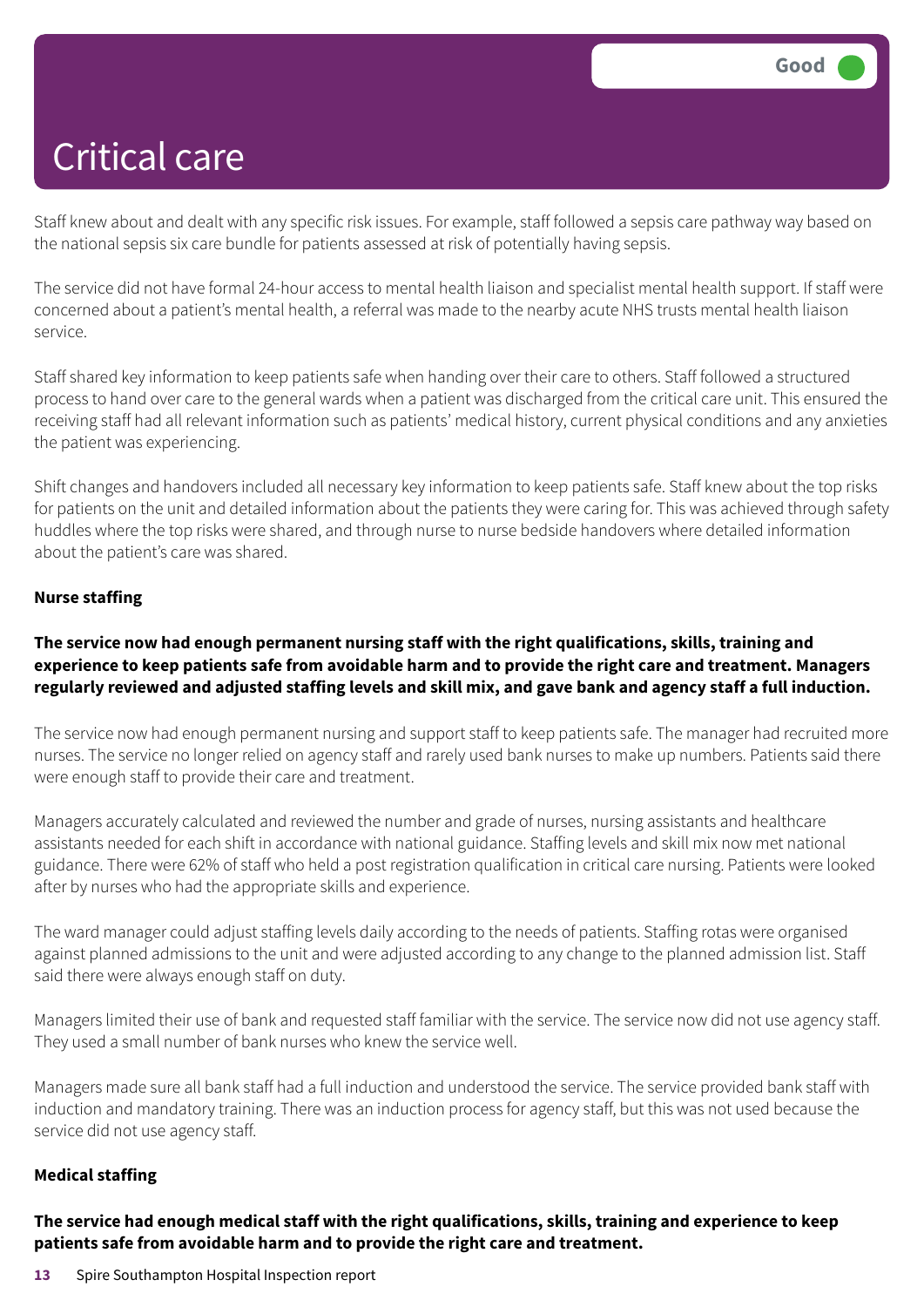The service had enough medical staff to keep patients safe. There was a critical care resident medical officer on duty 24 hours, seven days a week. The unit had an on-call consultant cardiac intensivist and an on-call consultant general intensivist 24 hours seven days a week. An on call cardiac intensivist remained on site overnight following cardiac surgery lists. Staff said they could always access medical support when needed. Processes now ensured there was a record that medical staff reviewed patients twice a day.

Managers could access locums when they needed an additional residential officer staff. The hospital had a contract with an agency for the provision of resident medical officers. The service could access additional resident medical officers through the agency if needed to ensure patient safety.

Managers made sure locums had a full induction to the service before they started work. The resident medical officers completed an induction to the service when they started working on the unit. This was confirmed in conversation with the resident medical officer.

#### **Records**

#### Staff kept detailed records of patients' care and treatment. Records were up to date, stored securely and easily available to all staff providing care. However, the names of people completing records were not always clear.

Patient notes were comprehensive, and all staff could access them easily. Staff completed patient records, including risks, records of care and treatment provided and communication with patients their relatives. Records were mostly legible, signed and dated. However, although always signed by the member of staff completing the entry, the name of the member of staff was not always clear.

When patients transferred to a new team, there were no delays in staff accessing their records. Patients records were paper based and travelled with the patient during their treatment journey, including discharge from the critical care unit to the general wards. Staff completed transfer notes and accompanied the patient to the place of discharge, including transfers to NHS providers, to ensure accurate handover of records and patient care and treatment information.

Records were stored securely. Patient records were stored at the bed space of each patient, so staff had immediate access to them. The service assessed this as secure: records were always in sight of staff and access to the unit was restricted by a swipe access door.

#### **Medicines**

#### **The service used systems and processes to safely prescribe, administer, record and store medicines**.

Staff followed systems and processes when safely prescribing, administering, recording and storing medicines. Medicines records were complete and contained details on dose, when patients received them, and controlled drugs were double checked.

Staff reviewed patients' medicines regularly and provided specific advice to patients and carers about their medicines. A pharmacist who had a specialist interest in critical care checked patient's medicines and prescriptions daily. They gave advice to prescribers, particularly when patients prescriptions changed. They had introduced changes to the prescriptions chart to reduce risk of medicine errors when patients' prescriptions changed following cardiac surgery.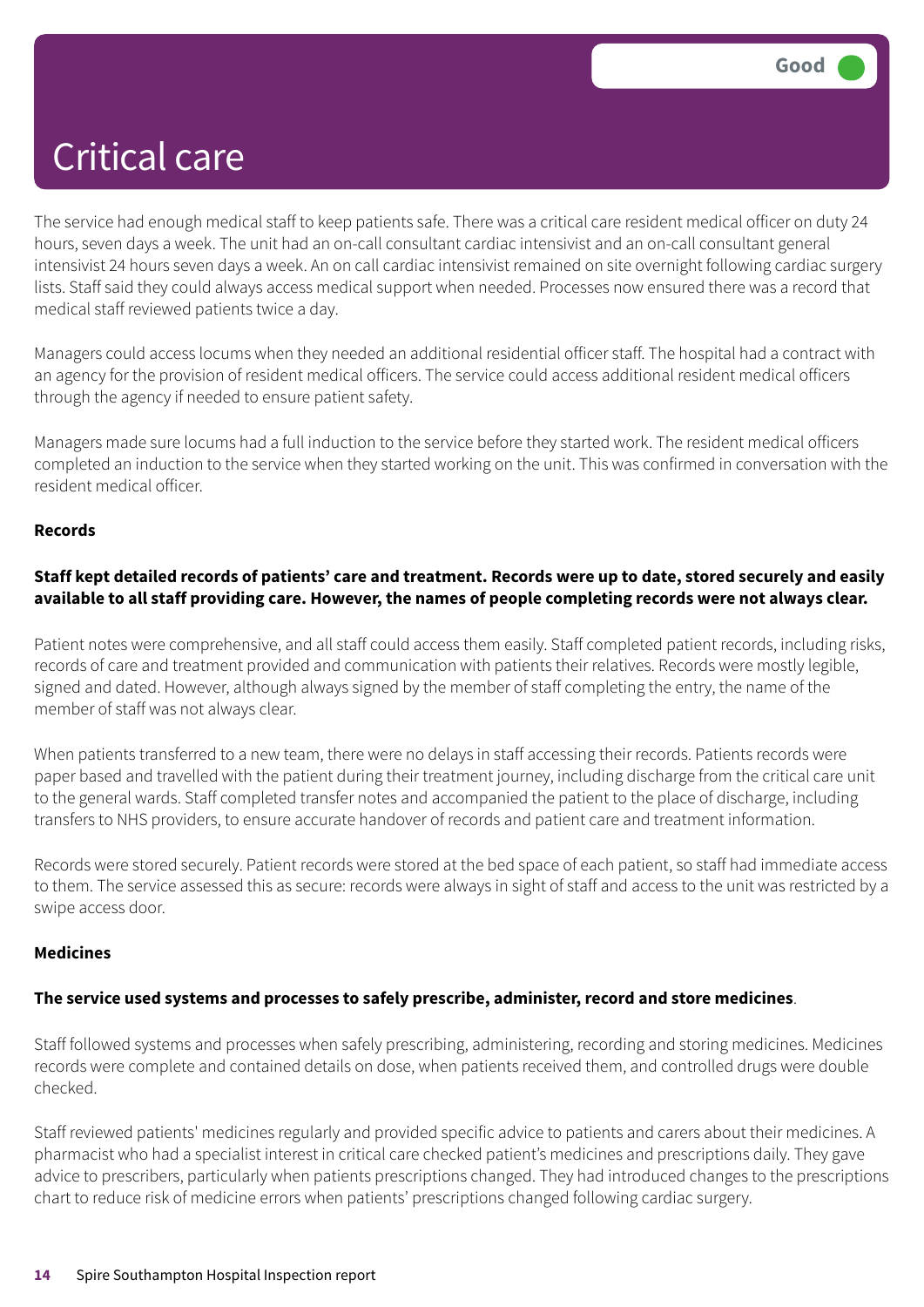Staff stored and managed medicines in line with the provider's policy. Staff followed a process that ensured enough stock of medicines. All medicines were stored safely in locked cupboards.

The service had systems to ensure staff knew about safety alerts and incidents, so patients received their medicines safely. Processes, including safety briefings and flash alerts ensured staff knew about safety alerts and incidents about medicines.

#### **Incidents**

#### **The service managed patient safety incidents well. Staff recognised and reported incidents and near misses. Managers investigated incidents and shared lessons learned with the whole team and the wider service. When things went wrong, staff apologised and gave patients honest information and suitable support. Managers ensured that actions from patient safety alerts were implemented and monitored.**

Staff knew what incidents to report and how to report them. They described the type of incidents reported and how to report them. This included reporting serious incidents, concerns and near misses. The hospital incident reporting policy gave staff guidance about reporting incidents.

Staff understood the duty of candour. They were open and transparent and gave patients and families a full explanation if and when things went wrong. The incident reporting system and investigation process supported staff to assess and identify if the duty of candour process needed to be followed. Incident investigation reports demonstrated staff followed the duty of candour process.

Staff received feedback from investigation of incidents, both internal and external to the service. Staff acted promptly to implement any required changes as a result of incidents. Safety briefings on the unit and briefings supplied by the provider gave staff timely information about incidents that occurred both at the hospital, across the Spire Healthcare locations and across other national healthcare providers. This process also supported implementation and review of actions from patient safety alerts in a timely manner.

Staff met to discuss the feedback and look at improvements to patient care. They discussed lessons learn at staff meetings and safety briefings. This was recorded in the unit's newsletters, records of staff meetings and was displayed on the staff notice board.

There was evidence that changes had been made as a result of feedback. This included, following an incident where the controlled drug keys were mislaid for a short period of time, relocation of the controlled drugs cupboard and brightly coloured lanyards attached to the medicine and controlled drug keys for easy identification of them.

Managers investigated incidents thoroughly. Patients and their families were involved in these investigations. Staff followed a clear process for investigating incidents. Records of incident investigations demonstrated patient and family wishes and questions were included in the process.

#### **Safety Information**

**The service used monitoring results well to improve safety. Staff collected safety information and shared it with staff, patients and visitors.**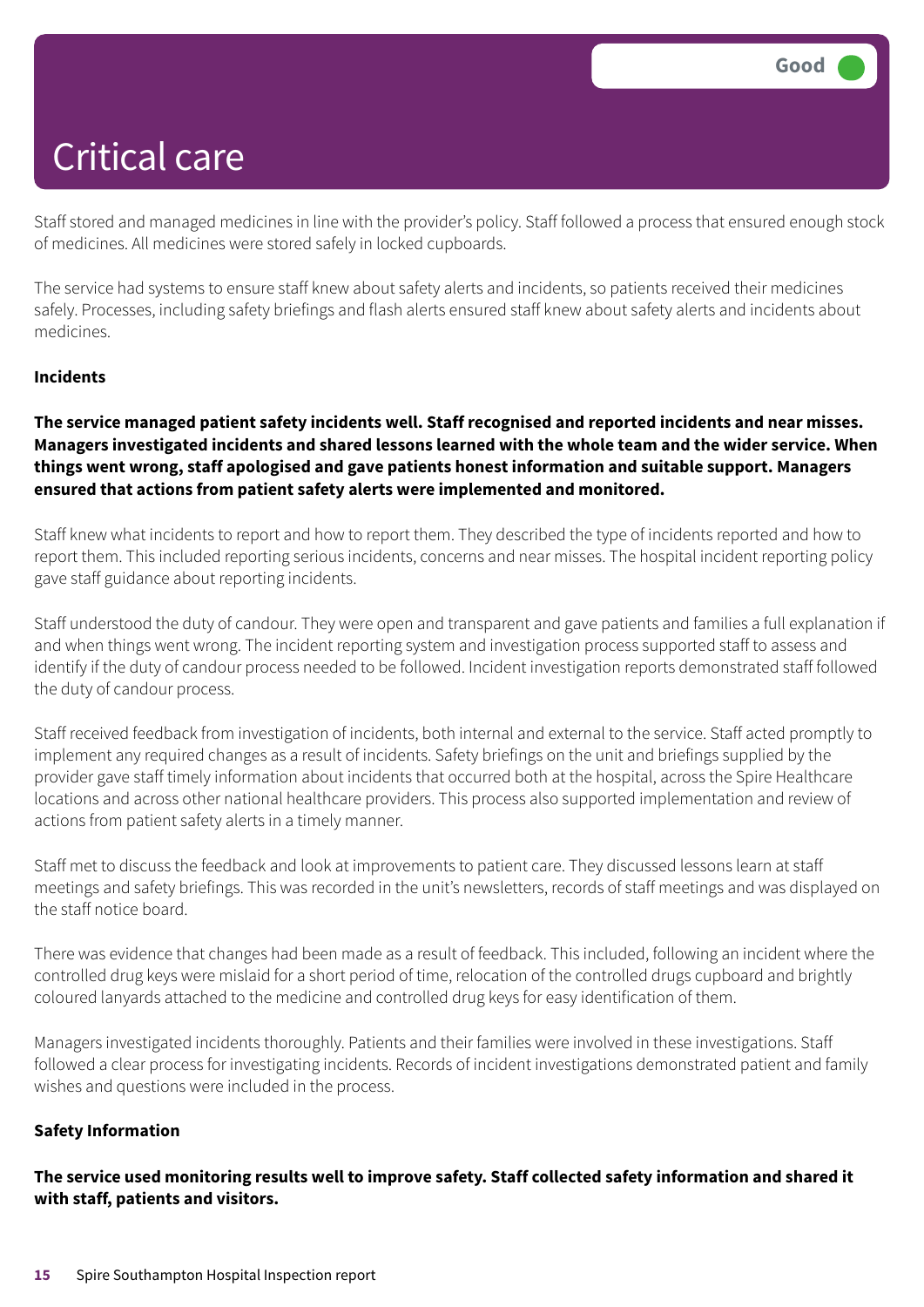The service continually monitored safety performance and data was displayed on the unit for staff and patients to see. This data included number of falls, pressure ulcers and urinary tract infections.

| <b>Are Critical care effective?</b>                    |      |
|--------------------------------------------------------|------|
|                                                        | Good |
| Our rating of effective improved. We rated it as good. |      |

#### **Evidence-based care and treatment**

#### **The service provided care and treatment based on national guidance and evidence-based practice. Managers checked to make sure staff followed guidance.**

Staff followed up-to-date policies to plan and deliver high quality care according to best practice and national guidance. Policies and procedures reflected national guidance and staff had easy access to them electronically. Staff delivered care and treatment in line with national standards where practicably possible. The service had completed a gap analysis of how it was or was not meeting the national intensive care standards. Where practicable they had introduced changes, for example the nurse educator role, introduction of and training about local safety standards for invasive procedures and stopping treating children on the unit, to meet the national standards. Where currently not practicable to meet the national standards, for example the unit's environment, the service was in the initial phases of planning to improve the environment to meet the current standards.

Managers checked to make sure staff followed guidance. Audits, for example records audits and hand hygiene audits, were used to monitor that staff followed guidance and where needed managers acted to ensure staff followed guidance.

#### **Nutrition and hydration**

### Staff gave patients enough food and drink to meet their needs and improve their health. The service made **adjustments for patients' religious, cultural and other needs.**

Staff made sure patients had support with nutrition and hydration to meet their needs. Due the nature of the service provided patients rarely required specialist feeding or hydration techniques. The hospital provided meals suitable for people's dietary needs such as vegan, lactose free and for religious and cultural needs, such a Halal meal.

Staff fully and accurately completed patients' fluid and nutrition charts where needed. Patient records showed staff completed fluid intake and output records for all patients.

Staff used a nationally recognised screening tool to monitor patients at risk of malnutrition. Critical care staff now completed nutritional assessments for all patients on the unit.

Specialist support from staff such as dietitians and speech and language therapists were available for patients who needed it. Due the nature of the service provided, specialist support for patients was rarely needed. When assessed as required, staff accessed dietetic support for patients from the hospital dietitian. Speech and language therapy support was sourced though referral to the acute NHS trust.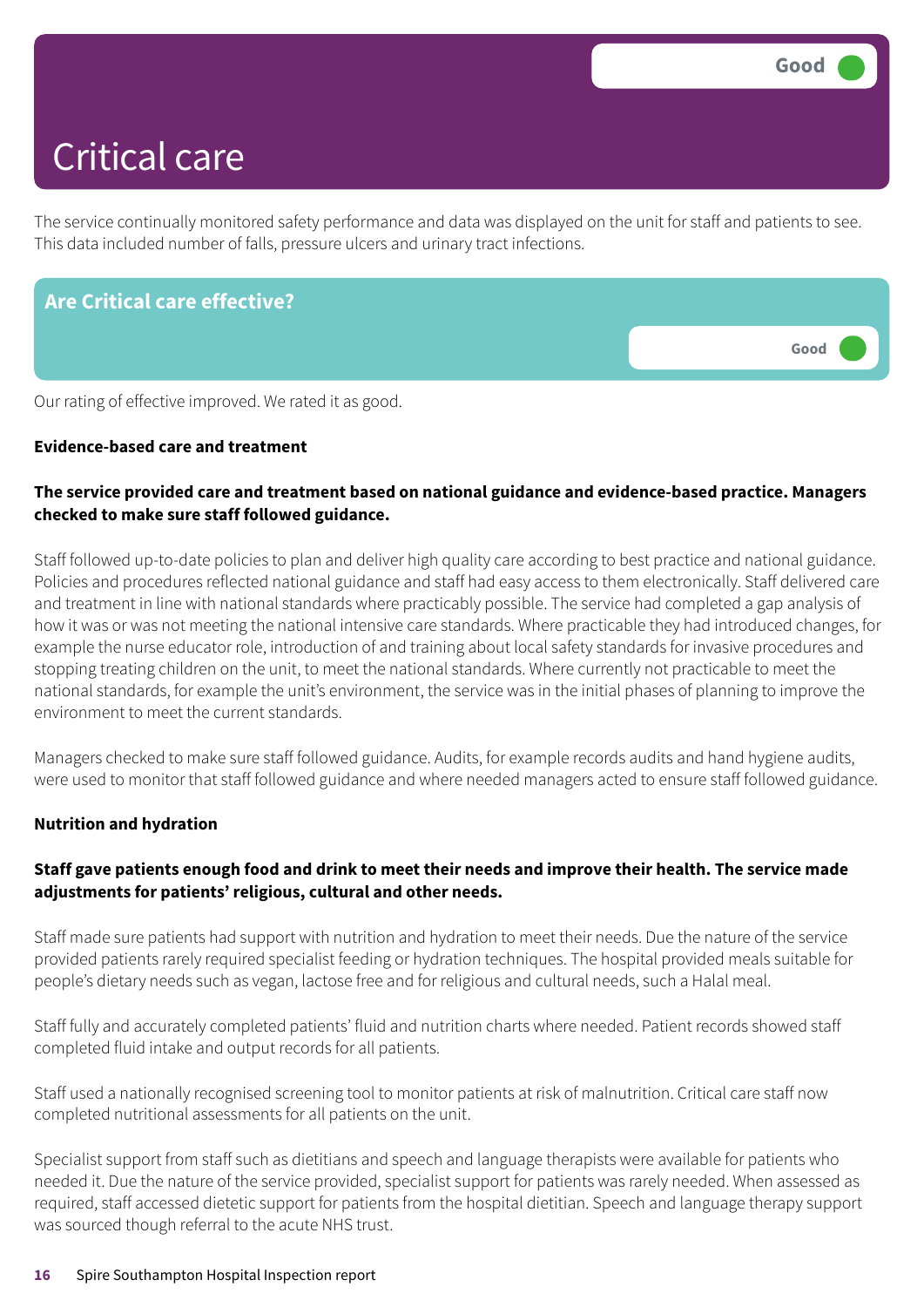#### **Pain relief**

#### Staff assessed and monitored patients regularly to see if they were in pain, and gave pain relief in a timely way. **They supported those unable to communicate using suitable assessment tools and gave additional pain relief to ease pain.**

Staff assessed patients' pain using a recognised tool and gave pain relief in line with individual needs and best practice. Patient records included pain assessments. Staff used a variety of tools to assess whether patients had pain, which included verbal and non-verbal assessments of pain.

Patients received pain relief soon after it was identified they needed it or they requested it. Patients said they received pain relief and experienced no pain.

#### **Patient outcomes**

#### **Staff monitored the effectiveness of care and treatment. They used the findings to make improvements and achieved good outcomes for patients.**

The service participated in some relevant national clinical audits. The hospital reported its cardiac surgery outcomes to the Society for Cardiothoracic Surgery (SCTS) and the Institute for National Centre for Cardiovascular Outcomes Research (NICOR). The survival rates were 'risk adjusted' to consider the illness of the patient and the complexity of the operation. The service did not currently report outcomes to the Intensive Care National Audit and Research Centre (ICNARC). However, the service did now collect and analyse similar data to that which would be submitted to ICNARC.

The care and treatment provided by the critical care service supported very effective outcomes for cardiac surgery. Adult cardiac surgical outcomes for March 2017 to February 2020 demonstrated a survival rate higher than expected. Public Health England identified that Spire Southampton had significantly lower surgical site infections for coronary artery bypass grafts with none reported in 174 operations over 12 months. The hospital had the shortest length of stay for first time coronary artery bypass grafting surgery in the UK. The 2020 National Institute for Cardiovascular Outcomes Research report showed that the length of stay for first time coronary artery bypass grafting surgery was the lowest on the UK for the last three reported years. The hospital had consistently short waiting times between angiogram and operation date for coronary artery bypass grafting surgery. The latest data (2018/2019) showed the hospital had the fifth shortest waiting time in the country.

Data collected by the service showed outcomes for patients, including those not undergoing cardiac surgery, were positive and they mostly met national recommendations.

Managers and staff used the results to improve patients' outcomes. Where the service did not meet compliance with elements of audits, an action plan was developed to check improvement. Improvement was monitored and action plans updated when compliance was met.

The service had a lower than expected risk of readmission for elective care than the England average. In the three months prior to the inspection five of 142 patients admitted electively to the unit were readmitted within 48 hours.

Managers and staff carried out a comprehensive programme of repeated audits to check improvement over time. Managers used information from the audits to improve care and treatment. Staff completed a variety of clinical and environmental audits to provide assurance about local practice in their areas.

#### **17** Spire Southampton Hospital Inspection report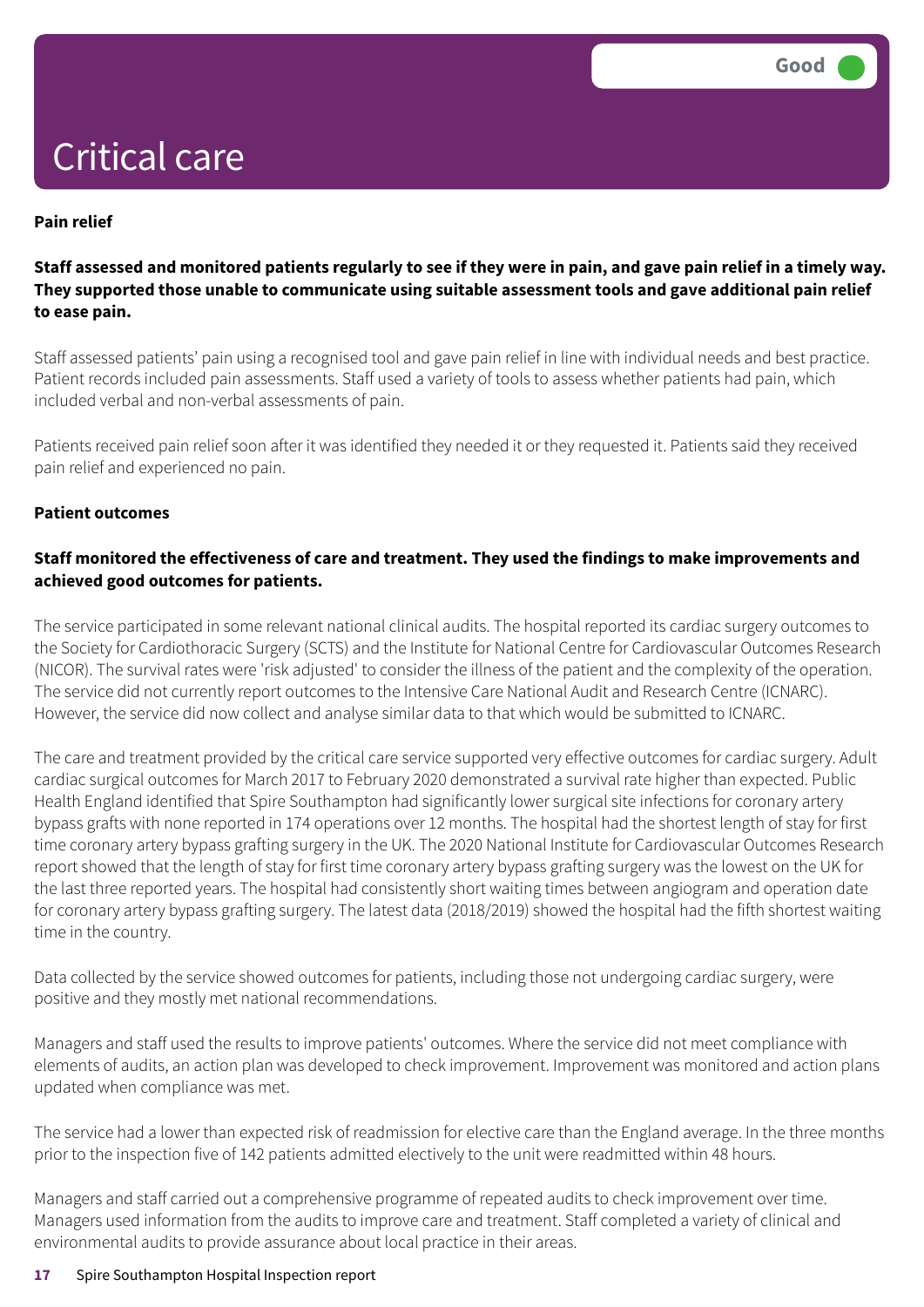Managers shared and made sure staff understood information from the audits. Discussion of audit results were included during regular team meetings so that staff understood information and associated required improvements from the audits.

#### **Competent staff**

#### **The service made sure staff were competent for their roles. Managers appraised staff's work performance and held supervision meetings with them to provide support and development.**

Staff were experienced, qualified and had the right skills and knowledge to meet the needs of patients. Out of the 21 nursing staff, 13 had a post registration qualification in critical care nursing which met national guidance. All staff were completing national critical care competencies. This training ensued patients were cared for by a team of nurses who had the appropriate skills and experience.

Managers gave all new staff a full induction tailored to their role before they started work. New staff felt supported to carry out their new role. All new staff completed an induction programme tailored to their role. This included a supernumerary period to learn the role and training sessions.

Managers supported staff to develop through constructive appraisals of their work. Staff were supported to develop their skills. All nursing staff received appraisal of their work twice a year from the manager.

Managers supported medical staff to develop through regular, constructive clinical supervision of their work. Most consultants had their main place of employment within acute NHS trusts and had their work appraised there. Medical staff had their work appraised in their main place of employment and there was a process to share appraisal information between the service and the acute NHS trust.

The clinical educator supported the learning and development needs of staff. There was now a dedicated clinical educator for the unit. The training programme was planned around national critical care competency pathways for nursing staff and training packages tailored to meet the needs of the unit. The clinical educator empowered staff to consolidate their learning and develop skills by developing their own bite size learning packages to deliver to staff. Managers considered learning and development as essential to the effective running of the unit and gave them the time and opportunity to develop their skills and knowledge. Staff were allocated one day every two months for learning and development.

Managers made sure staff attended team meetings or had access to full notes when they could not attend. Meetings had comprehensive and easy to understand minutes. Staff received meeting minutes when they could not attend meetings.

Staff had the opportunity to discuss training needs with their line manager and were supported to develop their skills and knowledge. Staff received regular meetings with managers to discuss their development and what skills they would like to develop. For example, two places on a critical care nursing course had been secured. The manager and clinical educator were encouraging those staff who wanted to progress their career to apply for the course.

Managers made sure staff received specialist training for their role. Cardiac surgery advanced life support training was completed by nursing staff.

#### **Multidisciplinary working**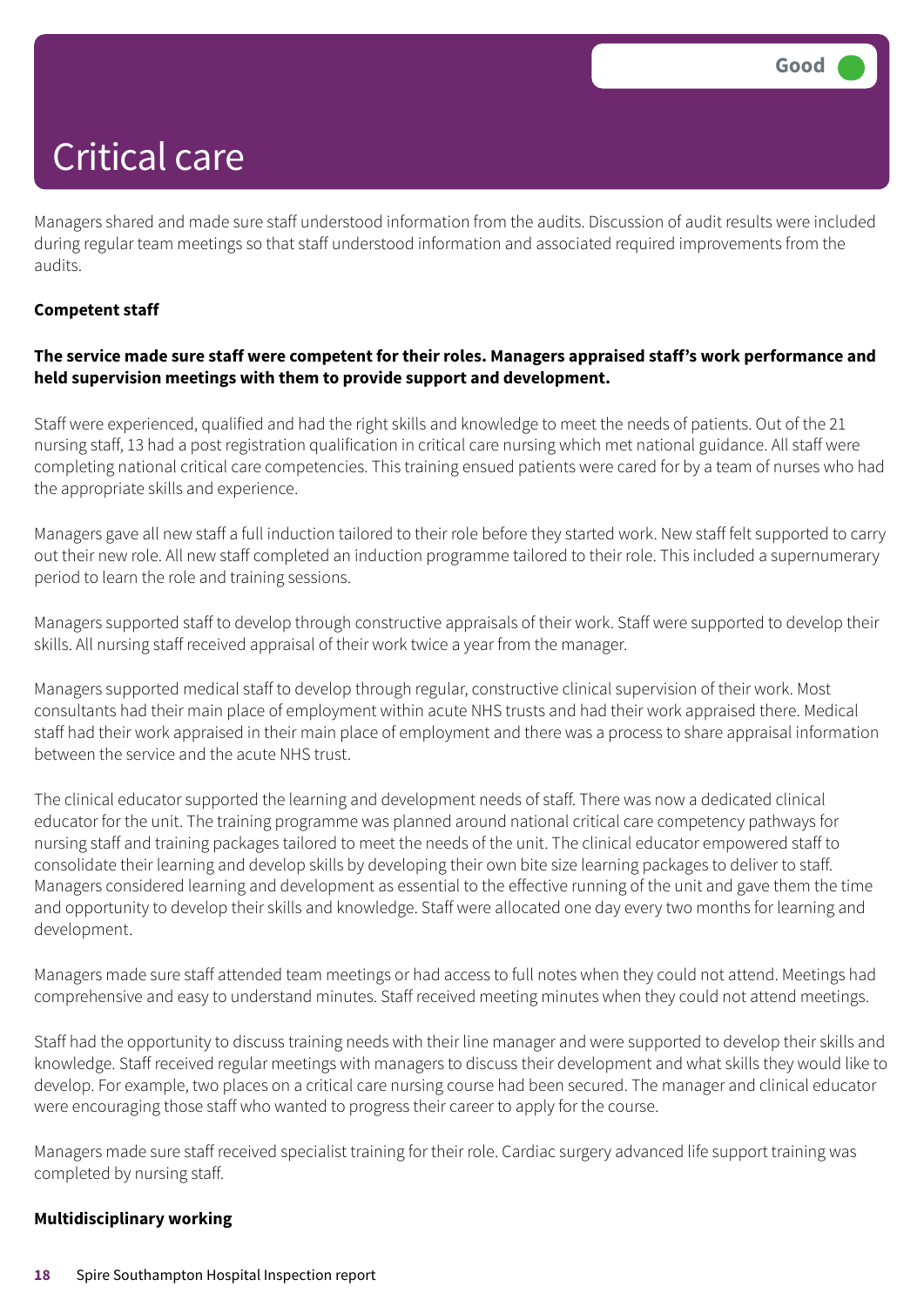#### **Doctors, nurses and other healthcare professionals worked together as a team to benefit patients. They supported each other to provide good care.**

Staff held regular and effective multidisciplinary meetings to discuss patients and improve their care. The service ensured necessary staff were involved in assessing, planning and delivering care. Patients had routine access to physiotherapists and pharmacists. Access to other health professionals, such as dieticians and speech and language therapists were arranged as required.

Staff worked across health care disciplines and with other agencies when required to care for patients. The service worked collaboratively with the local NHS acute trust to share care and treatment of patients. During the COVID-19 pandemic Spire Southampton Hospital had supported the local NHS acute trust with complex surgery. This had meant the acute NHS teams had worked alongside the staff form Spire Southampton hospital, including staff working in the critical care service. Staff reported they had worked as a single team to provide safe and effective care and treatment to patients. Patients could access services from other organisations through service level agreements. Staff referred patients for mental health assessments when they showed signs of mental ill health or depression. Staff knew how to refer patients to the local NHS mental health services.

#### **Seven-day services**

#### **Key services were available seven days a week to support timely patient care.**

Staff on wards could call for support from the critical care follow up service seven days a week. A member of the critical care staff was allocated on each shift to follow up patients who had recently been discharged from the unit. They also responded to calls for assistance and advice from the general wards about deteriorating patients.

Patients were reviewed by consultants twice a day. A relevant consultant (cardiac intensivist or general intensivist) reviewed patients on the unit twice a day and this was now recorded. A cardiac and general intensivist provided 24 hour seven days a week on call service for patients. They attended the hospital within 30 minutes if the patient required their attention. The resident medical officer was available on site 24 hours seven day a week.

#### **Consent, Mental Capacity Act and Deprivation of Liberty Safeguards**

**Staff supported patients to make informed decisions about their care and treatment. They followed national** guidance to gain patients' consent. They knew how to support patients who lacked capacity to make their own **decisions. They had an understanding about the use of agreed personalised measures that limit patients'** liberty appropriately. However, some staff were not clear about the application of the Mental Capacity Act in **the critical care setting.**

Not all staff understood how and when to assess whether a patient had the capacity to make decisions about their care. During conversations some staff demonstrated a lack of full understanding about how the mental capacity act and assessing patient's mental capacity to make specific decisions applied to patients in the critical care setting. Managers had identified staff understanding about the application of the mental capacity act in the critical care setting was not robust and had plans to address the knowledge gaps.

Staff made sure patients consented to treatment based on all the information available. Patient's felt well informed to give consent. The consent process ensured patients fully understood the surgical procedure, risks associated with it and the reason for admission to critical care. Consent to procedures was recorded in patients' records.

#### **19** Spire Southampton Hospital Inspection report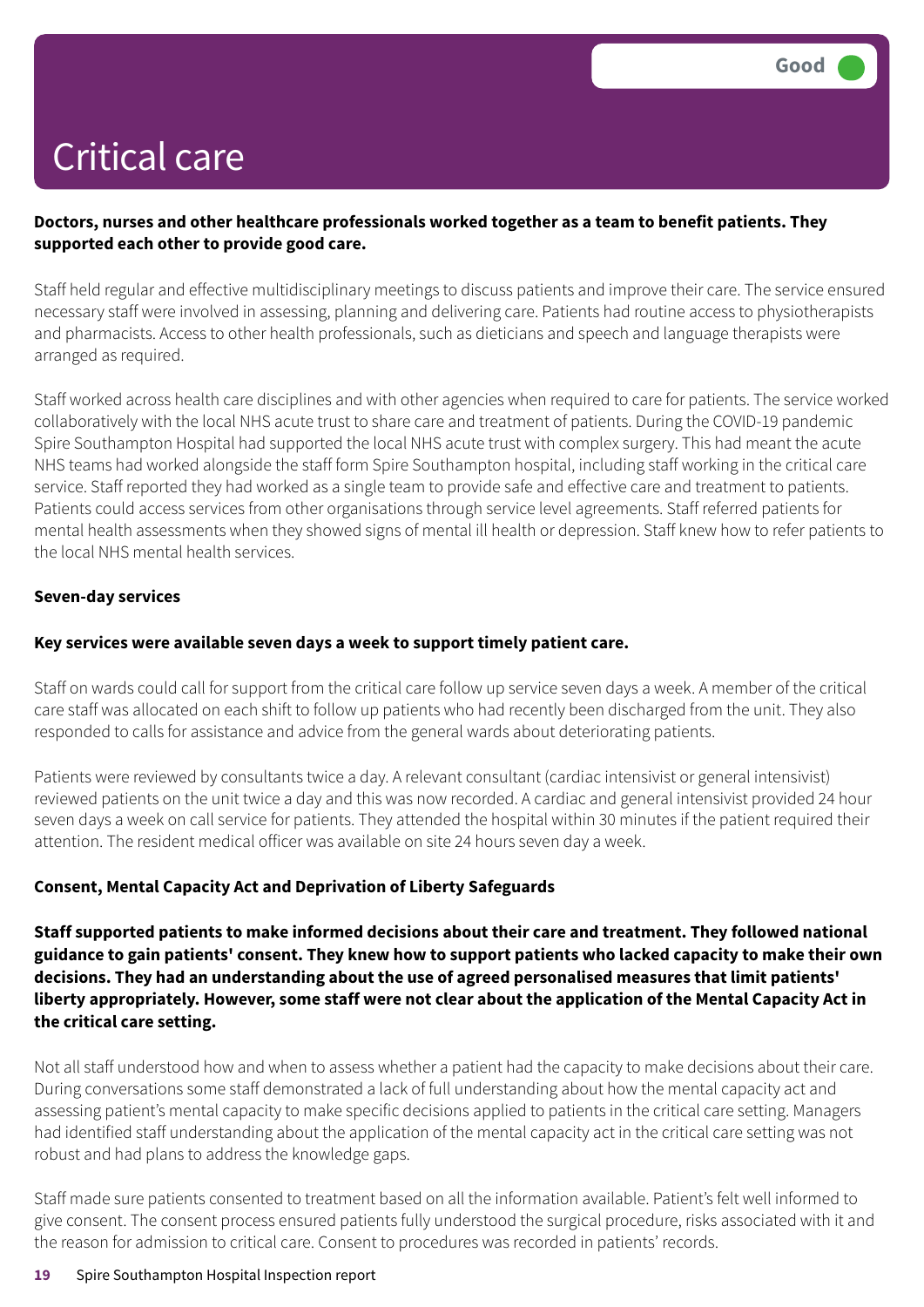Staff received and kept up to date with training in the Mental Capacity Act and Deprivation of Liberty Safeguards. Out of 34 members of staff, 33 had completed mental capacity and Deprivation of Liberty Safeguards training.

Staff could describe and knew how to access policy and get accurate advice on Mental Capacity Act and Deprivation of Liberty Safeguards. Detail about the Mental Capacity Act and Deprivation of Liberty Safeguards, including a flow chart about how to apply for a deprivation of liberty safeguard authorisation, was displayed on the staff notice board. Staff knew how to access policies and procedures about the Mental Capacity Act.

### **Are Critical care caring?**



Our rating of caring improved. We rated it as good.

#### **Compassionate care**

### **Staff treated patients with compassion and kindness, respected their privacy and dignity, and took account of** their individual needs. Patients thought staff went the extra mile and their care and support exceeded their **expectations.**

Staff were discreet and responsive when caring for patients. Staff took time to interact with patients and those close to them in a respectful and considerate way.Staff interacted with patients a respectful and discreet way. Staff were responsive to patients requests, for support and help. The critical care unit's patient feedback between January to June 2021 was overwhelmingly positive about how all staff responded to their needs. Patients described that staff were attentive and that nothing was too much trouble for them. In the feedback patients described that staff went the 'extra' mile to provide their care.

Staff respected the dignity and privacy of patients. They reminded others working on the unit to speak in quiet voices when patients were trying to rest and sleep. Staff now made sure curtains were fully pulled around the bed areas to provide privacy when needed. This ensured patients' dignity was always maintained whilst personal and clinical care was being provided.

Patients said staff treated them well and with kindness. One patient said staff went out of their way to make them feel 'comfy and safe, and they could not have felt more safe and looked after.' A second patient said they remembered staff talking with them and always being there for them.

Feedback from people who used the service, those who were close to them was continually positive about the way staff treated people. The hospital's patient feedback between January to June 2021 included large numbers of comments about staff kindness and feeling safe. Of 163 patients who gave feedback 85% said the service was very good and 13% said it was good. Three patients (2%) could not comment as they did not have any memory of their admission to the unit. One patient commented, "What impressed me the most was that nurses would come up and ask me if there was anything they could do for me, I have never had this experience in a hospital before – I thought they were amazing." Other comments included, "They made me feel special," and "I was looked after like a millionaire."

Staff understood and respected the individual needs of each patient and showed understanding and a non-judgmental attitude when caring for or discussing patients with mental health needs. Staff considered patient's personal needs and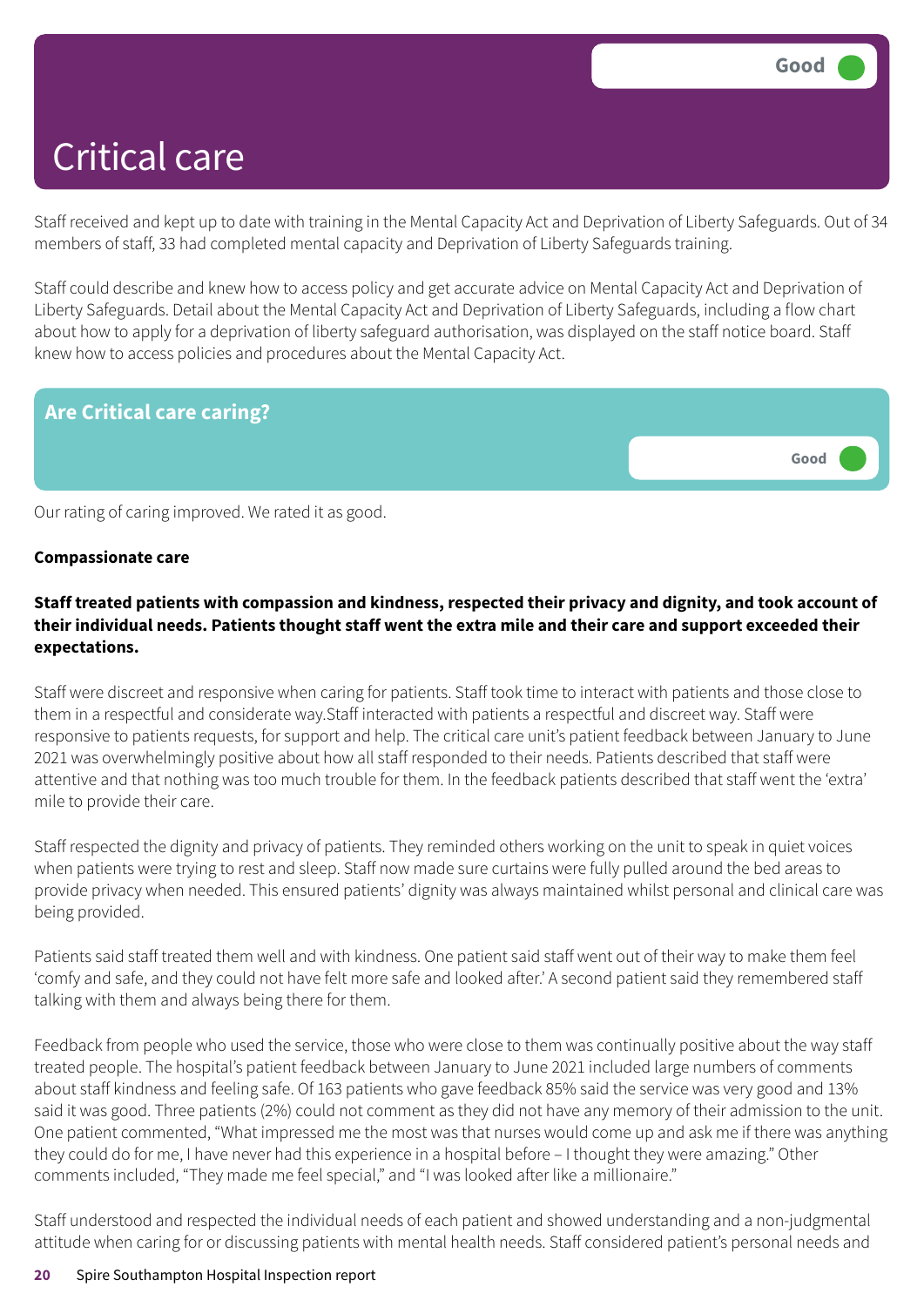wishes. Patient feedback from the critical care unit's surveys showed patient's felt they were treated as an individual. Comments included, "They also made time to talk and were genuinely concerned and interested", "They were interested in me, as an individual not just as a patient, I was not treated as a piece of impersonal machinery in for repair" and "I had some interesting conversations with them which helped me to feel positive."

Discussion with staff demonstrated an understanding about meeting the needs of patients with mental health needs. They knew how to access advice and support by referral to mental health services if needed.

### **Emotional support**

#### **Staff provided emotional support to patients, families and carers to minimise their distress. They understood patients' personal needs.**

Staff gave patients and those close to them help, emotional support and advice when they needed it. An example was shared about how the service had supported a patient who was recognised as being at end of life to decide about where they wanted to die. The service sought the support of the hospital's oncology team who had specialist skills to discuss such issues. The service also recognised the importance of family in these circumstances, allowing family to be with the patient despite current pandemic restrictions.

Staff understood the emotional and social impact that a person's care, treatment or condition had on their wellbeing and on those close to them. Staff recognised the emotional impact being in critical care might have on patients and provided relevant support. The critical care unit's patient feedback between January to June 2021 included large numbers of comments about how staff had reduced the fear and anxieties of patients. One patient commented that a critical care nurse came to see them on the general ward prior to surgery to explain to them to what expect in the critical unit following, they found this reduced their anxieties. There were comments about how staff had communicated with patient's relatives, updating them about their condition and treatment. This, patients said, reduced anxieties for both them and their relative. Many patients described how staff of all roles (physiotherapists, doctors, housekeeping and nursing staff) reassured them. One patient said they made me "feel at ease at such a frightening time."

At handover meetings, staff routinely referred to the psychological and emotional needs of patients, their relatives and carers. Staff had an awareness of the emotional needs of patients, including the additional needs associated with the effect of patients not receiving visitors due to the current COVID-19 pandemic.

Staff were mindful of the emotional impact being treated in the critical care unit might have on patients. Staff provided ongoing support, including emotional support, through the critical care follow up team when patients were discharged back to the wards. Although currently there was no formal critical care follow up programme once patients were discharged form hospital, staff were supportive of patients that wanted to come back to visit to understand their care.

#### **Understanding and involvement of patients and those close to them**

#### **Staff supported patients, families and carers to understand their condition and make decisions about their care and treatment.**

Staff made sure patients and those close to them understood their care and treatment. Staff talked with patients, families and carers in a way they could understand, using communication aids where necessary. One patient said all staff, including medical staff and anaesthetists, explained their care and treatment in a way they understood. In the critical care unit's patient feedback between January to June 2021 patient commented about how staff explained things in a way they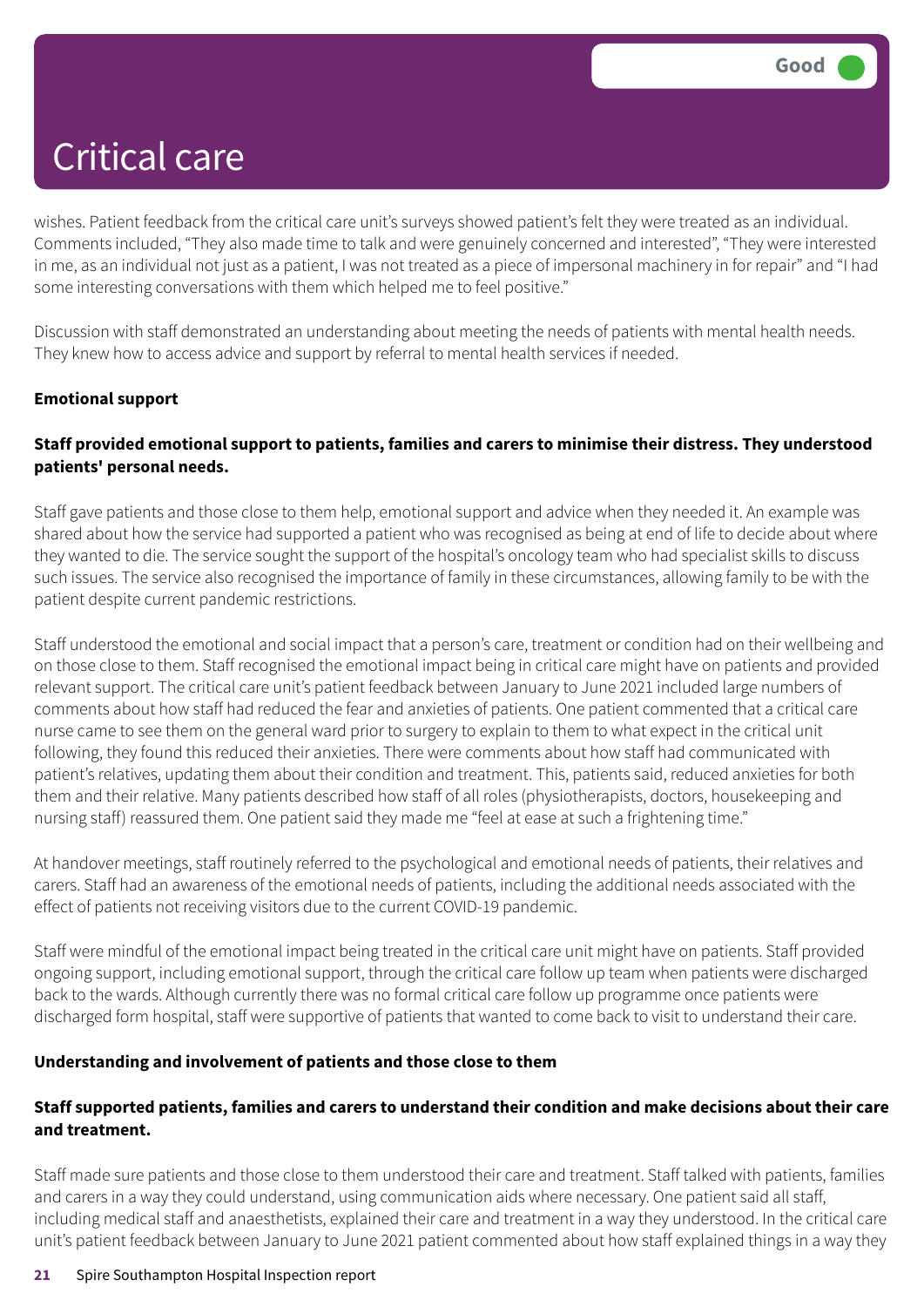understood and how they were involved in decisions about their care and treatment. Comments included, "The surgeon explained fully about my operation and even asked what type of valve I wanted and "Communication and fact sharing was especially good". Patients also commented about how their relatives, who could not visit them in hospital due to the COVID-19 pandemic restrictions, were kept informed about their condition and treatment, by telephone calls from staff. Fees for patients who paid for their own care and treatment were available, and these could also be requested through the service website.

Patients and their families could give feedback on the service and their treatment and staff supported them to do this. The service now had a process for patients to give feedback about the service. Questionnaires were sent to patients after they were discharged from the hospital, requesting feedback about their experience in the critical care unit.

Patients gave positive feedback about the service. Feedback from patient surveys gave consistently positive feedback about the service, including making the patient feel like a person and not an inconvenience, and the whole team being caring and attentive.



Our rating of responsive stayed the same. We rated it as good.

#### **Service delivery to meet the needs of the community**

### The service planned and provided care in a way that met the needs of the communities it served. It also worked **with others in the wider system and local organisations to plan care.**

Managers planned and organised services so they met the needs of the community served. The service provided care and treatment for patients undergoing elective surgery who required critical care postoperatively for a short period of time. The service did not provide an emergency service, other than accommodation and treatment for patients whose conditions deteriorated on the general wards of the hospital.

Staff knew about and understood the standards for mixed sex accommodation and knew when to report a potential breach. There had been no mixed sex breaches in the unit in the past 12 months.

Facilities and premises were appropriate for the services being delivered. Due to the age of the critical care unit, it was not required to meet all the current national guidance for the environment of a critical care unit. The unit was small and did not have all the facilities a modern critical unit would have. However, staff worked hard to make the best of the environment and were able to provide safe and responsive care to patients admitted to the unit.

A further example of the impact the environment had on the service, was that the relative's room was located away from the unit, rather than within or next to the unit.

Staff could access emergency mental health support 24 hours a day 7 days a week for patients with mental health problems, learning disabilities and dementia. Although there was no mental health support provided by the hospital, staff knew how to access mental health and learning disability support through the local NHS trust mental health service. The unit had a dementia champion and all staff had completed some training about supporting patients living with dementia.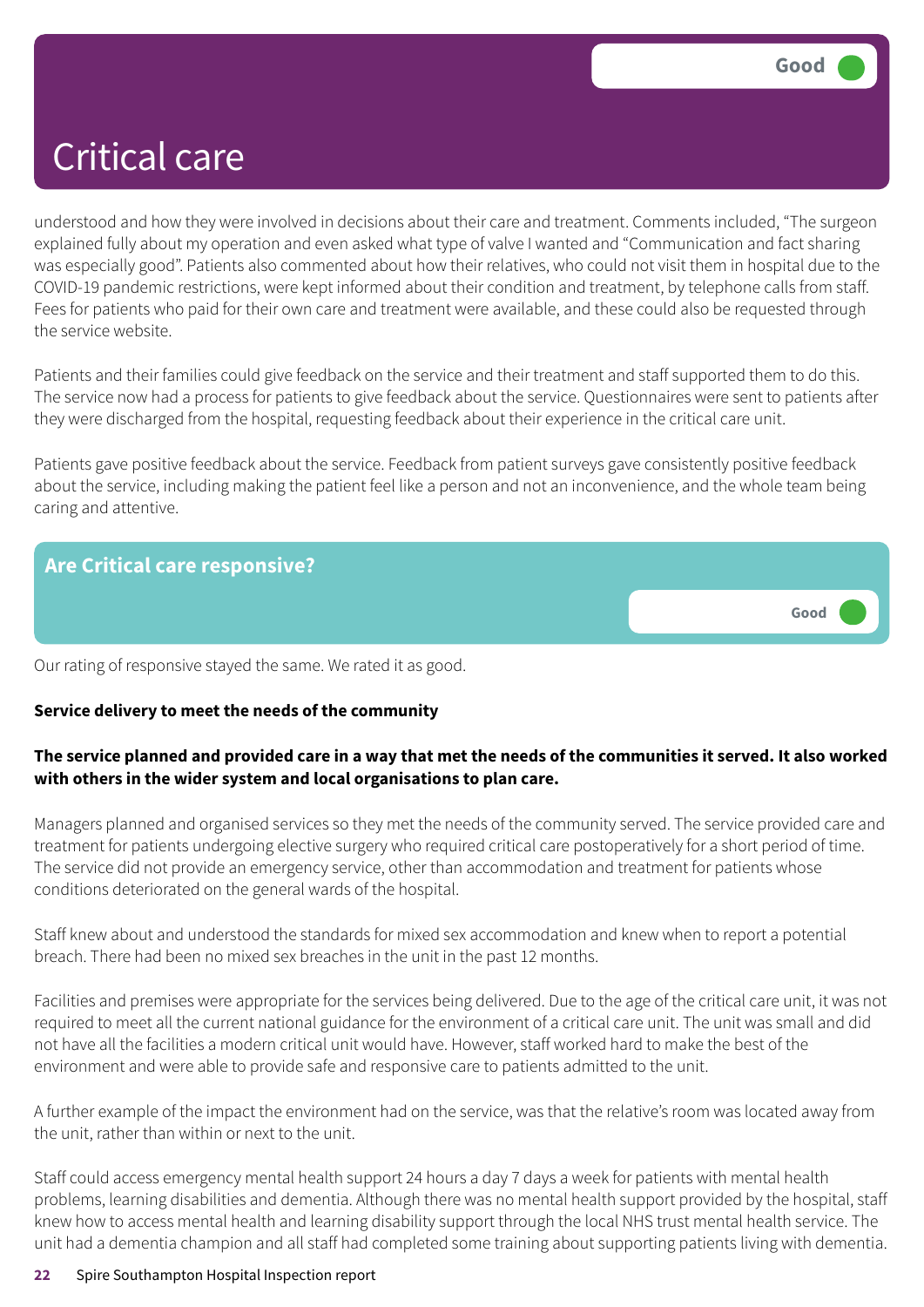#### **Meeting people's individual needs**

#### **The service was inclusive and took account of patients' individual needs and preferences. Staff made reasonable adjustments to help patients access services. They coordinated care with other services and providers.**

Staff made sure patients living with mental health problems, learning disabilities and dementia, received the necessary care to meet all their needs. Staff gave examples where they had made reasonable adjustments to meet the specific needs of people. Preadmission assessment processes identified if patients needed additional resource or reasonable adjustments to meet all their needs.

The unit was not designed to meet the needs of patients living with dementia. The unit rarely provided care and treatment to people with living with dementia and currently was not designed to meet the needs of patients living with dementia. However, the unit did have a dementia link nurse and resources such as twiddle muffs for distraction and occupation, were available to support the care and treatment of a person living with dementia if they were admitted to the unit.

Staff supported patients living with dementia and learning disabilities by using 'This is me' documents and patient passports. Patients living with dementia and learning disabilities were not frequently admitted to the critical care unit. However, if they were staff had access to information to help support the patient. Staff carrying out preadmission assessments completed 'This is me documents' for patients living with dementia and learning disabilities.

The service had information leaflets available in languages spoken by the patients and local community. These were provided to patients at their pre-operative assessment. There were minimal leaflets on the unit, due to lack of space, but information displayed about how to make a complaint was in multiple languages.

Managers made sure staff, and patients, loved ones and carers could get help from interpreters or signers when needed. Staff had access to translation services for patients where English was not their first language, and this included access to British Sign Language interpreters.

#### **Access and flow**

#### **People could access the service when they needed it and received the right care promptly. The service admitted, treated and discharged patients in line with national standards.**

Managers monitored waiting times and made sure patients could access services when needed and received treatment within agreed timeframes and national targets. The service provided critical care for planned elective surgery, with surgery planned to make sure there was bed availability for the patient. Data showed that where a patient was admitted from the general wards, this happened within four hours of the decision to admit, which met national standards.

Managers and staff worked to make sure patients did not stay longer than they needed to. Patients typically stayed on the critical care unit no longer than 48 hours. Patients were discharged from the unit within four hours of the decision to discharge. This met national standards.

The service moved patients only when there was a clear medical reason or in their best interest. All transfers made to NHS acute services were for clinical reasons or NHS contractual reasons. There were no non-medical transfers in the past six months. This met national standards.

#### **23** Spire Southampton Hospital Inspection report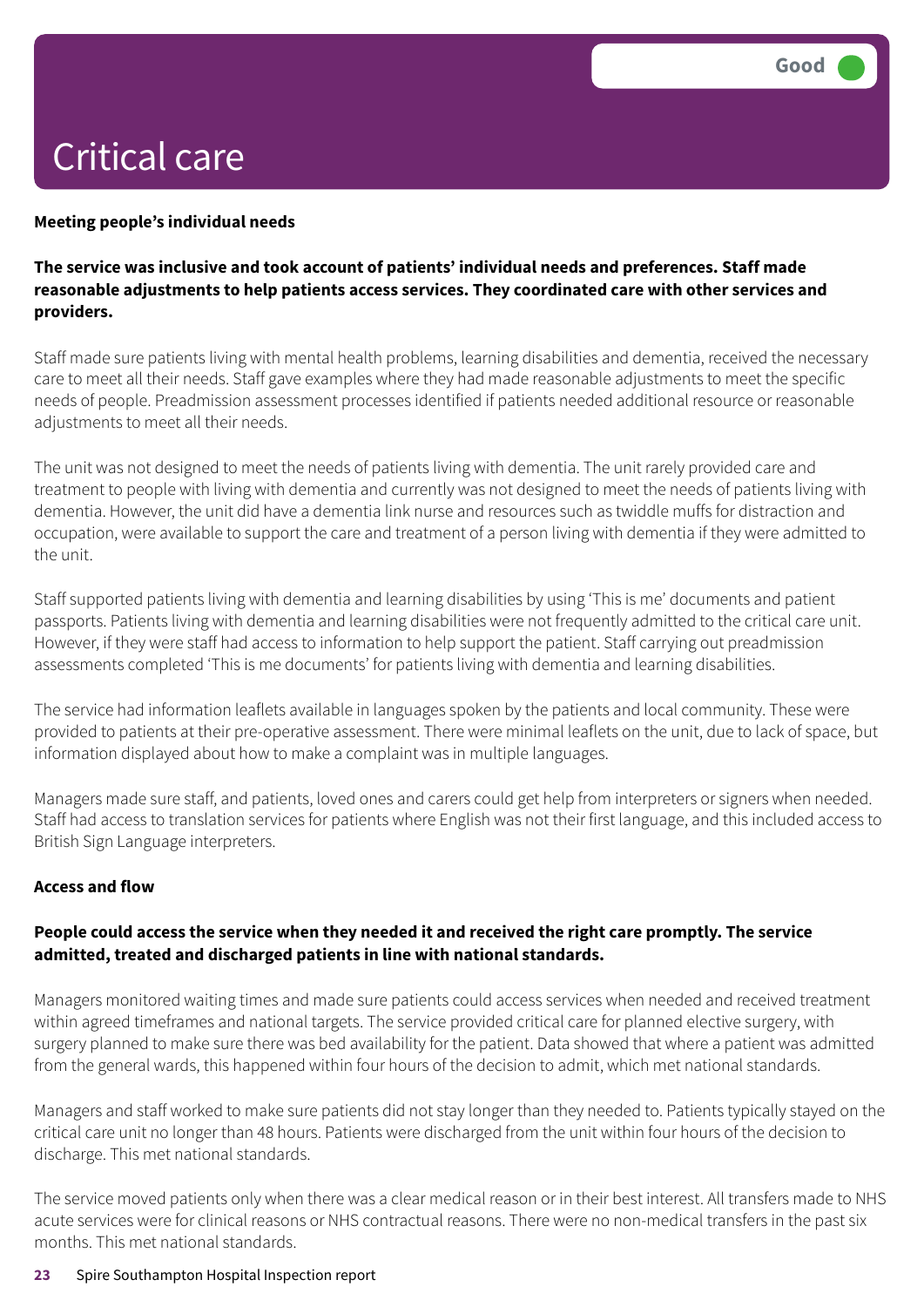Staff did not move patients between wards at night. There had been four patients discharged from the unit between the hours of 10pm and 7am in the previous six months. These were all for clinical reasons and equated to four out of 379 patients

Staff supported patients when they were referred or transferred between services. Staff explained to patients and their relatives the reasons for their transfer to the acute NHS trust. For some patients, whose treatment was funded by the NHS, the contractual arrangements that meant they may be transferred to the acute NHS service was explained during their consent process.

#### **Learning from complaints and concerns**

#### It was easy for people to give feedback and raise concerns about care received. The service treated concerns **and complaints seriously, investigated them and shared lessons learned with all staff. The service included patients in the investigation of their complaint.**

Patients, relatives and carers knew how to complain or raise concerns. Information about how to make a complaint was available on the provider's website and displayed on posters throughout the hospital.

Managers investigated complaints and identified themes. There had been no complaints received about the critical care service in the twelve months preceding the inspection. Management of complaints was led by the hospital administrator who delegated investigation of complaints to the relevant clinical lead. Patients were involved in the complaints process, with the hospital identifying what questions patients wanted answering and the outcomes they sought from their complaint.

Managers shared feedback from complaints with staff and learning was used to improve the service. Feedback from complaints across the hospital was shared with all staff so learning and improvements could take place in all areas, including the critical care unit.



Our rating of well-led improved. We rated it as good.

#### **Leadership**

#### Leaders had the skills and abilities to run the service. They understood and managed the priorities and issues the service faced. They were visible and approachable in the service for patients and staff. They supported staff **to develop their skills and take on more senior roles.**

The critical care unit was led by a manager supported by a deputy manager. Clinical leadership for the unit was led by a general and cardiac intensivist. Senior leaders, including the head of clinical services and the hospital director, were seen regularly on the unit. Staff spoke positively about the leadership at all levels, describing the leadership as being very supportive, accessible and working well with everyone. They commented that the leadership style had improved, with the views and opinions of staff now being considered in decision making processes.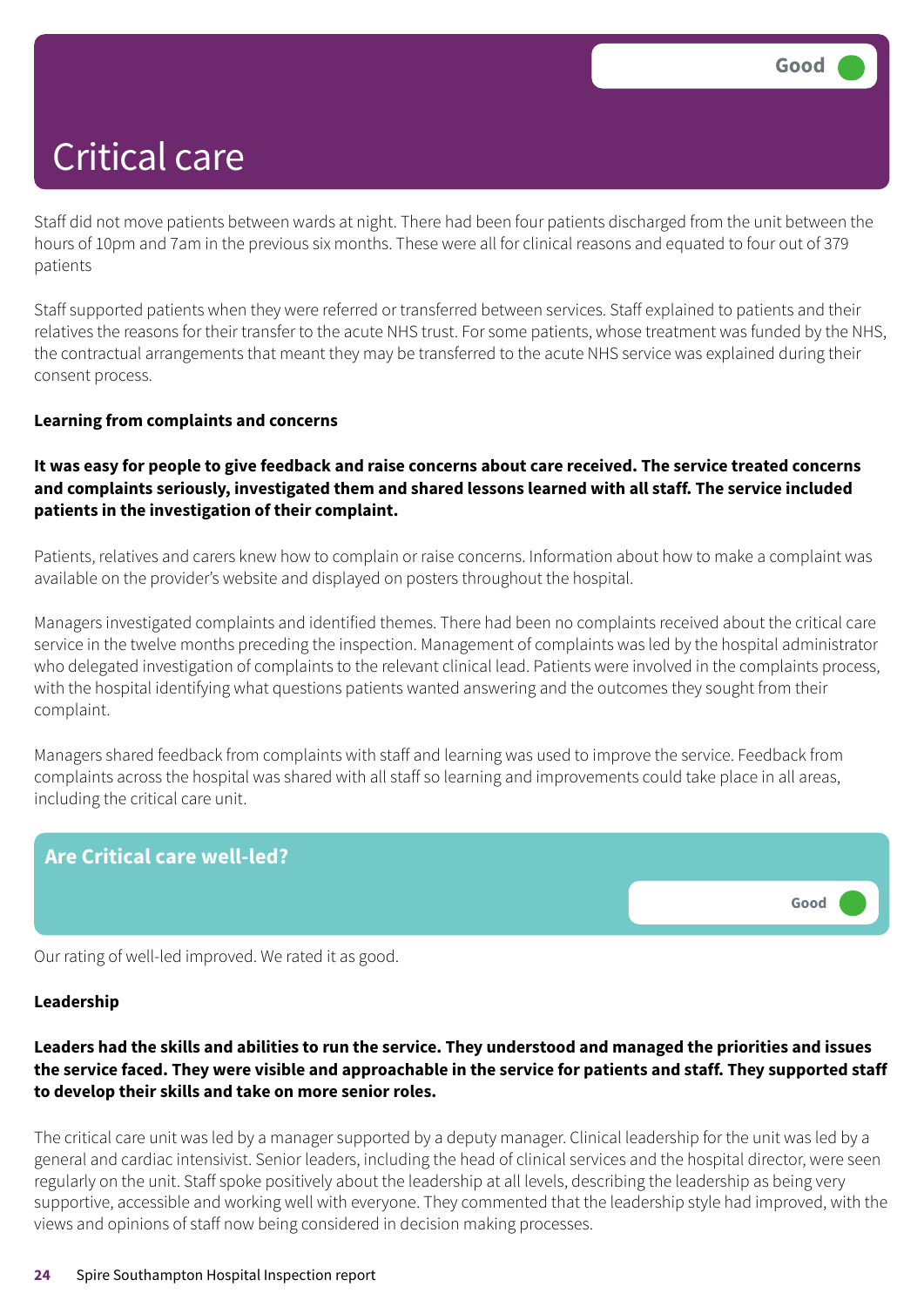There was a shared understanding across all levels of leadership about the priorities and issues faced in the critical care services and they took actions to address them.

Leaders supported staff to develop. Education was considered a high priority; staff were encouraged to take on 'link' roles and develop their knowledge in those areas and the unit had secured opportunity for two nurses to complete a critical care course.

#### **Vision and strategy**

The service had a vision for what it wanted to achieve and a strategy to turn it into action, developed with all **relevant stakeholders. The vision and strategy were focused on sustainability of services and aligned to local plans within the wider health economy**. **Leaders and staff understood and knew how to apply them and monitor progress.**

The service had a strategy, with the overarching vision of driving excellence, which was displayed on the staff notice board.

The strategy set out how the service would deliver and monitor progress against the strategy. This included the use of audits, development of link and lead roles and introducing a governance plan.

The strategy was developed with the input of staff and the hospital wide strategy was in the process of being developed with the outputs from individual wards and units. The hospital strategy was also considering the needs of the wider health economy which included working with the acute NHS trust to meet the needs of the local community. There was a target date for completion of the hospital strategy of August 2021.

#### **Culture**

### Staff felt respected, supported and valued. They were focused on the needs of patients receiving care. The **service promoted equality and diversity in daily work, and provided opportunities for career development. The service had an open culture where patients, their families and staff could raise concerns without fear.**

Staff were positive, enthusiastic and were proud to work for the service. Staff felt supported, respected and valued; especially during the last year of the pandemic when the service had predominantly supported the NHS services. The improved education programme for staff had improved their morale and enthusiasm.

Staff focused on the needs of patients receiving care, they showed kindness and compassion towards patients.

Leaders at all levels supported the wellbeing of staff. Leaders listened and responded to staff concerns. Staff could access support resources through an employee assist programme and virtual meetings were held to support staff through the pandemic. The hospital had an established Freedom to Speak Up Guardian and ambassadors and staff knew how to contact them if they wanted to raise concerns confidentially.

The service promoted equality and diversity in daily work. The critical care work force was a supportive and diverse team with no instances of inappropriate behaviours relating to equality and diversity.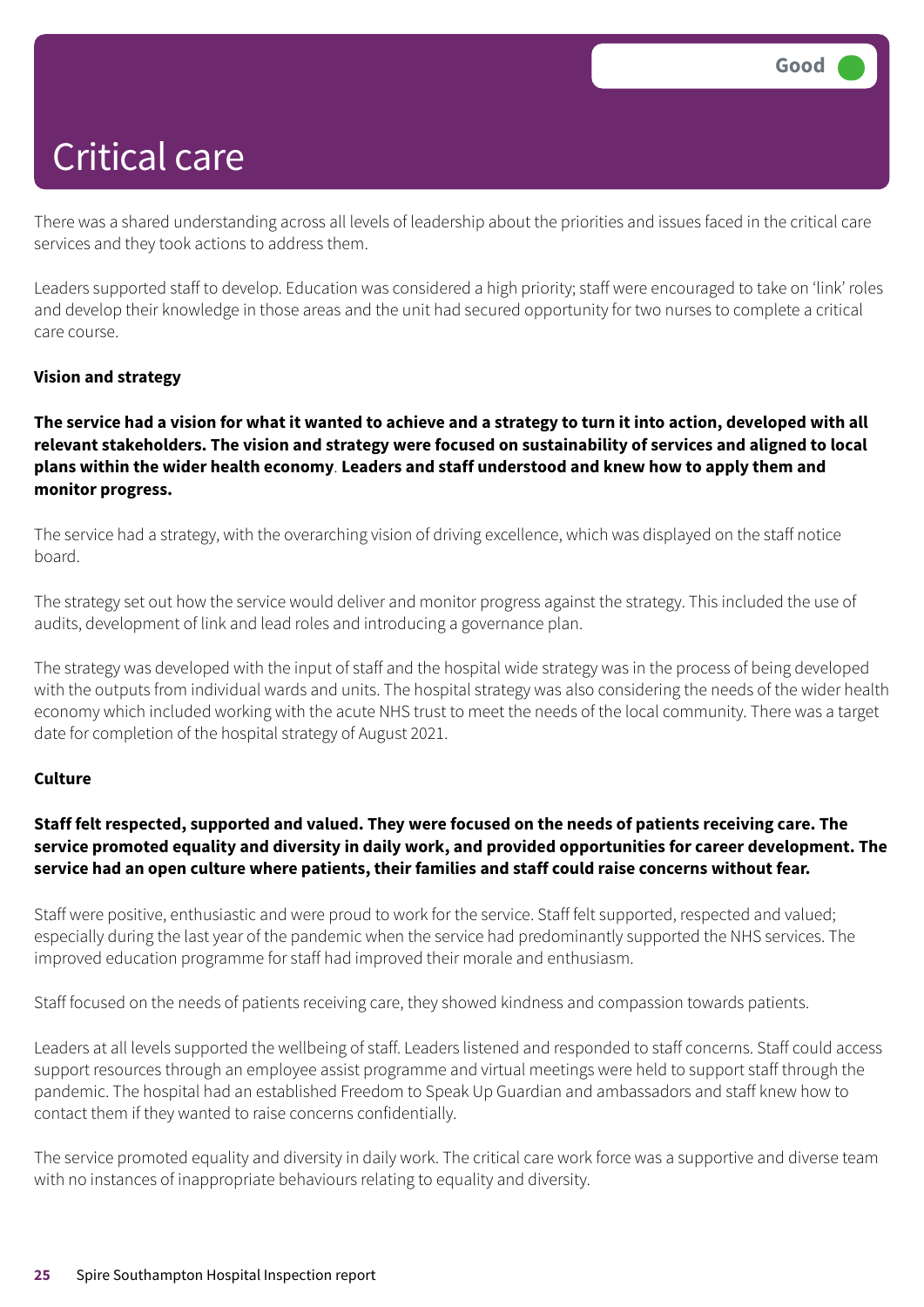The service showed a culture openness and honesty, staff, patients and relatives could raise concerns without fear. Staff had a good understanding of duty of candour and we saw evidence which reinforced this in incident reports.

#### **Governance**

#### **Leaders now operated effective governance processes. Staff at all levels were clear about their roles and accountabilities and had regular opportunities to meet, discuss and learn from the performance of the service**

Leaders operated effective governance processes that could now evidence the quality of care. There was now a clear structure for governance and sharing of information across all leadership levels and staff working in the unit. Twice daily huddles, both at senior leadership level and at unit level allowed sharing of essential safety information to all staff. Monthly team meetings and quarterly critical care delivery group meetings were recorded and reviewed performance of the service. Actions were tracked, and records showed they had been completed.

Staff were clear about their roles and accountabilities. The manager of the unit had acted to improve the governance processes, staff understood their role and a member of staff was allocated the role as governance link nurse supporting effective governance processes on the unit.

At a senior leadership level, there was now a governance lead, who had introduced effective governance processes to the hospital.

#### **Management of risk, issues and performance**

#### **Leaders and teams now used systems to manage performance effectively. They identified and escalated** relevant risks and issues and identified actions to reduce their impact. They had plans to cope with unexpected **events.**

Leaders used systems to manage performance effectively. The service now had a programme of audits to monitor quality and developed action plans when results identified improvement was needed.

The service had arrangements for identifying, recording and managing risks. The service had identified risks around the environment of the unit relating to the size of the unit and the risk of limited exposure of staff to some rare procedures. These risks aligned with what staff told us they were worried about. The service had put into place mitigations against these risks to reduce their impact.

The service had a business continuity plan. This detailed the actions staff needed to take in the event of unexpected events to ensure patient safety was not affected.

Staff contributed to decision making about the management of risks, issues and performance during team meetings.

#### **Information management**

The service now collected reliable data and analysed it. Staff could find the data they needed, in easily **accessible formats, to understand performance, make decisions and improvements. Data or notifications were consistently submitted to external organisations as required.**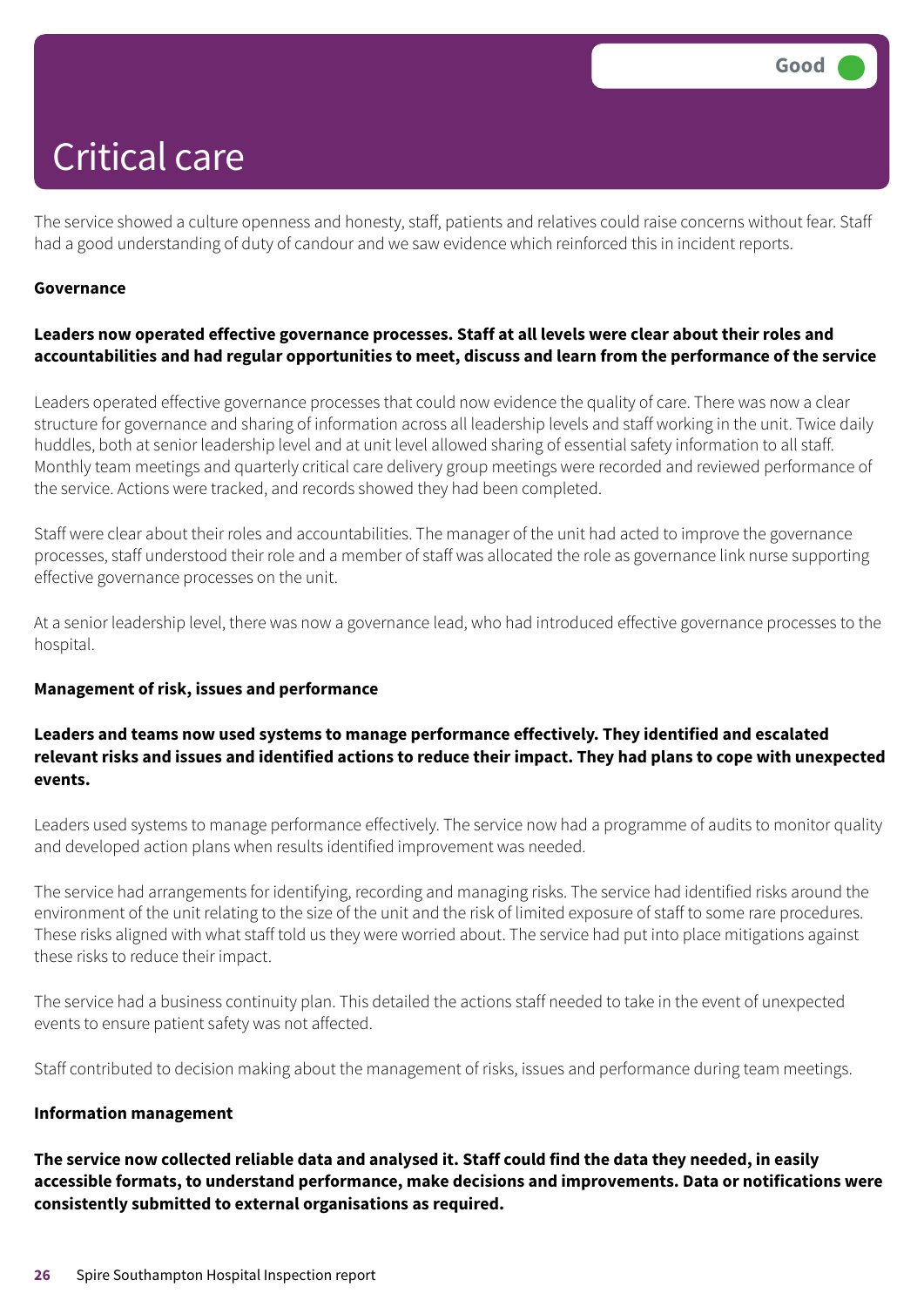The service now collected data and analysed it. Data collected and analysed provided a picture about the patient experience and the current performance of the service, which the service used to identify areas for improvements.

Staff could find the data they needed. Policies and procedures and data about performance were stored electronically and in paper format that staff could easily access.

The service had arrangements to ensure data or notifications was sent to external bodies as required. Notifications, such as serious incidents, were submitted to the Care Quality Commission.

#### **Engagement**

#### **Leaders and staff now actively engaged with patients, staff to plan and manage services. They collaborated with partner organisations to help improve services for patients.**

The service now gathered people views and experiences of the service to shape and improve the service. The service gathered patient feedback using feedback forms, feedback was analysed to seek improvement.

Leaders actively engaged with staff through annual staff surveys, team meetings, electronic communication, newsletters, staff notice board and in informal discussions. Staff felt their view and opinions were listened to. They could now see changes being made that addressed their views and opinions, such as the plans to redesign the critical care unit.

Leaders collaborated with partner organisations to help improve services for patients. They had a good working relationship with the local acute NHS trust. Following the successful pandemic surge work with the local acute NHS trust, new patient pathways to include additional surgery and treatments that might include admission to the critical care unit, were being developed.

#### **Learning, continuous improvement and innovation**

### All staff were committed to continually learning and improving services. Staff did not have a full understanding **of quality improvement methods or the skills to use them.**

Staff were proactive and committed to learning and improving. For example, a member of staff was researching and determining how the service could best support autistic patients. The service had introduced cardiac surgery advanced life support training to equip staff with the specialist skills to manage the deteriorating cardiac patient.

Although quality improvements were being made across the service, knowledge about quality improvements methodologies across the hospital was in its infancy. Training about quality improvement methodology was being rolled out across the hospital.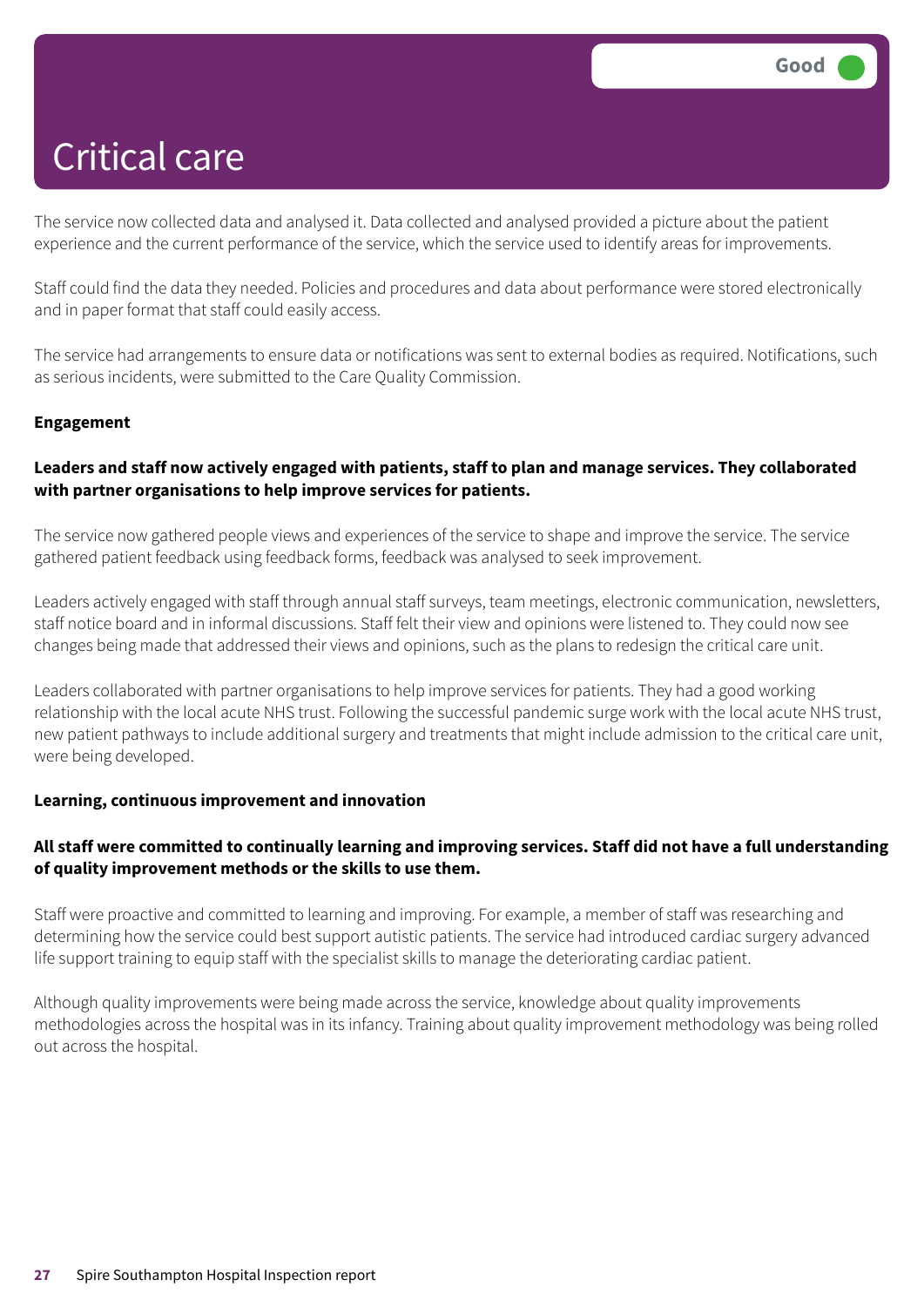**Good –––**

### Diagnostic imaging

| Safe             | Good                           |  |
|------------------|--------------------------------|--|
| <b>Effective</b> | <b>Inspected but not rated</b> |  |
| Caring           | Good                           |  |
| Responsive       | Good                           |  |
| <b>Well-led</b>  | Good                           |  |

### **Are Diagnostic imaging safe?**

Our rating of safe improved. We rated it as good.

#### **Mandatory training**

#### **The service provided mandatory training in key skills to all staff and made sure everyone completed it.**

Managers monitored mandatory training and alerted staff when they needed to update their training. The provider set training targets, and these were monitored by managers in the service. The compliance of training was overseen by members of the senior leadership team, if targets had not been met managers were approached to identify reasons why.

Staff kept up to date with their mandatory training. New staff were required to complete training within 3 months of starting a post. Targets for training completion were set at 95%, this was currently at 96% and deadline for completion was March 2022.

The mandatory training was comprehensive and met the needs of patients and staff. Training covered areas such as manual handling, compassion in practice and infection prevention. Staff received emails alerting them when training was due to expire.

There was mandatory training in basic life support and staff who undertook cannulation had additional training in intensive lifesaving skills.

Clinical staff completed training on recognising and responding to patients with mental health needs, learning disabilities, autism and dementia. Training in these areas was part of mandatory training in a module called 'compassionate care'. In addition to this all staff undertook a face to face training session on dementia with staff who were 'Dementia Friends'.

#### **Safeguarding**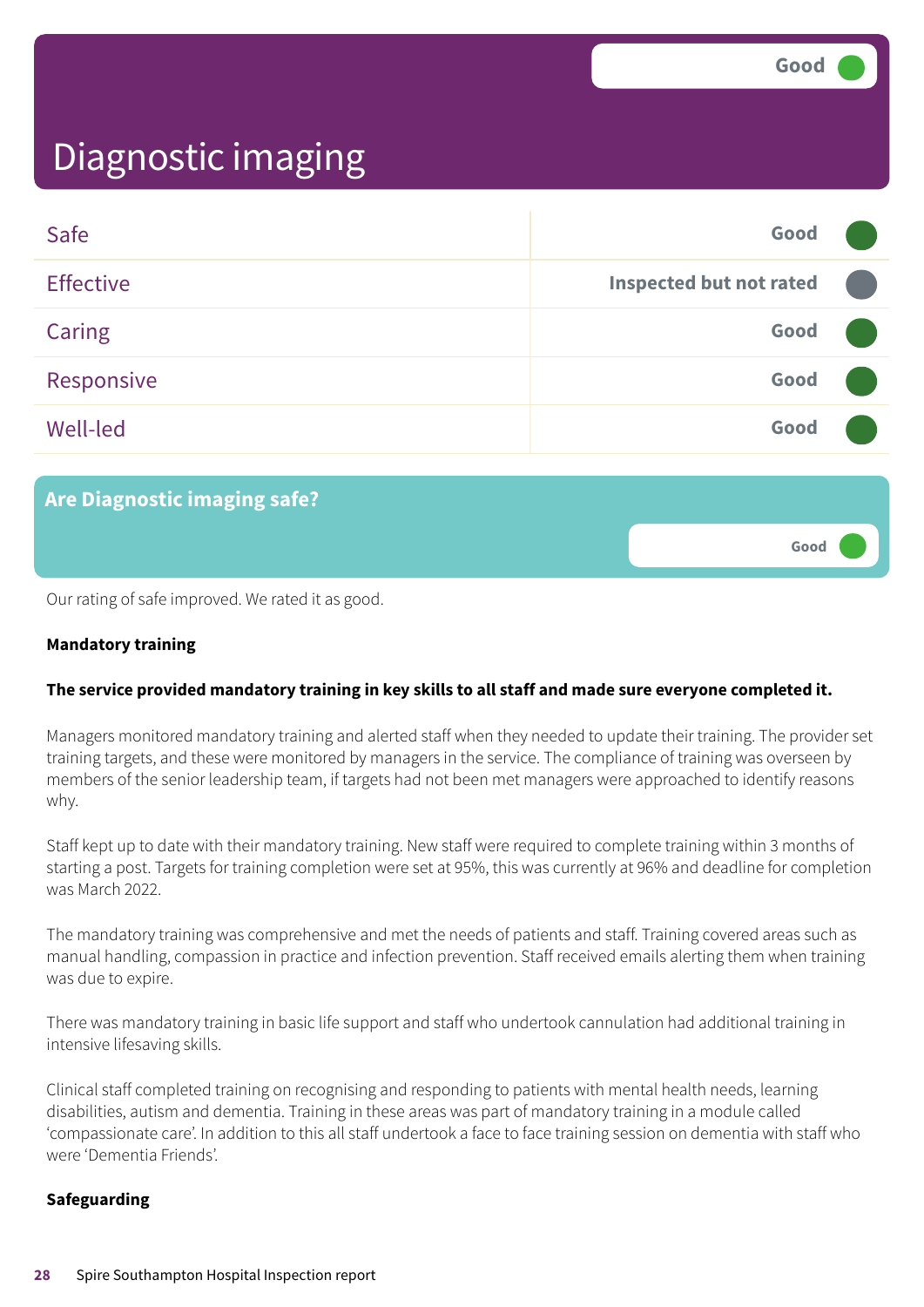#### Staff understood how to protect patients from abuse and the service worked well with other agencies to do **so. Staff had training on how to recognise and report abuse and they knew how to apply it.**

Radiographers and support staff received training specific for their role on how to recognise and report abuse. Compliance with safeguarding training was 94% for adults and 96% for children, the target for training was 95%. Senior leaders told us how some training was unavailable due to a provider wide update at the time of inspection. Safeguarding formed part of mandatory training and this covered the patient groups of adults, children and young people. The safeguarding lead for the service facilitated face-to-face training to give staff a chance to test their knowledge and ask questions.

Staff knew how to identify adults and children at risk of, or suffering, significant harm and worked with other agencies to protect them. Staff provided examples of situations that may raise concern, for example unusual (or unexplained) injuries identified on x-ray images.

Staff knew how to make a safeguarding referral and who to inform if they had concerns. There was a designated safeguarding lead for the location who supported departments in raising safeguarding alerts, this gave a consistent approach to reporting.

Staff followed safe procedures for children visiting the department. Children were accompanied by a parent or carer and were able to wait with them. Parents could accompany their child into the scan room and left when radiation was present.

#### **Cleanliness, infection control and hygiene**

### **The service controlled infection risk well. Staff used equipment and control measures to protect patients, themselves and others from infection. They kept equipment and the premises visibly clean.**

Clinical areas were clean and had suitable furnishings which were visibly clean and well-maintained. Surfaces in clinical areas were cleaned and chairs wiped by staff after every use. Changing areas were cleaned between patients and were free of dust. There were clean gowns for patients to use when changing.

The service performed well for cleanliness. Cleaning records were up-to-date and demonstrated that all areas were cleaned regularly. Waiting areas had cleaning schedules on display and these had been completed. The service was fully compliant in environmental cleaning audits for the previous 5 months. Handwashing audits for the previous 3 months showed 100% compliance.

Staff followed infection control principles including the use of personal protective equipment . Staff followed the hospital's hand hygiene and bare below the elbow policy. There were visual guides on personal protective equipment. Staff told us what personal protective equipment they used and how this varied with clinical need.

There was adequate personal protective equipment and staff confirmed there were no difficulties in obtaining this. There were wall-mounted hand gel sanitisers readily available in all areas, there were also lower level dispensers for accessibility. Staff used aseptic procedures when cannulating patients for scans in line with national guidance.

Staff cleaned equipment after patient contact and labelled equipment to show when it was last cleaned. Equipment was cleaned between patients and there was guidance on which cleaning products to use. When not in use, the ultrasound machine was labelled with 'I am clean' stickers.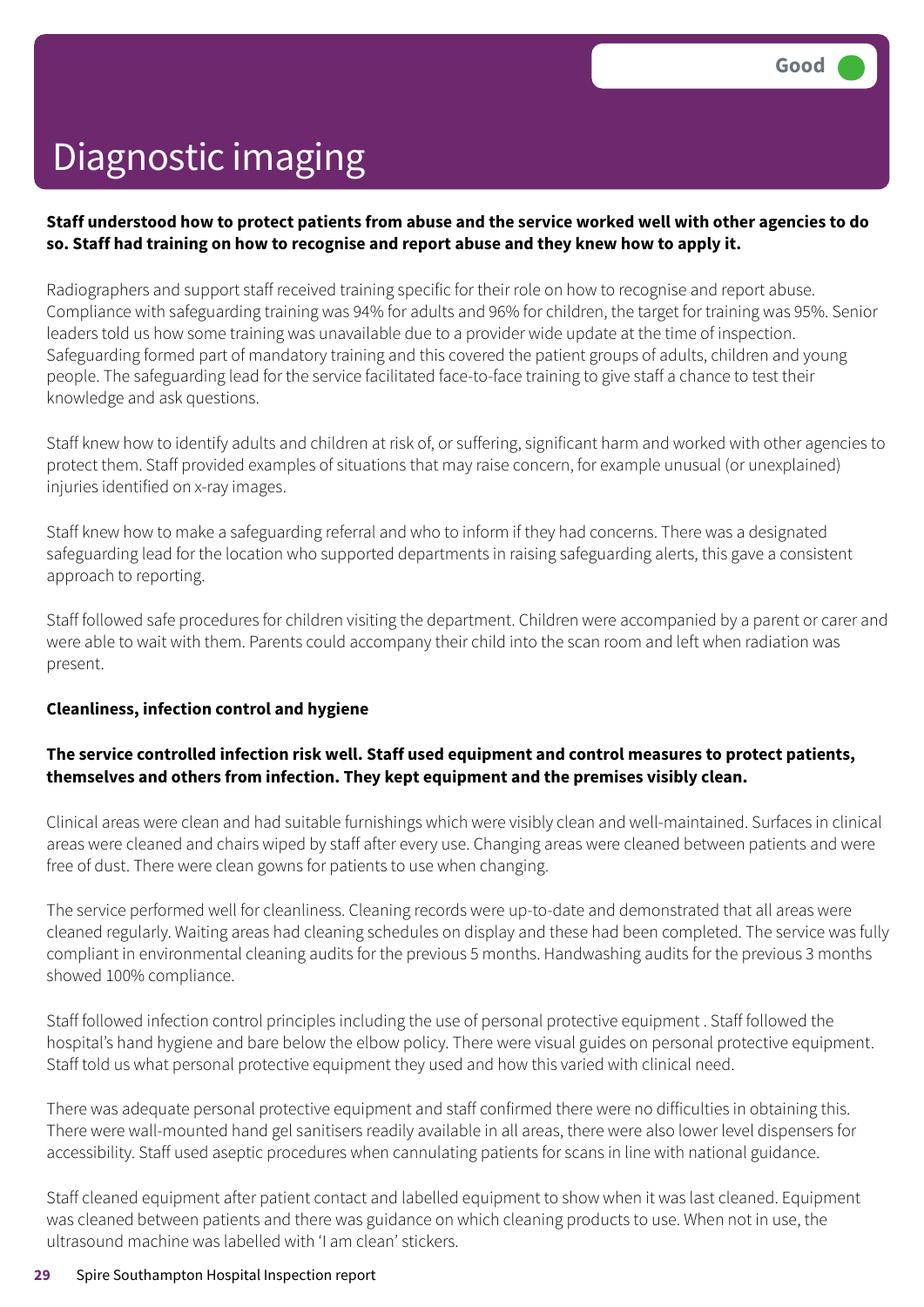#### **Environment and equipment**

#### The design, maintenance and use of facilities, premises and equipment kept people safe. Staff were trained to **use them. Staff managed clinical waste well.**

Patients could reach call bells and staff responded quickly when called. In the main waiting area, a panel showed reception staff where call bells were activated, this supported staff to respond quickly when called. Changing areas had call bells, and in clinical areas they were appropriately located.

The design of the environment followed national guidance. The furniture in the waiting area supported social distancing. All information on tables had been laminated to enable wiping clean, posters on notice boards were stored in plastic sleeves. Waiting areas had music playing which reduced background noise.

Staff carried out daily safety checks of specialist equipment. Diagnostic equipment had appropriate daily and weekly checks, staff showed us these and were able to detail how they were completed. Scanning equipment had annual servicing carried out by the manufacturer and this was planned to avoid disruption.

Some of the imaging equipment was more than ten years old and at higher risk of breakdown, increased operational costs and may have reduced image quality. The service had an equipment replacement programme for the older equipment in the department and was planned to be completed within the next year.

The service had suitable facilities to meet the needs of patients' families. Due to national restrictions patients were advised to attend alone where possible. There was however enough seating to enable carers or family to attend when needed.

The service had enough suitable equipment to help them to safely care for patients. The (equipment in the) interventional radiology area was able to support the general imaging area if equipment was not in use. In MRI, mammography unit, and CT there were contingency plans if equipment was faulty or not operational.

Staff disposed of clinical waste safely. Clinical waste bins had signage that indicated what was to be disposed of in them and staff understood it. The service had recently changed the type of sharps bin they used to reusable ones, staff explained how these were collected and the differences in waste disposal for liquids and sharps. Sharps bins were closed between use to avoid spillage, labelled and stored in line with national guidance. There were audits to monitor waste management, and these showed staff were following guidance correctly.

#### **Assessing and responding to patient risk**

### **Staff identified, responded to and removed or minimised risks to patients. Staff identified and quickly acted upon patients at risk of deterioration.**

Staff responded promptly to any sudden deterioration in a patient's health. There was mandatory training in basic life support and staff who undertook cannulation had additional training in intensive lifesaving skills .

Staff completed risk assessments for each patient on arrival, and reviewed this regularly, including after any incident. Staff reviewed referrals for imaging and these provided some details of patient risks. Staff told us these did not always give full details of risk, so they also carried out a verbal pre assessment. Access to CT and MR areas were area were controlled by secure doors.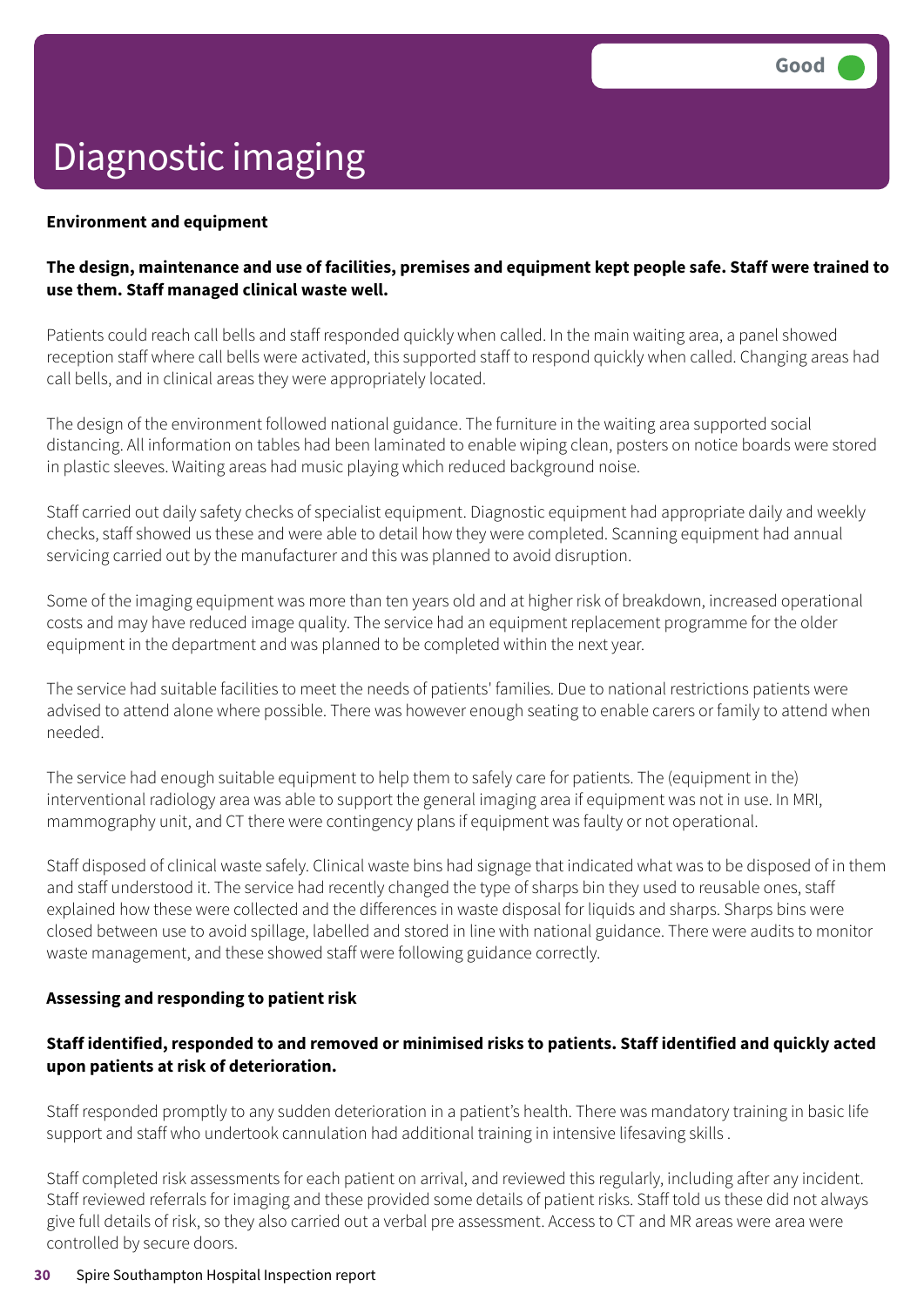Staff knew about and dealt with any specific risk issues. Staff used 'pause and check' and we saw posters supporting this in imaging areas. Pause and check is a checklist followed by radiographers for good practice in line with Ionising Radiation (Medical Exposure) Regulations (IR(ME)R). When staff administered intravenous contrast, staff completed an individual patient risk assessment to identify risk of anaphylaxis. Staff also checked records for recent blood levels of patients having contrast, to ensure this would not damage body organs.

MRI scans use strong magnets to produce images, these can affect any metal implants or fragments in the body. *Metal objects* may also interfere with the magnetic field and can cause a safety hazard. Radiographers in the MRI area ensured all staff and patients undertook a metal screening assessment before entering. Equipment was labelled to show if it was MRI safe, non-MRI safe equipment was stored in a designated area.

The service could signpost patients to specialist mental health support. The location did not provide mental health service on site. Patients needed to be referred to these services on request to their doctor or were signposted to appropriate services. Staff were supported by a safeguarding lead who could make referrals to specialist teams or private GPs.

Staff shared key information to keep patients safe when handing over their care to others. When inpatients were scanned, staff provided details of procedures and any contrast medicines to the ward. When imaging was completed scans were processed and loaded into the *picture archiving and communication system* to be viewed by consultants or radiologists.

#### **Staffing**

#### **The service had enough radiographers and support staff with the right qualifications, skills, training and experience to keep patients safe from avoidable harm and to provide the right care. Managers regularly reviewed and adjusted staffing levels and skill mix, and gave bank and agency staff a full induction.**

The service had enough radiographers and support staff to keep patients safe. Managers accurately calculated and reviewed the allied health professionals and support staff in accordance with national guidance. Staff rotas were completed in advance and considered factors such as pre planned leave.

New staff had been recruited to replace those that had left. Managers told us recruitment was undertaken in a way ensure there were no gaps between staff leaving and new ones starting.

Managers limited their use of bank staff and requested staff familiar with the service. Managers made sure all bank had a full induction and understood the service. All bank radiographers had previously been employed in the service as substantive staff and had undertaken a full induction as part of this. The number of bank radiographers represented less than 6% of the department staff.

#### **Records**

Staff kept detailed records of patients' care and diagnostic procedures. Records were clear, up to date, stored securely and easily available to all staff providing care. Staff always had access to up-to-date, accurate and **comprehensive information on patients' care and procedures. All staff had access to an electronic records system that they could all update.**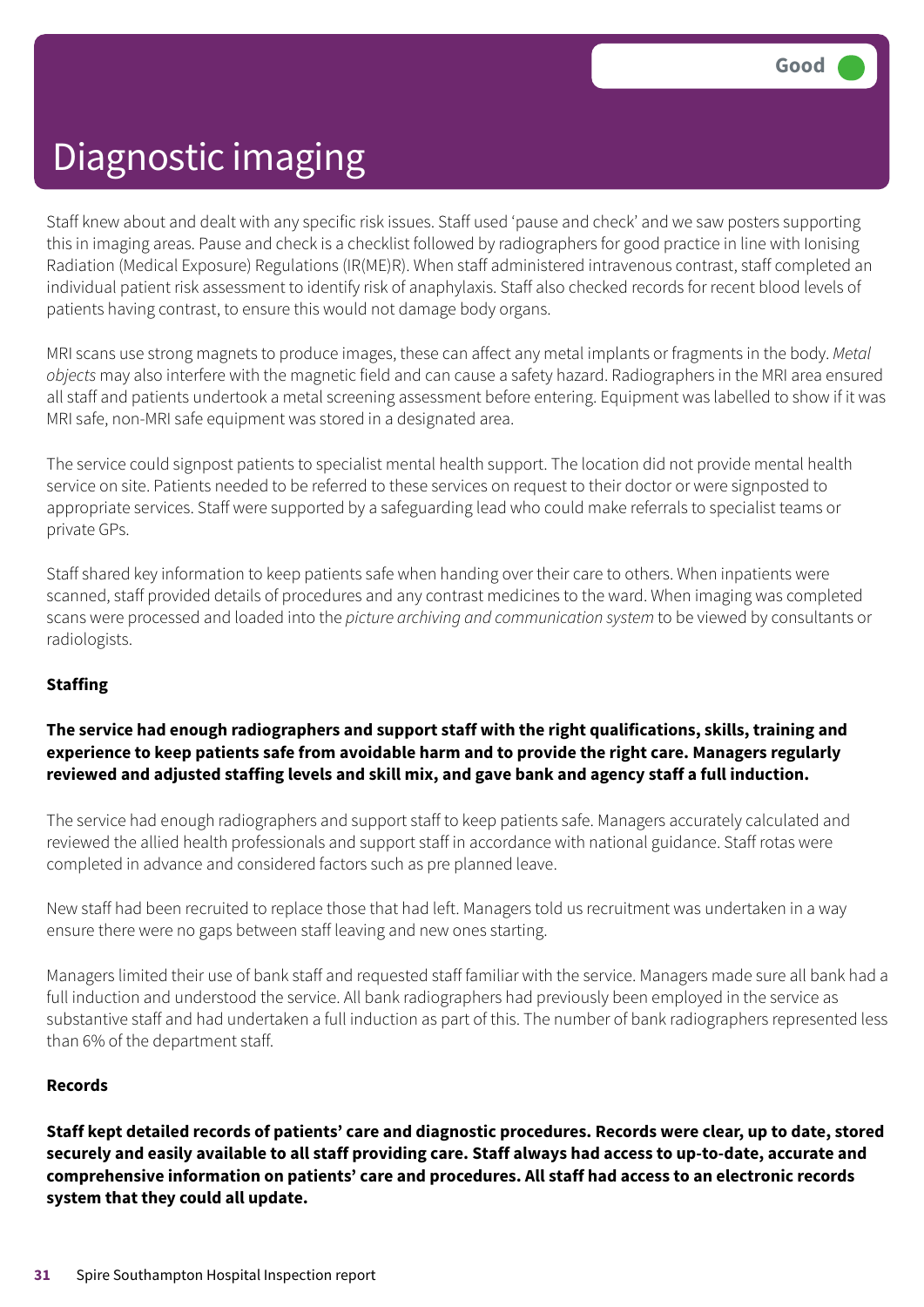Patient imaging records were comprehensive, and all staff could access them easily. The department used *picture archiving and communication system (PACS)* to store and process images.

When patients transferred to a new team, there were no delays in staff accessing their records. Staff working across providers accessed diagnostic images once post processing had been completed. Post processing involved recording the name of the operators who undertook the procedure and confirmation of the imaging performed and associated dose.

Records were stored securely. The computer systems and record programmes could only be accessed by authorised staff using a password.

#### **Medicines**

#### **The service used systems and processes to safely prescribe, administer, record and store medicines.**

Staff followed systems and processes when safely administering, recording and storing medicines. When contrast was administered this was done under a Patient Group Direction (PGD). PGDs are written instructions to supply or administer medicines to patients, usually in planned circumstances.

Staff stored and managed medicines securely in line with the provider's policy. Staff labelled contrast with the date it entered the warming cabinet, this was monitored and disposed of after 28 days, this was in line with manufacturers guidance. The PGDs were in date and had been reviewed by an appropriate staff group.

#### **Incidents**

#### **Staff recognised and reported incidents and near misses. When things went wrong, staff apologised and gave patients honest information and suitable support. The service managed patient safety incidents. Managers** investigated incidents but the method used to share information with clinical staff did not support it being **done in a timely manner.**

Staff knew what incidents to report and how to report them. Training on reporting incidents was given to all staff and they were familiar with how to do this.

Staff raised concerns and reported incidents and near misses in line with provider policy. Managers discussed incidents with staff at the time of reporting, all incidents and near misses were reported. Staff reported serious incidents clearly and in line with policy. The service had no never events. Managers supported staff in reporting incidents to ensure consistency.

Staff understood the duty of candour. They were open and transparent and gave patients and families a full explanation if and when things went wrong. Managers investigated incidents thoroughly. Patients and their families were involved in these investigations. Incidents were investigated in line with location policy and this included completing duty of candour.

Staff met to discuss the feedback and look at improvements to patient care. Senior leaders monitored improvement compliance and discussed this with leaders in the department. Staff had regular meetings where some incidents and improvements were discussed. Learning was also communicated in staff communications such as newsletters and staff notice boards.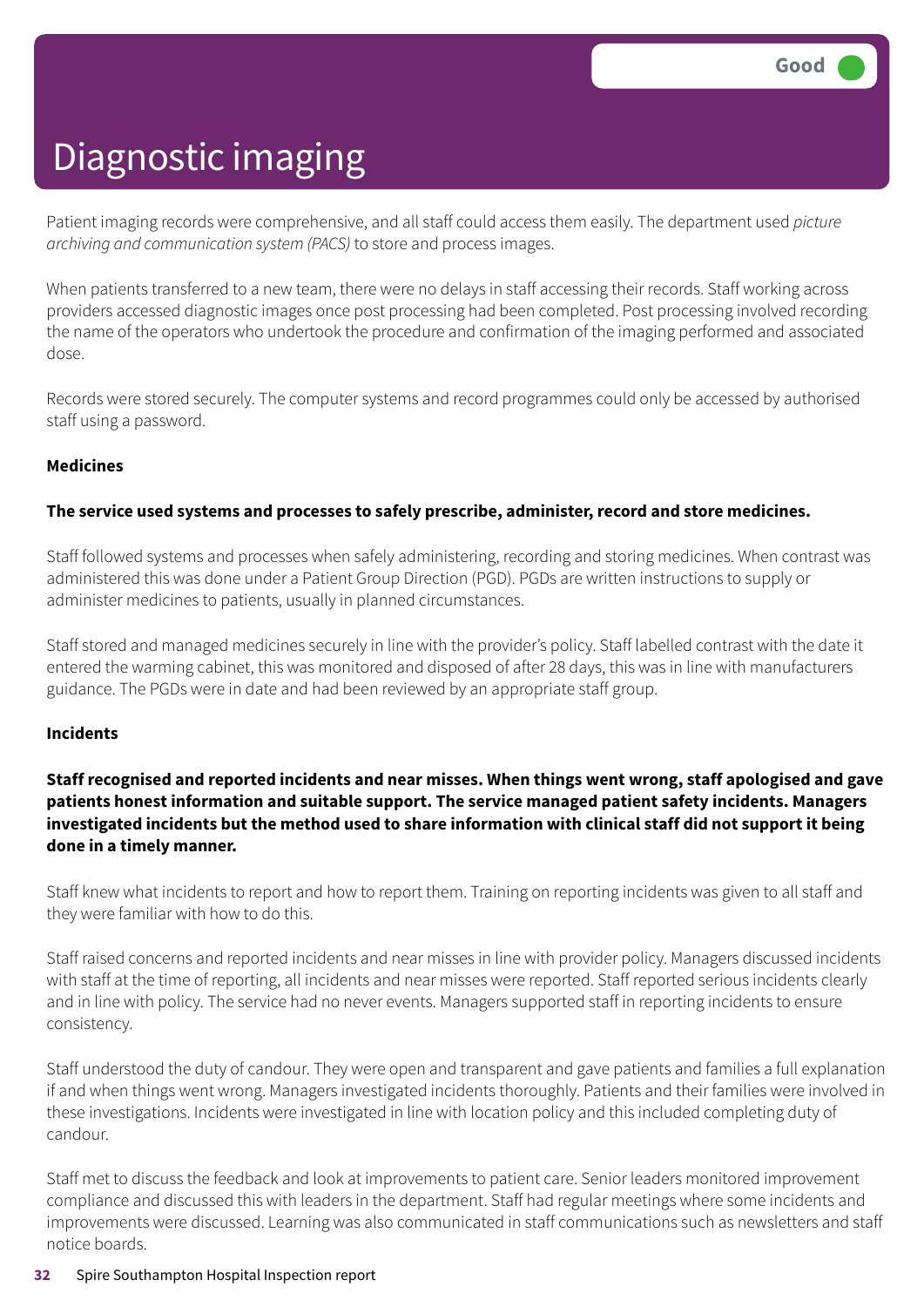Managers shared learning with their staff about never events that happened elsewhere. The service used 'flash updates' to immediately alert staff to immediate learning and changes following incidents. This method supported rapid changes to practice and patient safety.

Staff did not always receive feedback from investigation of incidents, both internal and external to the service in a timely manner. 'First Sight' folders were used to provide staff with updates and learning from incidents. The information in these folders was for staff to review and some required signing to show information had been read, but there was no timeframe attributed to when staff should have signed this by. In some instances, these were signed months later or were unsigned meaning there was no assurance information had been shared.

### **Are Diagnostic imaging effective?**

**Inspected but not rated –––**

In accordance with our current methodology we do not rate effective in Diagnostic Imaging.

#### **Evidence-based care and treatment**

#### **The service provided care and procedures based on national guidance and evidence-based practice. Managers** checked to make sure staff followed guidance. However, in some areas copies of printed documents that were **not the most recent version.**

Staff followed policies to deliver high quality care according to best practice and national guidance. The service had policies in place to support good practice and these were available electronically. Changes in national guidance was communicated to leaders from the provider and this was implemented at the location. However, in some areas paper copies of documents were not the most recent versions. In addition to this, the service had recently supported the local health trust waiting lists by undertaking some imaging procedures and staff were using paper copies of trust policies and could not always be assured they were accessing the most recent version.

Staff protected the rights of patients subject to the Mental Health Act and followed the Code of Practice. Patients attending from wards that were subject to the Mental Health Act were highlighted to staff in advance of attendance. Staff understood how the Mental Health Act applied to their own role.

#### **Nutrition and hydration**

#### **Staff made sure patients did not fast for too long before diagnostic procedures. Staff took into account patients individual needs where food or drink were necessary for the procedure.**

Staff made sure patients had enough to eat and drink. There was fresh water and hot drinks were available on request. Staff were able to supply children with small snacks. Guidance was given on fasting in information given to the patient in advance. Radiographers checked this guidance had been followed when speaking with patients.

#### **Pain relief**

#### **Staff assessed and monitored patients to see if they were in pain.**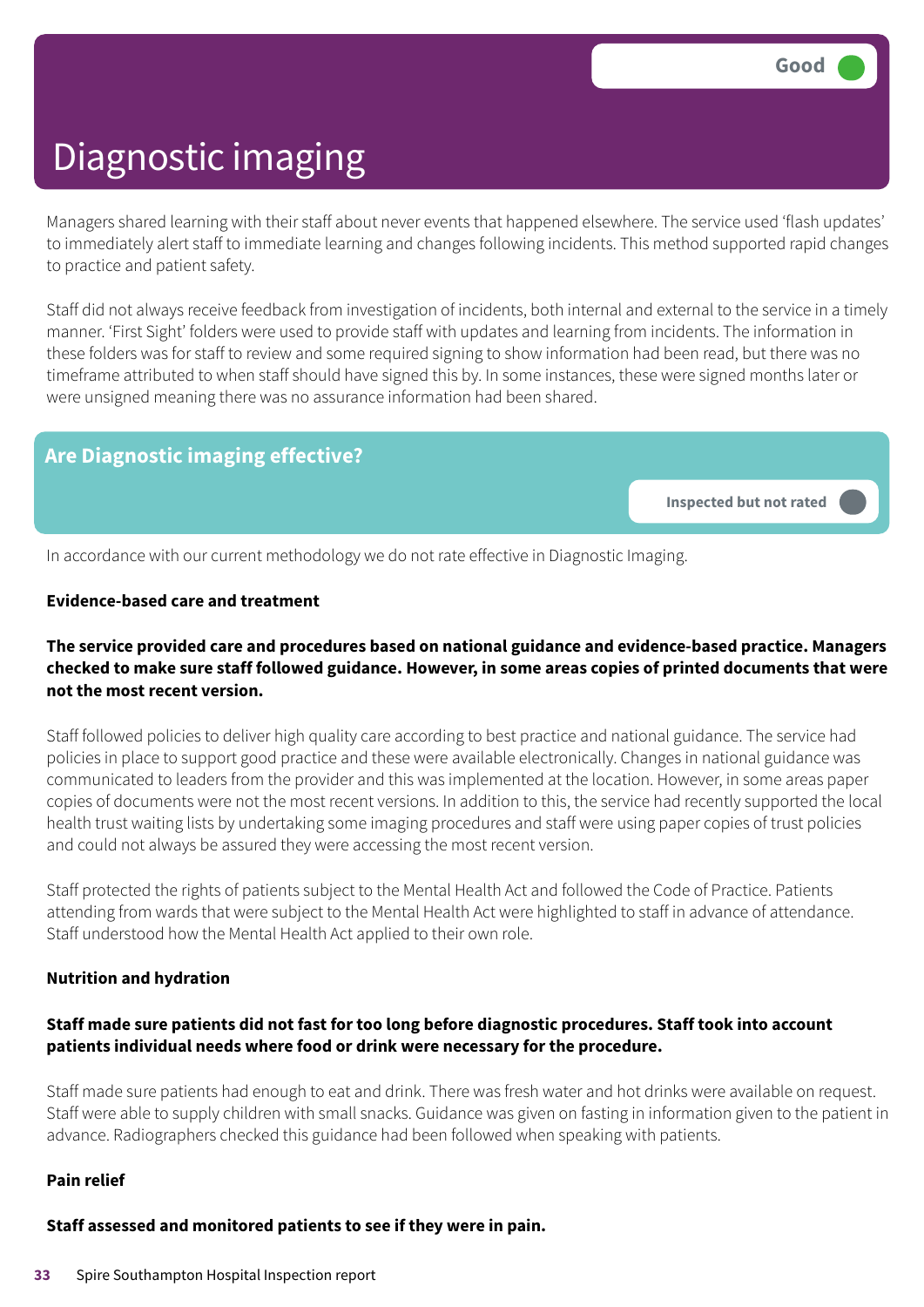Staff assessed patients' pain. All patients attended as an outpatient or from a ward. Staff assessed patients' pain both before and during imaging procedures. Patients attending from home were advised to bring any medication with them they might require during their attendance. Inpatients would be returned to wards as a priority if their pain was not controlled for pain relief to be administered.

#### **Patient outcomes**

### **Staff monitored the effectiveness of care. They used the findings to make improvements and achieved good outcomes for patients. The service was working towards quality standard for imaging (QSI) accreditation through a provider led plan.**

Diagnostic imaging reporting times were lower than the national standard in all modalities. Managers and staff used the results to improve patients' outcomes. Due to increased workload the wait for an MRI scan had increased to between 4-6 weeks for non-urgent scanning but was below the national standard. Managers had worked to lower this by increasing capacity through extended hours but the impact of this had not taken effect at the time of inspection. When single visits were not possible, reporting was completed in a timely manner to ensure results were available before the next patient attendance.

The service undertook internal audits that were monitored at provider level but did not participate in any national clinical audits. Managers and staff carried out a comprehensive programme of repeated local audits to check improvement over time. Areas audited included checks of documentation used in radiation safety and referral paperwork. These audits ensured standards of radiation safety were met consistently, and bookings were made without delay.

Improvement from audit was monitored at both provider and service level. Staff reported audit results using a provider led audit management and tracking system. This gave senior leaders oversight of audit compliance and enabled quality improvement. Managers shared information from the audits.

Managers used information from the audits to improve care and treatment. When areas for improvement were identified this was followed up at the next audit. Senior leaders monitored implementation of improvement and compliance. The service was working towards QSI accreditation through a provider led diagnostic imaging improvement and education plan.

#### **Competent staff**

#### **The service made sure staff were competent for their roles. Managers appraised staff's work performance and held supervision meetings with them to provide support and development.**

Staff were experienced, qualified and had the right skills and knowledge to meet the needs of patients. Staff were knowledgeable and able to tell us about their roles. Radiographic staff had completed further education to undertake their roles. In addition to this some staff had completed post graduate education to give more in-depth knowledge to the area they were working in.

Managers gave all new staff a full induction tailored to their role before they started work. New staff had a provider led induction and a local induction to the service. Staff were provided with a competency-based pack to complete. New staff were required to complete mandatory training within 3 months of starting their role.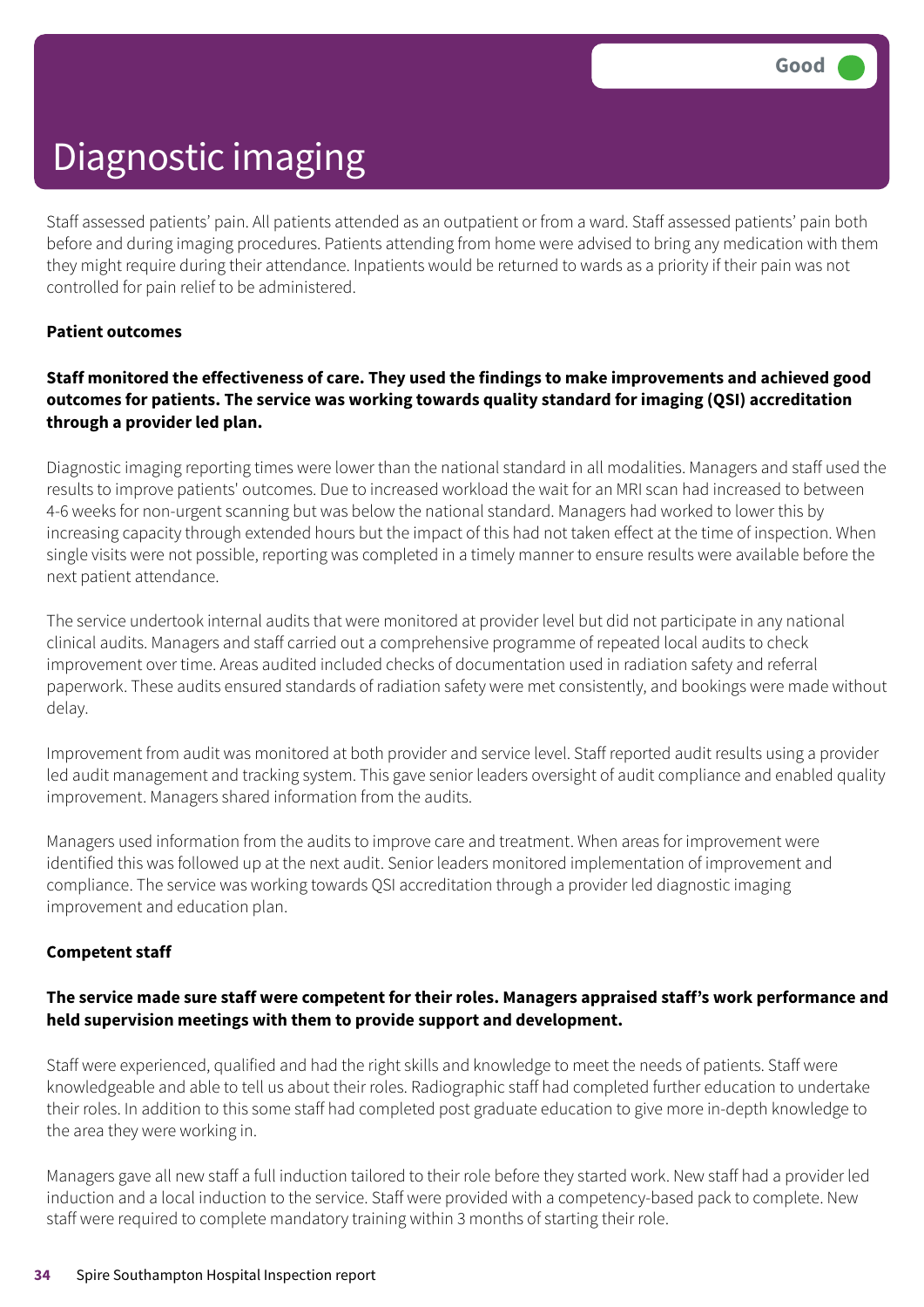Managers supported staff to develop through yearly, constructive appraisals of their work. There were additional 6-month 'check ins' to support staff wellbeing. Staff felt appraisals were supportive and helped them in their development.

Mangers supported the learning and development needs of staff. Staff had the opportunity to discuss training needs with their line manager and were supported to develop their skills and knowledge. Managers were proactive in requesting additional training from senior leaders. When staff identified training, they were able to discuss this with managers at any time and did not wait until appraisal to do so. The provider was in the process of developing a programme of educational meetings and peer review processes.

Managers made sure staff attended team meetings or had access to full notes when they could not attend. Meeting notes were shared with staff in a folder for access and review. Staff also received weekly bulletins giving details of changes within the hospital.

Managers identified any training needs their staff had and gave them the time and opportunity to develop their skills and knowledge. Managers made sure staff received any specialist training for their role. Staff were given time in the working day to undertake training suitable to their role, when additional training was requested this was discussed with senior leaders to ensure it would be of benefit to the service. Staff who were designated as radiation protection supervisors were given the opportunity to undertake training. The service supported role extension for radiographers where this met the needs of the service.

#### **Multidisciplinary working**

#### **Doctors, nurses and other healthcare professionals worked together as a team to benefit patients. They supported each other to provide good care.**

Staff worked across health care disciplines and with other agencies when required to care for patients. The service had worked collaboratively with the local NHS acute trust to share care and treatment of patients.

Patients could see all the health professionals involved in their care at one-stop clinics. Doctors in outpatient clinics requested additional diagnostic imaging, such as plain film Xray, on the same day. Breast diagnostic clinics were staffed by a multidisciplinary team (MDT) that included clinicians, radiographers, mammographers and radiographic assistants.

Diagnostic test results were available to support timely MDT decisions on cancer care, treatment plans and achieve cancer waiting time standards. Safeguarding leads had established links with specialist support services to support patients with autism, learning disabilities, dementia, and mental health needs.

#### **Seven-day services**

#### **Key services were available seven days a week.**

The service met the availability requirements for the community it served. Patients who required urgent scans could be prioritised to enable rapid diagnosis in line with national guidance. The service offered out of hours services for patients who required urgent diagnostic services.

#### **Health promotion**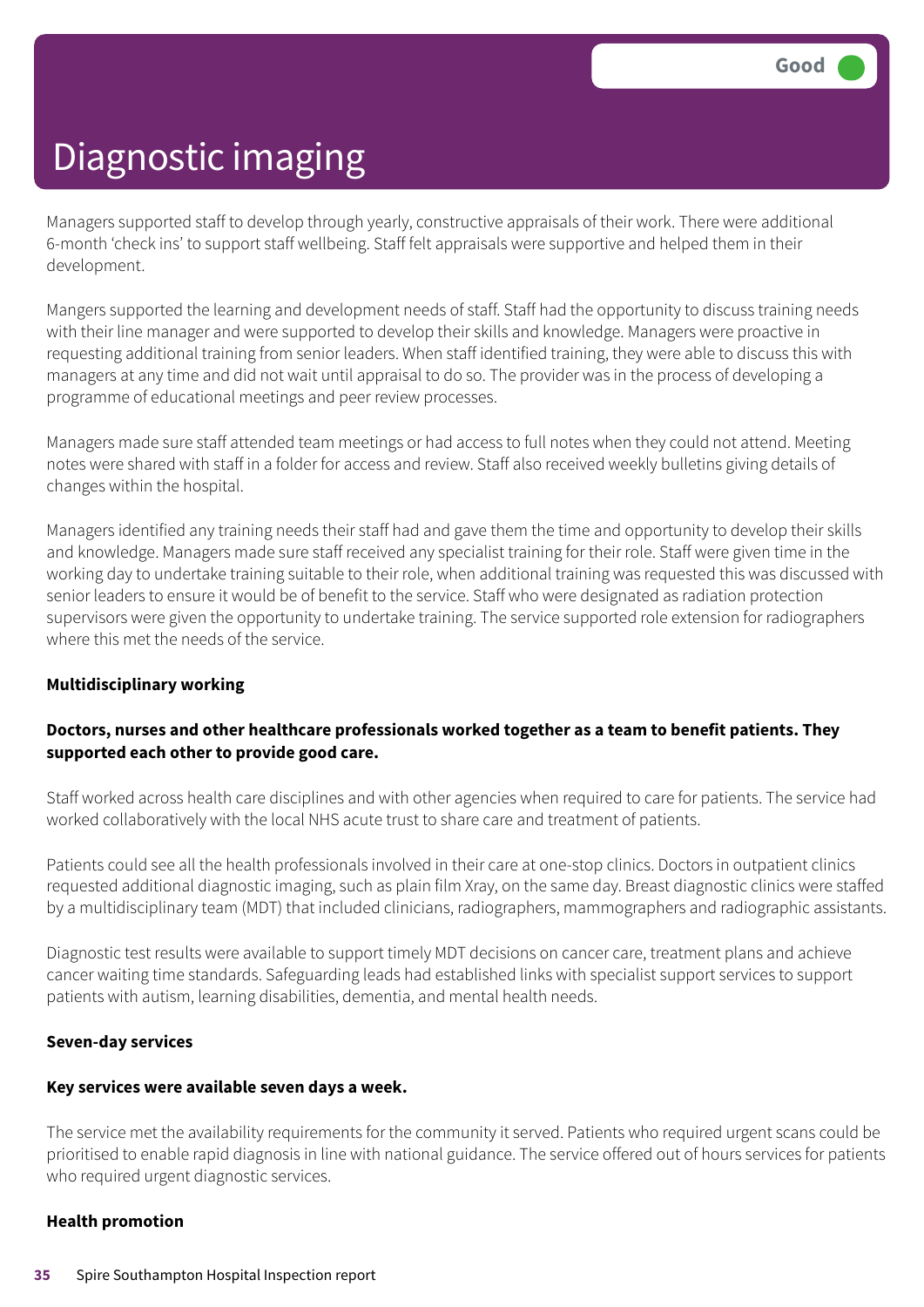#### **Staff gave patients practical support and advice to lead healthier lives.**

The service could access relevant information promoting healthy lifestyles and support. In the waiting areas there were posters giving information on support services. Staff told us how they provided materials and information on support and health promotion services. Patients could also request their doctor refer them to other services such as smoking cessation.

#### **Consent, Mental Capacity Act and DOLs**

#### **Staff supported patients to make informed decisions about their care. They followed national guidance to gain patients' consent. They knew how to support patients who lacked capacity to make their own decisions or were experiencing mental ill health.**

Staff understood the relevant consent and decision-making requirements of legislation and guidance, including the Mental Health Act, Mental Capacity Act 2005 and the Children Acts 1989 and 2004 and they knew who to contact for advice.

Staff gained consent from patients for their care and treatment in line with legislation and guidance. Staff clearly recorded consent in the patients' records. Due to the nature of imaging procedures, consent was documented and gained at each attendance in line with radiation exposure legislation.

When patients could not give consent, staff made decisions in their best interest, taking into account patients' wishes, culture and traditions. Alternative consent forms were used when patients were deemed to lack capacity to make their own decisions for diagnostic procedures.



Our rating of caring stayed the same. We rated it as good.

#### **Compassionate care**

#### **Staff treated patients with compassion and kindness, respected their privacy and dignity, and took account of their individual needs.**

Staff were discreet and responsive when caring for patients. Staff took time to interact with patients and those close to them in a respectful and considerate way. Staff spoke with kindness and engaged with patients to make them feel they were being listened to. Patients had the time needed to have explanations and be prepared for their procedures. were prepared.

Staff identified an opportunity to improve the specialist knowledge in the department for supporting patients with breast cancer; and the service was actively supporting role extension in this area.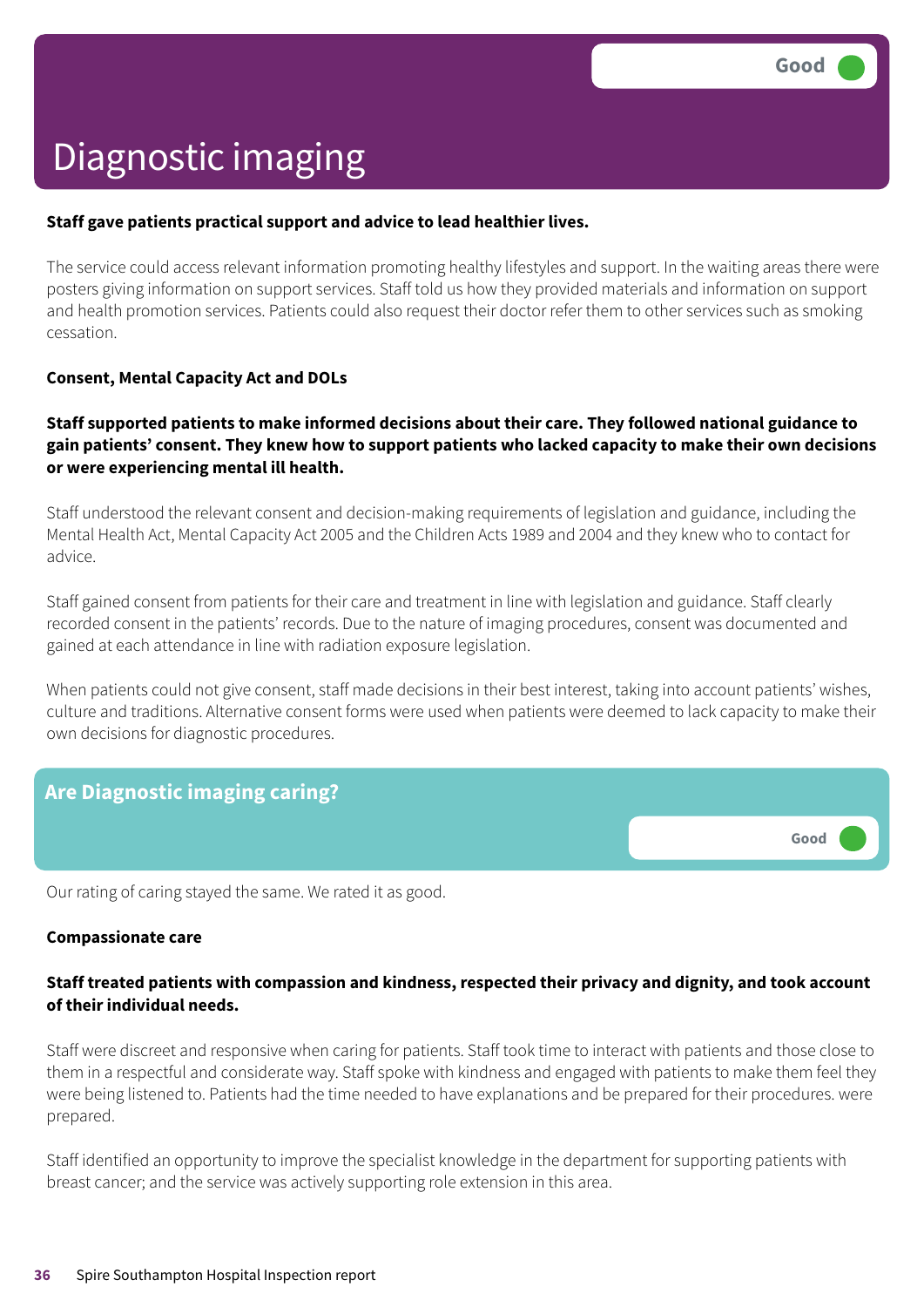Patients said staff treated them well and with kindness. Patient feedback was gained after appointments and this was positive in nature. Feedback showed patients were happy with the care they received and felt it was of good quality.

Staff followed policy to keep patient care and treatment confidential. All staff to patient conversations were held in private areas and were not overheard.

Staff understood and respected the personal, cultural, social and religious needs of patients and how they may relate to care needs. Staff gave examples of changes in procedure they had made to support a patient's individual needs. The provider had worked with a LGBTQ+ charity and together were developing a sexual gender and identity form for patients to express their own pronouns and gender identity.

#### **Emotional support**

### **Staff provided emotional support to patients, families and carers to minimise their distress. They understood patients' personal, cultural and religious needs.**

Staff supported patients who became distressed in an open environment and helped them maintain their privacy and dignity. There was a quiet room where staff spoke with patients if they felt distressed in a clinical area. The location also had a quiet area where patients from all areas of the hospital had space for quiet reflection.

Staff recognised the emotional impact undergoing diagnostic procedures might have on patients and provided relevant support. Within mandatory training there was a module on compassionate care that gave staff information on how to support patients including those with dementia, and learning disabilities .

Staff understood the emotional and social impact that a person's care, treatment or condition had on their wellbeing and on those close to them. Staff were aware of the impact undergoing diagnostic procedures had on patients and their families. Patients were given clear details of when results would be known and who to contact, this reduced anxiety while waiting for results.

#### **Understanding and involvement of patients and those close to them**

### **Staff supported and involved patients, families and carers to understand their condition and make decisions about their diagnostic procedures.**

Staff made sure patients and those close to them understood their care and treatment. Patients were provided with details of the diagnostic procedure by the referring clinician. Fees for patients who paid for their own care were available and could also be requested through the service website.

Staff talked with patients, families and carers in a way they could understand, using communication aids where necessary. Staff were aware of reasonable adjustments that could be made to ensure patients understood the information they were given. This included providing interpreters to support medical discussions within families. Staff requested information on behalf of patients in formats such as large print, braille or other languages. We saw how patients were encouraged to ask questions about their procedures and were given an opportunity to do so.

Patients and their families could give feedback on the service and their treatment and staff supported them to do this. Patients gave positive feedback about the service. Patients were contacted after all appointments to give feedback. When feedback was given, it showed that patients were happy with the care they received and felt it was of good quality.

#### **37** Spire Southampton Hospital Inspection report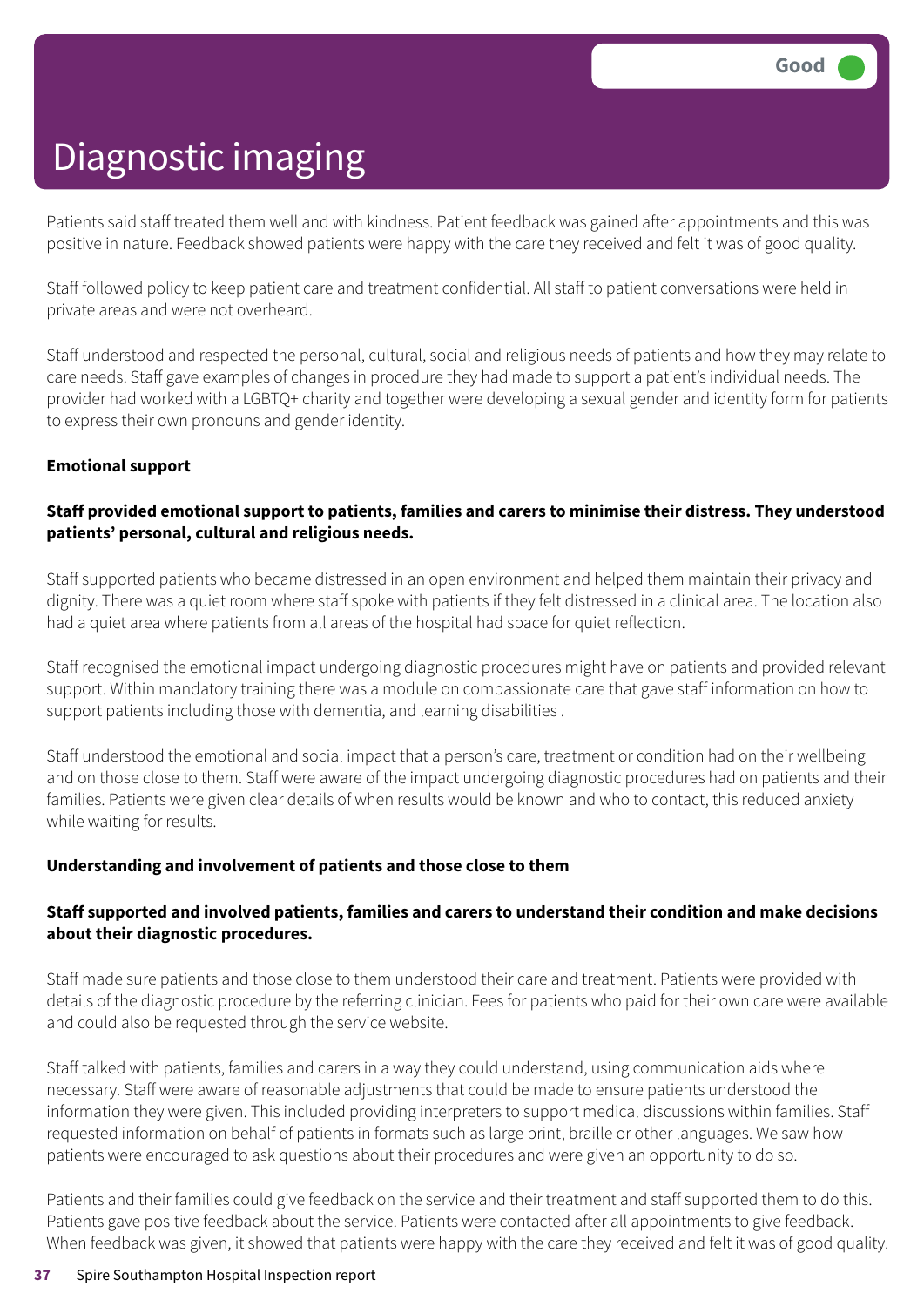**Good –––**

# Diagnostic imaging

### **Are Diagnostic imaging responsive?**

Our rating of responsive stayed the same. We rated it as good.

#### **Service delivery to meet the needs of the community**

#### The service planned and provided care in a way that met the needs of the community it served. It also worked **with others in the wider system and local organisations to plan care.**

Managers planned and organised services, so they met the changing needs of the community it served. The service provided diagnostic imaging services to the private patients undergoing both elective and urgent care. In addition to this during the COVID-19 pandemic the service had supported the local trust by providing services and this included diagnostic imaging procedures. This enabled the trust to continue to deliver vital services to patients whose care may have otherwise been delayed.

Facilities and premises were appropriate for the services being delivered. The service was in the process of replacing older equipment and had project in place to replace all the diagnostic equipment in the by the end of 2022.

The service minimised the number of times patients needed to attend the hospital, by ensuring patients had access to the required staff and tests on one occasion. Breast clinics were offered as single visit assessments for patients; with mammograms, ultrasound and clinical examinations in one appointment.

Results were not always available during the single visit however were available before the next patient attendance. Diagnostic test results were available to support timely multidisciplinary team (MDT) decisions on cancer care, treatment plans and achieve cancer waiting time standards.

The service relieved pressure on other departments. Staff performed some plain film X-rays on request, this enable flow of patient review in outpatient areas and avoided multiple patient visits. Plain film X-rays are the most frequently used form of medical imaging, they show up bones and certain other tissues.

#### **Meeting people's individual needs**

#### **The service was inclusive and took account of patients' individual needs and preferences. Staff made reasonable adjustments to help patients access services. They coordinated care with other services and providers.**

Staff made sure patients living with mental health problems, learning disabilities and dementia, received the necessary care to meet all their needs. The service has implemented changes to support patients with dementia, this included boxes in waiting areas that included memorabilia to engage with patients. Waiting areas had undergone patient level assessment of the care environment (PLACE) and changes had been made in response to these. For example, waiting areas had clocks that had been developed to help people with dementia and learning difficulties keep track of the time and reduce anxiety.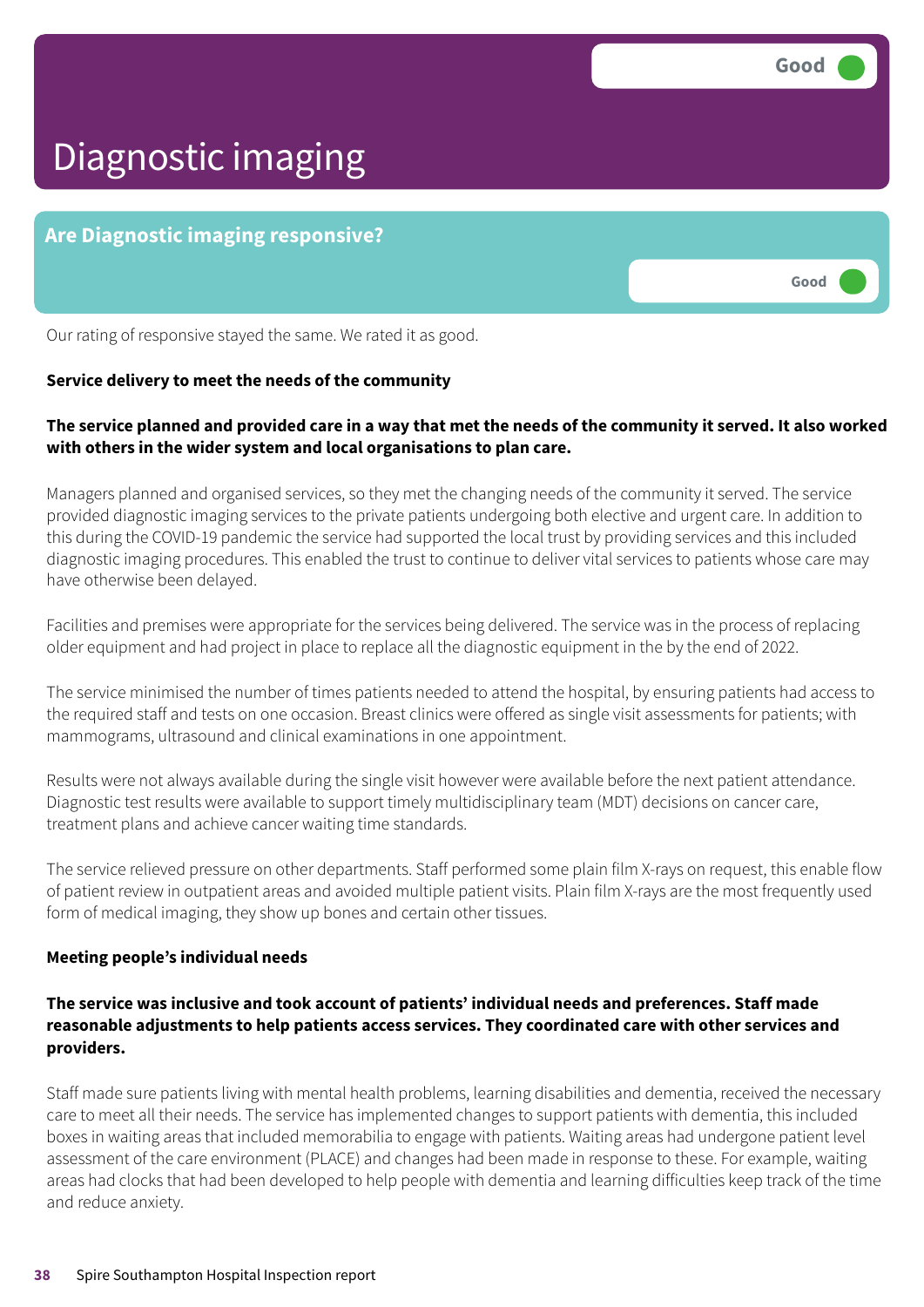Staff supported patients living with dementia and learning disabilities by using 'This is me' documents and patient passports. Staff said patients used 'This is me' documents and they had seen them in notes when they came from the ward. They were able to use these to support conversations with patients before starting a procedure. When patients from wards were accompanied by staff, this information was also verbally communicated.

Staff understood and applied the policy on meeting the information and communication needs of patients with a disability or sensory loss.

The service had information leaflets available in languages spoken by the patients and local community. The provider had taken steps to standardise all information posters. Notice boards had posters on interpreting and information services, and this was translated into in a wide range of languages.

Managers made sure staff, and patients, loved ones and carers could get help from interpreters or signers when needed. Staff were aware of how to obtain interpreters and told us they had used them. When patients were referred, staff were given details of the preferred language spoken if this was not English for interpreters to be arranged.

When it was not possible to communicate with sign language, due to radiation protection or equipment obstructing patient vision, reasonable adjustments were made including dimming lights to guide patient breathing cycles.

Staff had access to communication aids to help patients become partners in their care and treatment. The provider was developing standardised stickers that communicated additional patient needs or concerns. For example, these would say if a patient had needle phobia or had vision loss. Reception areas had hearing loops to communicate with staff. There were also posters on accessible standards and reasonable adjustments.

Patients visit from wards were able to bring communication cards to help support conversation and improve understanding by staff.

#### **Access and flow**

#### People could access the service when they needed it and received the right care promptly. Waiting times from **referral to test and from test to results were in line with national standards.**

Managers monitored waiting times and made sure patients could access services when needed and received diagnostic imaging within agreed timeframes and national targets. Waiting times for appointments were monitored by the department manager. When waiting times for appointments increased beyond those normally experienced this was escalated to senior managers at head of department meetings. Managers and senior leaders looked to extend working hours to meet demand.

Managers monitored and took action to minimise missed appointments. Missed appointments were flagged to managers and referring clinicians to establish the cause. Managers ensured that patients who did not attend appointments were contacted.

Managers worked to keep the number of cancelled appointments to a minimum. Patients were asked about times to avoid staff booking imaging at, to ensure they would be able to attend. When patients had their appointments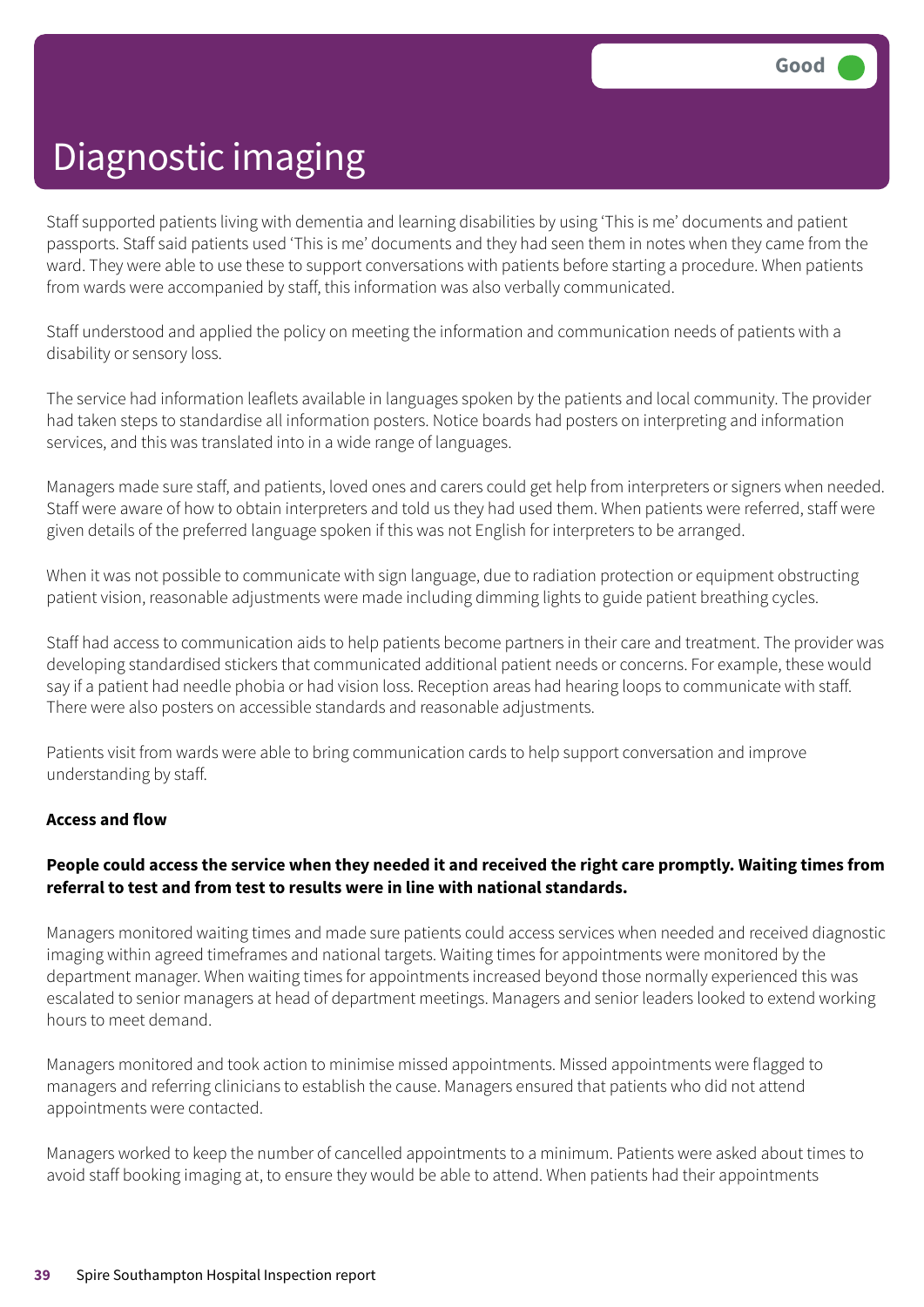cancelled at the last minute due to equipment failure, managers made sure they were rearranged as soon as possible and booked within national targets and guidance. Routine servicing of equipment was always planned in advance to avoid disruption. The service was also able to direct patients to an alternative provider location if there was significant disruption to the service.

#### **Learning from complaints and concerns**

#### It was easy for people to give feedback and raise concerns about care received. The service treated concerns **and complaints seriously, investigated them and shared lessons learned with all staff. The service included patients in the investigation of their complaint.**

Patients, relatives and carers knew how to complain or raise concerns. The service clearly displayed information about how to raise a concern in patient areas. When patient feedback indicated a negative experience, this was followed up by senior leaders with patients.

Staff understood the policy on complaints and knew how to handle them. Managers investigated complaints and identified themes. Staff knew how to acknowledge complaints and patients received feedback from managers after the investigation into their complaint. There had been no complaints received about the diagnostic imaging service in the twelve months before the inspection. Patients were involved in the complaints process, the complaints process supported patients to ask questions and the outcomes they sought from their complaint. Complaint management was undertaken by senior leaders and this was escalated at meetings and with the relevant service. Complaints were discussed at the Senior Management Team meeting, the Clinical Governance Meeting and the Medical Advisory Committee, which was held quarterly. Senior leaders followed local complaint procedures and complaint data and information was reviewed monthly to ensure that process was being followed.

Managers shared feedback from complaints with staff and learning was used to improve the service. Feedback from complaints across the hospital were shared with all staff and learning and improvements took place in all areas, including the diagnostic imaging service. Learning was communicated to managers through monthly meetings. Following completion of the complaint procedures, learning briefs were also shared with all staff. These reports gave detailed of lessons learned and any incidental learning.

# **Are Diagnostic imaging well-led? Good –––**

Our rating of well-led stayed the same. We rated it as good.

#### **Leadership**

Leaders had the skills and abilities to run the service. They understood and managed the priorities and issues the service faced. They were visible and approachable in the service for patients and staff. They supported **staff to develop their skills and take on more senior roles.**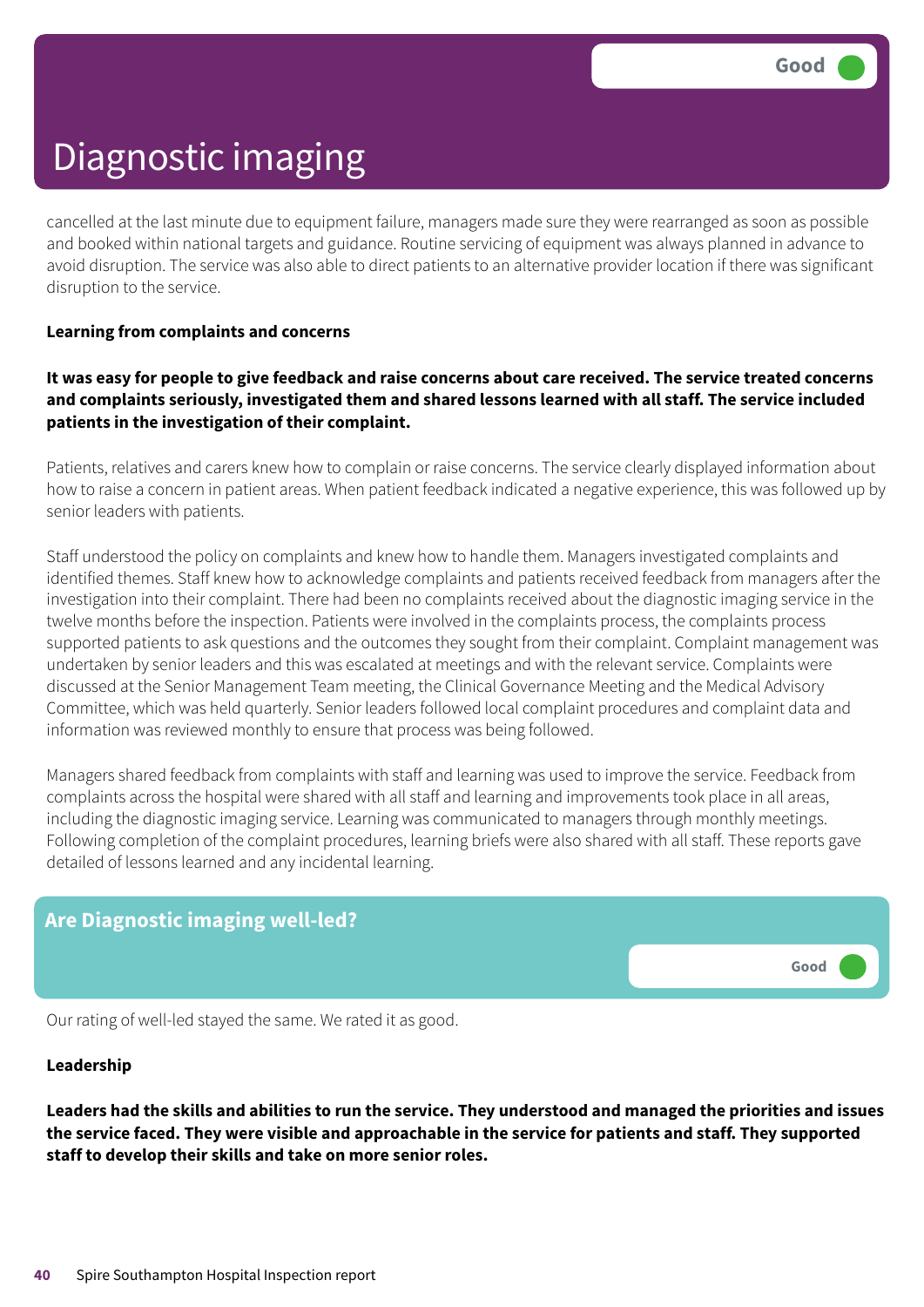Staff said they felt leaders engaged with and listened to them. Leaders supported staff in their development and encouraged them to own their achievements both in their departments and as a wider Hospital. Leaders had an open-door policy and supported staff to raise concerns and seek out support. Staff said they felt able to approach management and discuss any concerns with them. They gave examples of when they had done this. Staff felt leadership had improved, with the views and opinions of staff now being considered.

#### **Vision and strategy**

#### The service had a vision for what it wanted to achieve and a strategy to turn it into action, developed with all **relevant stakeholders. The vision and strategy were focused on sustainability of services within the wider health economy. Leaders and staff understood and knew how to apply them and monitor progress.**

The service was developing a local strategy using staff engagement. Staff were encouraged to identify areas of improvement within their own service and we saw evidence of these documents being completed. There was a target date for completion of the hospital strategy of August 2021. Change in practice and improvement was supported and promoted by leaders who took responsibility to explore options to increase the quality of patient care.

#### **Culture**

#### Staff felt respected, supported and valued. They were focused on the needs of patients receiving care. The **service promoted equality and diversity in daily work and provided opportunities for career development.** The service had an open culture where patients, their families and staff could raise concerns without fear.

There were listening events where staff asked questions and gave feedback. There had also been opportunities for staff to give feedback anonymously. The hospital had Freedom to Speak Up Guardians and staff knew how to contact them if they wanted to raise concerns.

The service promoted equality and diversity and embedded this into their values. The provider had committed to meeting racial equality standards. There was a staff led black minority ethnicity (BME) network and it hoped this would lead change and develop opportunities for ethnicity minority staff. The provider had partnered with an inclusion and diversity group to develop a diversity and inclusion programme which involved masterclasses and workshops for key colleague groups including those at executive level.

Leaders considered the wellbeing of staff and made sure they were supported. The service had implemented a wide range of wellbeing measures to support staff during the pandemic and staff valued this. There had been changes in the senior leadership team since our last inspection and staff spoke positively about this. Staff felt there had been a change in culture and felt empowered to raise concerns. Staff also told us they now felt heard, and managers respected and valued them.

#### **Governance**

#### **Leaders operated effective governance processes, throughout the service and with partner organisations.** Staff at all levels were clear about their roles and accountabilities and had regular opportunities to meet, **discuss and learn from the performance of the service.**

There was now a clear governance structure, supported by a range of meetings. At a senior leadership level there was now a governance lead, who had introduced effective governance processes to the hospital.

#### **41** Spire Southampton Hospital Inspection report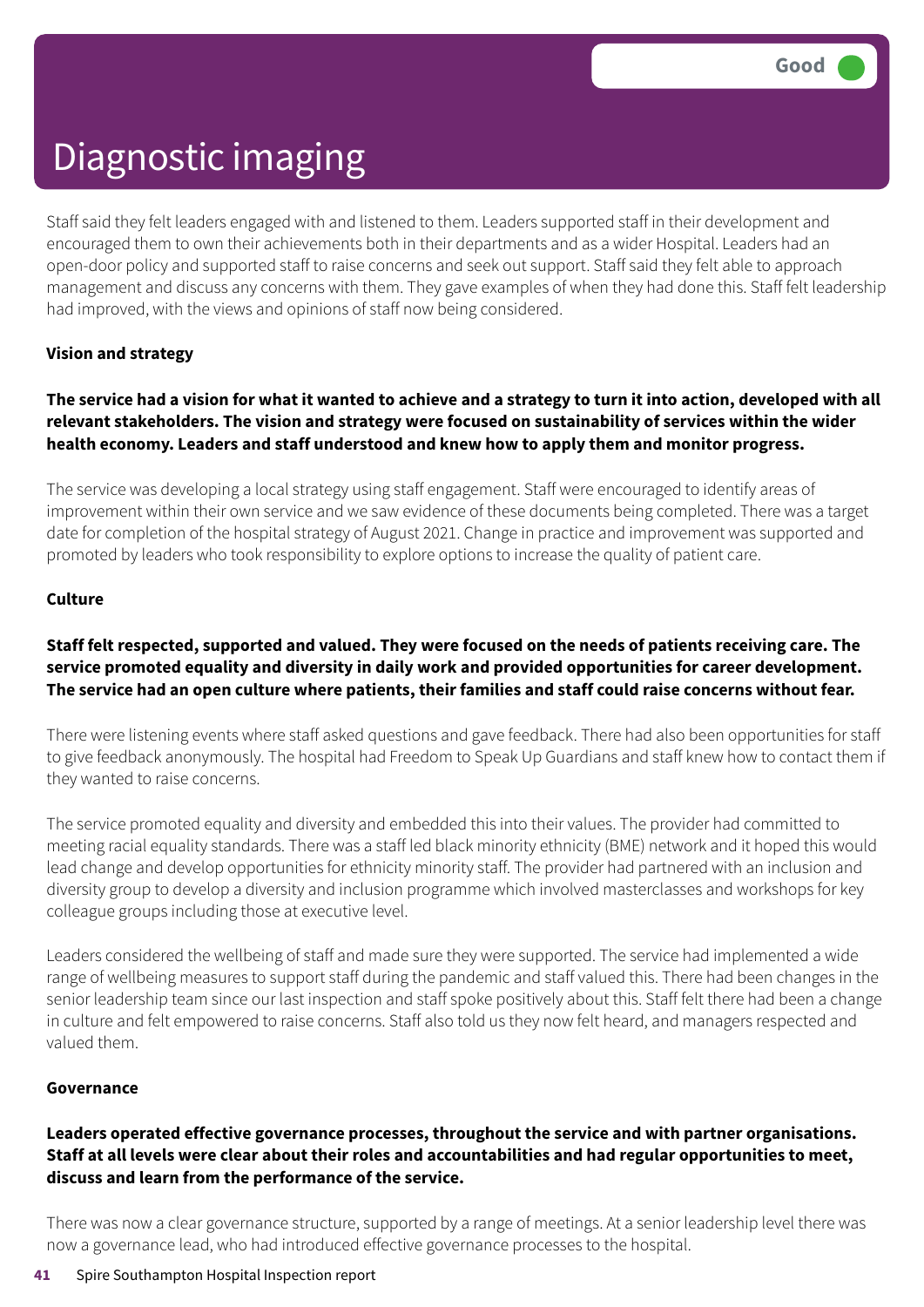Staff at all levels were clear about their roles and understood what they were accountable for. Twice daily safety meetings, at senior leadership level and with head of departments allowed sharing of safety information. The service used a third-party medical physics service and ensured open contact and sufficient advice was sought through routine engagement.

#### **Managing risks, issues and performance**

#### **Leaders and teams used systems to manage performance effectively. They identified and escalated relevant risks and issues and identified actions to reduce their impact. They had plans to cope with unexpected events.**

The department had several radiation protection supervisors in place. Controlled radiation area signs gave contact names and contact details for radiation protection supervisors. A Radiation Protection Supervisor is appointed for the purpose of securing compliance with the Ionising Radiations Regulations 2017 for work carried out in an area which is subject to Local Rules. There were radiation protection committee meetings and staff told us these were reported to departments head and the governance lead.

Managers and senior leaders monitored image reporting and appointment times. The service had identified the age of imaging equipment as a risk and there was an on-going replacement project to address this.

#### **Managing information**

#### The service collected reliable data and analysed it. Staff could find the data they needed, in easily accessible **formats, to understand performance, make decisions and improvements. The information systems were integrated and secure. Data or notifications were consistently submitted to external organisations as required.**

The service ensured data or notifications were sent to external bodies as and when required. We saw evidence that notifications such as serious incidents were submitted to regulators. Policies and procedures and data about performance were stored electronically and in paper format that staff easily accessed although some paper documents were out of date.

The service collected, analysed, managed and used information well to support all its activities, using secure electronic systems. There were effective technology systems to monitor and improve the quality of care. Access to information systems was restricted to only those who needed it, and this kept patient and confidential information secure.

#### **Engagement**

#### **Leaders and staff actively and openly engaged with patients, staff, equality groups, the public and local organisations to plan and manage services. They collaborated with partner organisations to help improve services for patients.**

Leaders collaborated with partner organisations to help improve services for patients. They had a good working relationship with the local acute NHS trust.